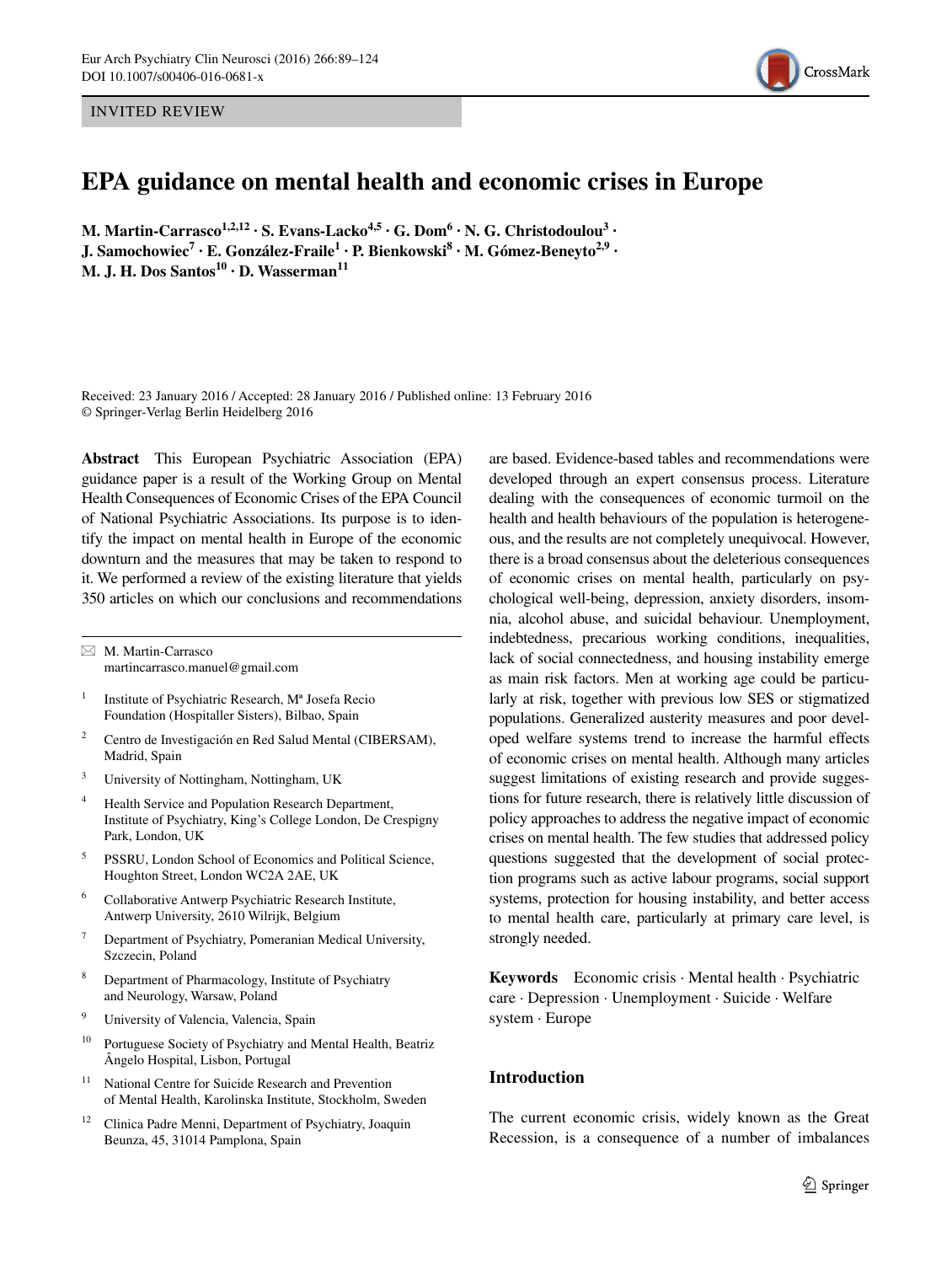that are affecting the real economy worldwide. Originating in the financial system, it has led to a deterioration of the socio-economic climate experienced by many countries in the world over the past 8 years and its endpoint is not yet perceived in the short term. In the context of a globalized economy, the financial crisis has seriously hit Europe, causing increases in national debt levels, decreased GDP, and worsening unemployment rates [\[1](#page-26-0)]. As a result, in 2012, 124.2 million people, or 24.8 % of the European population were at risk of poverty or social exclusion, compared with 24.3 % in 2011 [[2\]](#page-26-1). The meltdown has not been merely a financial event but rather a challenge to basic assumptions of many European societies, such as the welfare state and principles of solidarity.

Economic downturns bring multiple types of economic hardships to the population, such as unemployment and declines in household economic resources. Some individuals may be affected by one hardship, but not by others, some may experience multiple hardships, while others do not observe any negative effects on their own employment or financial situation at all. Focusing on only one type, such as an individual's own unemployment, may underestimate negative effects on health of those who did not lose a job, but whose well-being was affected by, for instance, a decrease in a number of work hours available to them (via a drop in income) or the unemployment of others who normally contribute to household income [\[3](#page-26-2)].

Economic crises are not new. We can define three major economic crises in the twentieth century: the Great Depression (1929), the Post-communist Depression (early 1990s), and the East Asian financial crisis (late 1990s). Most experts agree on the Great Depression of the 1930s as the main reference for the current economic situation, not so much by the economic conditions that caused them, but because of their social, political, and cultural impact [\[4](#page-26-3)]. There are many studies dealing with the consequences of economic turmoil on the health and health behaviours of the population, and the results are not completely unequivocal [\[5](#page-26-4)]. Controversies arise, for an instance, concerning the effects of financial downturns on overall mortality rates and the health status of the population  $[6–8]$  $[6–8]$  $[6–8]$ . At the same time, it is known the link between health and the economic prosperity of a society [\[9](#page-26-7), [10](#page-26-8)].

However, there is a substantial agreement about the deleterious effects of declining economic conditions on mental health [\[11](#page-26-9)], including among others depression, anxiety, substance abuse, suicide, and psychological distress [\[12](#page-26-10)]. These negative outcomes can be particularly relevant in already vulnerable population groups, such as people with mental disorders, children, elderly, migrants, uneducated, ethnic minorities, or social/economically deprived [\[13](#page-27-0)– [18](#page-27-1)]. For many people, what they are faced with in times of economic downturn can best be understood as an acute exacerbation of a chronic condition [\[19](#page-27-2)]. Specific factors, such as unemployment, debts, or housing instability, may have an important role in the onset or persistence of mental disorders or behavioural problems [[20–](#page-27-3)[22\]](#page-27-4). Social and health policies can contribute to exacerbate or alleviate these undesirable consequences; as an example, austerity regulations affecting health or social spending may be particularly harmful  $[23-25]$  $[23-25]$ . Many of the adverse effects on mental health can be pervasive or manifest fully long after the onset of the crisis. Therefore, it is possible that we are not yet able to understand the full impact of the crisis on the mental health of European citizens [[26\]](#page-27-7).

While human suffering is immense, crises can offer an opportunity for change [\[10](#page-26-8)]. Several studies and reports have pointed out a continuing need for more and better mental health care in Europe, even prior to the current economic crisis [\[27](#page-27-8)[–29](#page-27-9)]. A time of need can provide the impetus to address structural changes postponed for long. A cost-effective and equitable mental health care requires controlling impeding factors, such as institutional inertia, poor coordination, and cooperation mechanisms among sectors, levels of government and agents, the consolidation of non-evidence-based paradigms of treatment and care reinforced by lobbies and cultural patterns, and inadequate collaboration among experts, practitioners, and health authorities. However, these factors may be counterbalanced by political will and by the knowledge provided by European and non-European experiences and studies. The situation arising from the current economic depression offers a major chance to introduce needed changes in mental health-oriented actions [\[30](#page-27-10)[–32](#page-27-11)].

Given its relevance, the topic of mental health and economic crises was chosen by the Guidance Committee of the European Psychiatric Association (EPA) and its implementation was entrusted to the Working Group on Mental Health and Economic Crises of the EPA Council of National Psychiatric Associations.

## **Aims and objectives**

The central aim of this review is to identify the impact on mental health in Europe of the economic downturn and the measures that may be taken to respond to it. The underlying objectives are:

- • To identify how the economic downturn may impact directly on the mental health of European people.
- To recognize who is likely to be vulnerable or resilient to the effects of the economic crises.
- To identify interventions and policy approaches that may best protect mental health during the economic turmoil and its aftermath.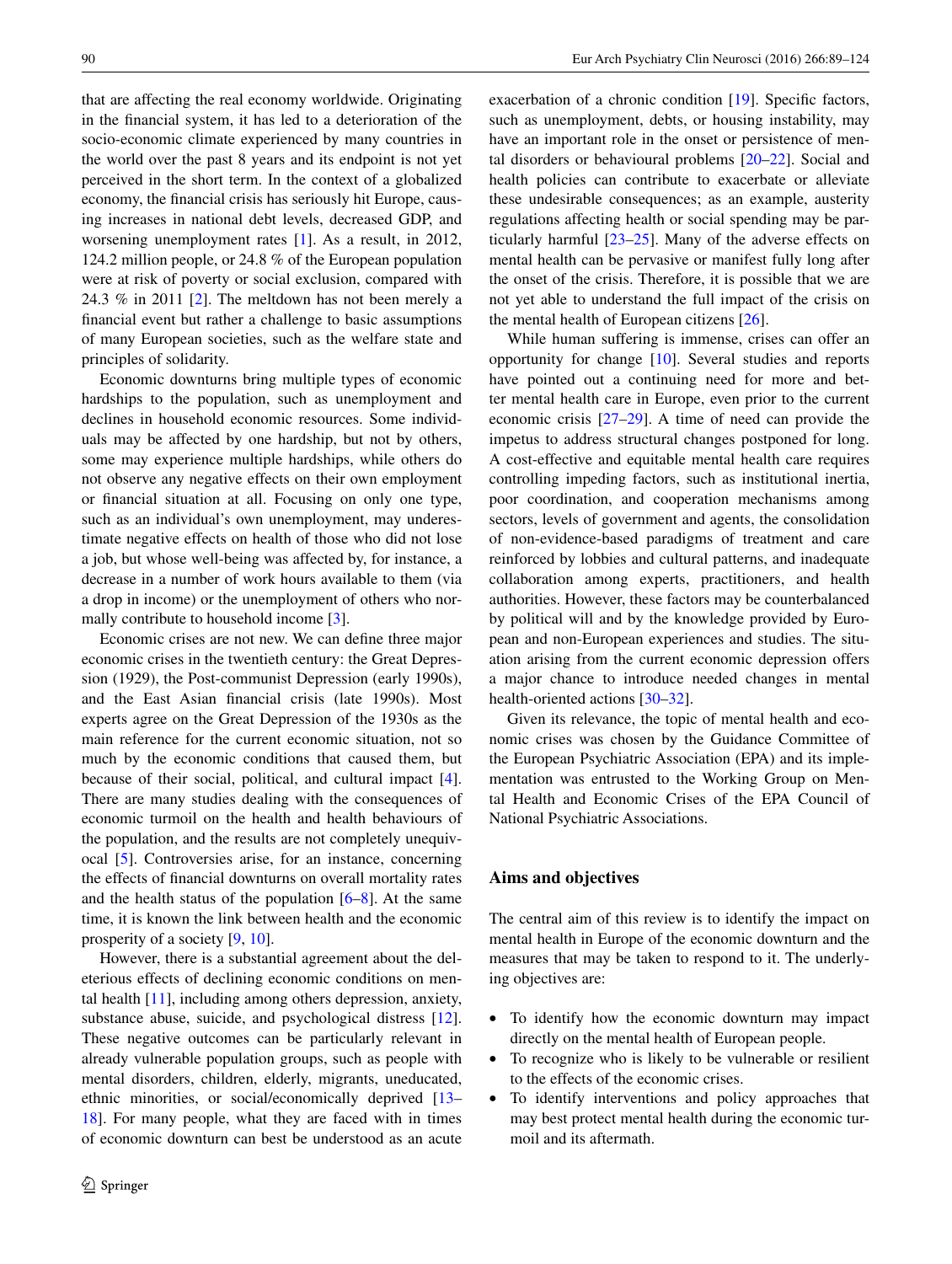To identify major areas of uncertainty and specify needs for further studies.

Therefore, we first present the data available so far on different aspects of the economic crises and mental health, such as morbidity, health indicators, risk/protective factors, and consequences on vulnerable groups. Finally, we propose a number of recommendations, being aware of the difficulties in implementing some of these measures, but recognizing also their public health significance and potential for implementation. Since our primary interest in the mental health of European people, we will put more emphasis on studies conducted in Europe and particularly on those concerned with the current crisis, but will use the global literature as a way to contrast data and to clarify the most controversial points.

## **Publication review**

# **Method**

In general terms, bibliography on health and economic recessions is procyclical; it tends to increase during crises and immediately after. Accordingly, most affected countries or regions produce a significant bulk of the studies. Another important characteristic is that many of the articles are opinion papers, attempting to modify the policies being carried out. As far as Europe is concerned, the impact of the financial downturn has varied significantly in the different European countries, and the available data vary accordingly. On the other hand, there is not a defined set of mental health indicators related to economic crises, and the existing information on the different European countries is heterogeneous. This makes it thus impossible to make a systematic comparison of the effects of the economic crisis on mental health across European countries, and our recommendations are based on a narrative review.

Given these considerations, our aim was to obtain the maximum possible information from data-based studies. The review articles have also been taken into account systematically. As for the data coming from other economic regions, particularly the USA and Eastern Asia have also been reviewed as they contained substantial valuable information. However, the translation of these data to the European reality must necessarily be qualified.

We ran separate electronic database searches in PubMed, MEDLINE (OvidSP), EMBASE (OvidSP), PsycINFO (OvidSP), CENTRAL (The Cochrane library) to ensure that the search was as comprehensive as possible (Table [1](#page-3-0)). The searches were completed on 31 December 2014. There were not any language or date limitations, given that at least an English abstract was available. Furthermore, we

## **Results**

The results of the searches are outlined in a PRISMA diagram (Fig. [1\)](#page-5-0). We found 2906 potentially interesting references through electronic search. As 843 references were repeated, only 2063 were screened. Of these, 1281 references were excluded because: their objective was different from our review; the papers were written in languages other than English, German, Greek, Portuguese, Polish, French, or Spanish and/or have no abstract available in English. In this way, we considered 782 studies for review. Further discussion among the reviewers excluded 488 records. In total, 60 ad hoc additional references selected through manual search were added. Finally, our work is based on the 354 review papers or research articles concerned with economic crises and mental health in Europe which met our inclusion criteria, although selected articles from other economic regions have been also incorporated. The process of filter and selection of the references was made by two independent researchers with experience in reviews and in the topic. In case of doubt, a third researcher was consulted to determine inclusion and/or exclusion of the reference. Some references first published online appear with their definite date of publication in 2015. Tables [2,](#page-6-0) [3,](#page-6-1) [4](#page-7-0), and [5](#page-8-0) show a summary of the main findings of the reviewed epidemiological studies conducted in Europe during the current economic downturn. However in the text are cited and described also relevant epidemiological studies from other global zones and/or previous economic crises, as well as review and opinion articles.

## **Morbidity**

The question of whether economic decline causes psychological problems has been studied in different ways. There are two basic types of studies: individual-level and aggregate-level studies. Both types have their advantages and shortcomings. A major advantage of aggregate-level studies is that they reflect environmental effects of changes in the economic situation beyond the sum of the individual effects, such as job losses. Even without the presence of a major financial downturn, psychiatric morbidity has been linked to adverse economic conditions in many studies [[33–](#page-27-12)[35\]](#page-27-13), including several national surveys [[36\]](#page-27-14). Particularly, higher frequencies of the conditions now called the "common mental disorders" (mostly non-psychotic depression and anxiety) have been found in subjects with lower socio-economic status (SES) at individual or ecological (i.e. family, neighbourhood) level. Low SES has been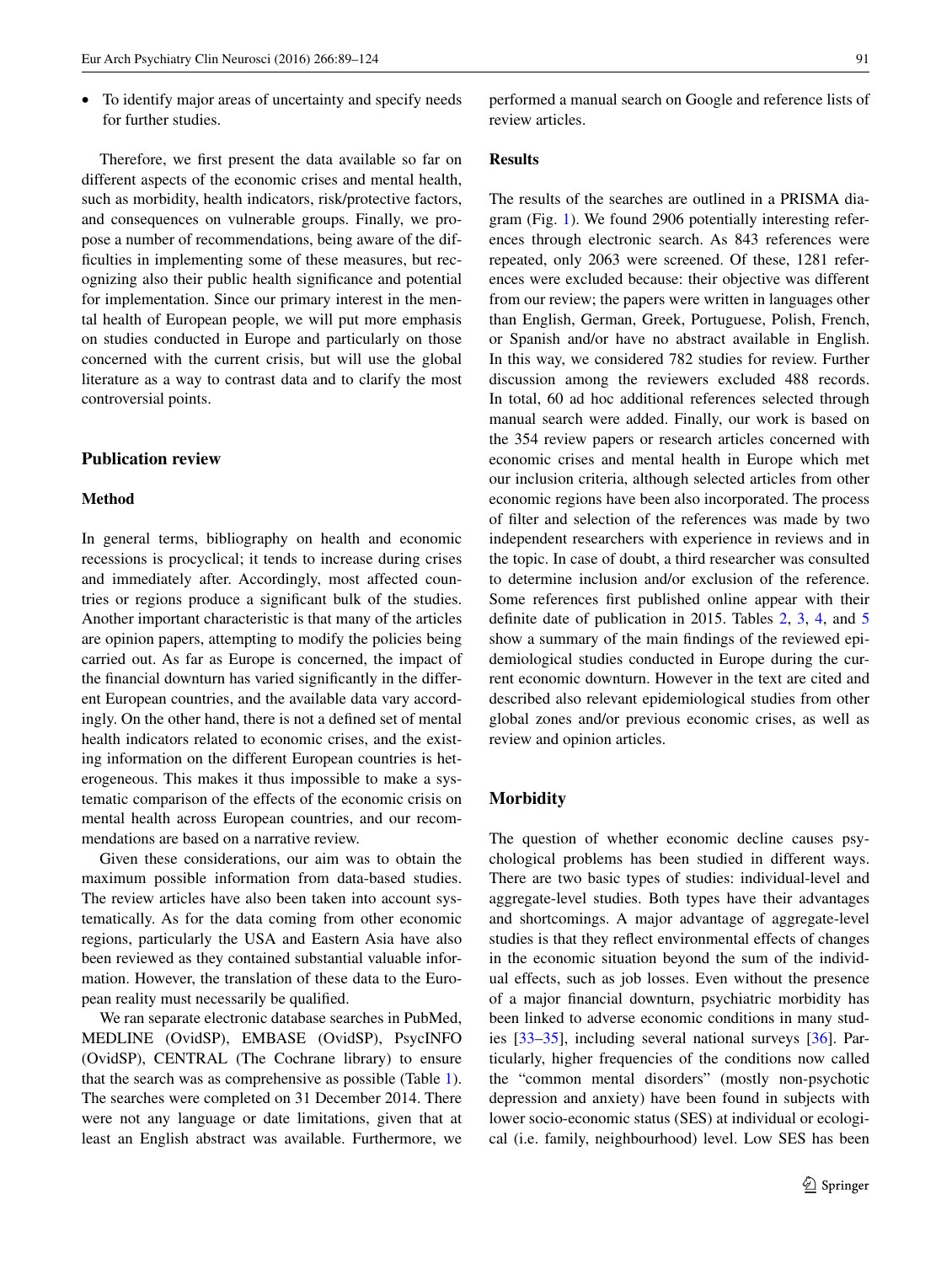| Database                                                                                                                                                                                       | Search strategy                                                                                                                                                                                                                                                                                                                                                                                                                                                                                                                                                                                                                                                                                                                                                                                                                                                                                                                                                                                                                                                                                                                                                                                                                                    | Number of retrieved documents |
|------------------------------------------------------------------------------------------------------------------------------------------------------------------------------------------------|----------------------------------------------------------------------------------------------------------------------------------------------------------------------------------------------------------------------------------------------------------------------------------------------------------------------------------------------------------------------------------------------------------------------------------------------------------------------------------------------------------------------------------------------------------------------------------------------------------------------------------------------------------------------------------------------------------------------------------------------------------------------------------------------------------------------------------------------------------------------------------------------------------------------------------------------------------------------------------------------------------------------------------------------------------------------------------------------------------------------------------------------------------------------------------------------------------------------------------------------------|-------------------------------|
| PubMed                                                                                                                                                                                         | crisis[tiab]) OR (Economic crises[tiab]) OR (Economic cycle*[tiab]) OR (Economic<br>downturn*[tiab]) OR (Banking depressi*[tiab]) OR (Banking constraint*[tiab]) OR<br>crisis[tiab]) OR (Banking crises[tiab]) OR (Banking collaps*[tiab]) OR (Banking<br>(Financial recession*[tiab]) OR (financial crisis[tiab]) OR (financial crises[tiab])<br>(("Economic Recession"[Mesh]) OR (Economic recession"[tiab]) OR (Economic<br>constraint*[tiab]) OR (Great recession[tiab]) OR (Great crisis[tiab]) OR (Global<br>Disorders"[Mesh]) OR (Mental disorder*[tiab]) OR (Mental disease*[tiab]) OR<br>collaps*[tiab]) OR (Economic downturn*[tiab]) OR (Economic depressi*[tiab]<br>OR (Economic constraint*[tiab]) OR (Banking recession*[tiab]) OR (Banking<br>crisis[tiab]) OR (Austerity[tiab]) OR (Restrictive poli*[tiab])) AND (("Mental<br>(Mental illness[tiab]) OR ("Mental Health"[Mesh]) OR (Mental health[tiab])<br>OR (financial collaps*[tiab]) OR (financial downturn*[tiab]) OR (Financial<br>OR ("Psychiatry" [Mesh]) OR (Psychiatr*[tiab]) OR ("Suicide" [Mesh]) OR<br>$(Suicid*[tiab])$                                                                                                                                            | 581                           |
| 5<br>Non-Indexed Citations, Daily Update (OvidSP), EMBASE 1974<br>to 2014 Week 50 (OvidSP), PsycINFO 1806 to December Week<br>MEDLINE 1946 to December Week 5 2014, In-Process & Other<br>2014 | (Exp economic recession/OR Economic recession* ti,ab. OR Economic crisis.ti,ab. OR<br>ders/OR Mental disorder* ti,ab. OR Mental disease* ti,ab. OR Mental illness ti,ab. OR<br>financial collaps*.ti,ab. OR financial downturn*.ti,ab. OR financial depressi*.ti,ab. OR<br>Financial constraint*.ti,ab. OR Great recession.ti,ab. OR Great crisis.ti,ab. OR Global<br>ti,ab. OR financial crisis.ti,ab. OR financial crises.ti,ab. OR financial cycle*.ti,ab. OR<br>Economic downturn* ti,ab. OR Economic depressi* ti,ab. OR Economic constraint*<br>crisis.ti,ab. OR Austerity.ti,ab. OR Restrictive poli*.ti,ab.) AND (Exp Mental Disor-<br>Exp Mental Health/OR Mental health.ti,ab. OR Exp Psychiatry/OR Psychiatr*.ti,ab<br>Economic crises ti,ab. OR Economic cycle* ti,ab. OR Economic collaps* ti,ab. OR<br>ti,ab. OR Banking crisis.ti,ab. OR Banking crises.ti,ab. OR Financial recession*<br>OR Exp Suicide/OR Suicid*.ti,ab.))                                                                                                                                                                                                                                                                                                        | 1915                          |
| CENTRAL (COCHRANE)                                                                                                                                                                             | MeSH descriptor: [Mental Health] explode all trees OR Mental health:ti,ab OR MeSH<br>downturn*:ti,ab OR financial depressi*:ti,ab OR Financial constraint*:ti,ab OR Great<br>collaps*:ti,ab OR Banking downturn*:ti,ab OR Banking depressi*:ti,ab OR Banking<br>Restrictive poli*:ti,ab) AND (MeSH descriptor: [Mental Disorders] explode all trees<br>descriptor: [Psychiatry] explode all trees OR Psychiatr*:ti,ab OR MeSH descriptor:<br>ing recession*:ti,ab OR Banking crisis:ti,ab OR Banking crises:ti,ab OR Banking<br>recession:ti,ab OR Great crisis:ti,ab OR Global crisis:ti,ab OR Austerity:ti,ab OR<br>constraint*:ti,ab OR Financial recession*:ti,ab OR financial crisis:ti,ab OR finan-<br>cial crises:ti,ab OR financial cycle*:ti,ab OR financial collaps*:ti,ab OR financial<br>OR Mental disorder*:ti,ab OR Mental disease*:ti,ab OR Mental illness:ti,ab OR<br>OR Economic NEAR depressi*:ti,ab OR Economic constraint*:ti,ab OR Bank-<br>nomic cycle*:ti,ab OR Economic collaps*:ti,ab OR Economic downturn*:ti,ab<br>recession*:ti,ab OR Economic crisis:ti,ab OR Economic crises:ti,ab OR Eco-<br>(MeSH descriptor: [Economic Recession] explode all trees OR Economic<br>[Suicide] explode all trees OR Suicid*:ti,ab)) | 410                           |

<span id="page-3-0"></span> $\underline{\mathcal{D}}$  Springer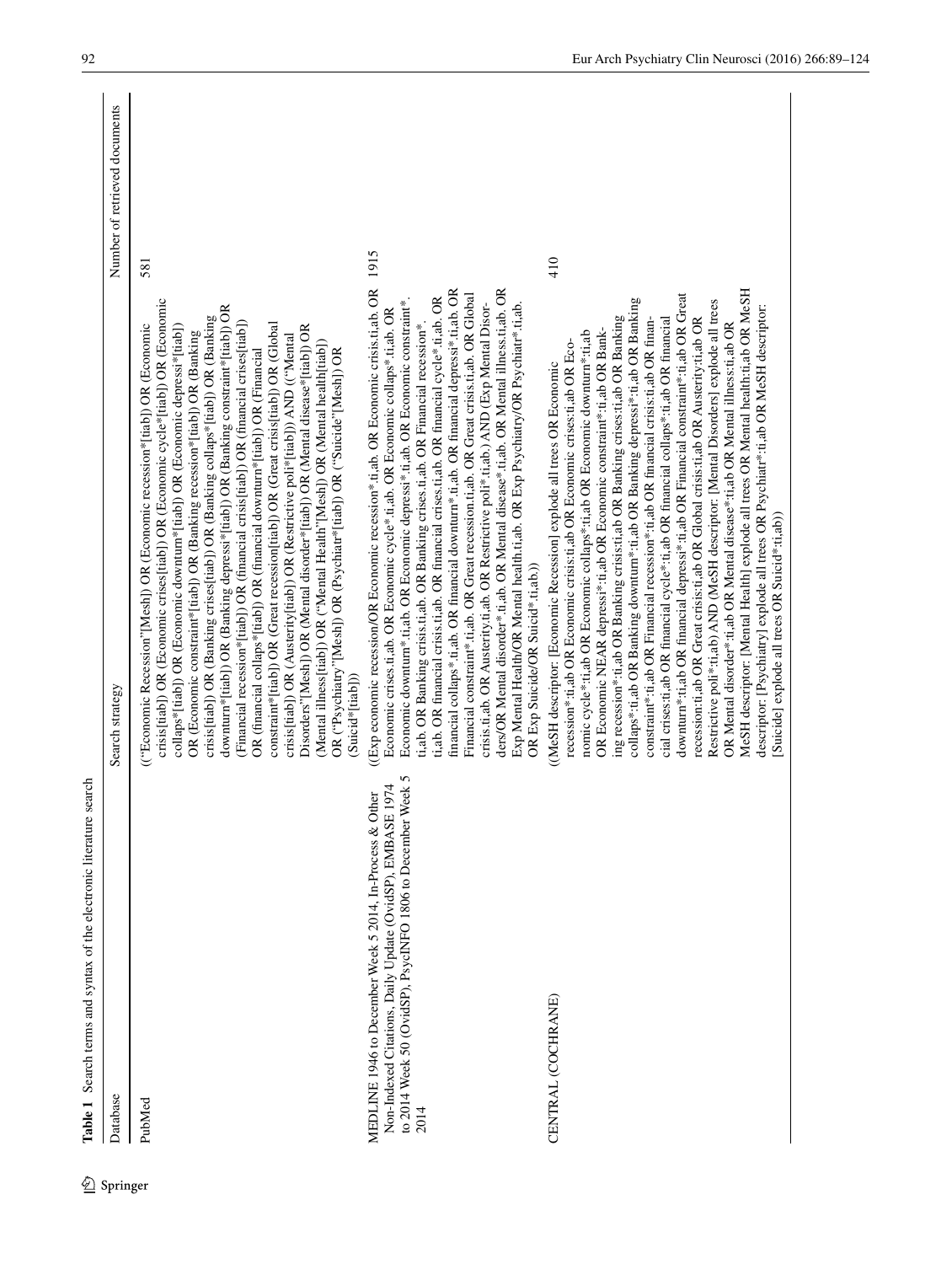also associated with an increased risk of suicide [\[37](#page-27-15), [38](#page-27-16)], poor self-rated health [\[39](#page-27-17)], and pervasive depression [[5,](#page-26-4) [40,](#page-27-18) [41](#page-27-19)]. Obviously, recessions can magnify socio-economic inequalities, which in turn increase the risk of poor mental health [\[37](#page-27-15), [42\]](#page-27-20), particularly in high-risk groups such as unemployed/disabled individuals or those with less education [\[43](#page-27-21)]. Here we describe the findings related to the impact of economic turmoil on certain mental disorders and mental health indicators.

## **Common mental disorders**

Articles looking at the relationship between mental health and economic decline have frequently adopted the unemployment rate as a measure of the economic well-being of the population. Comparatively few works have focused on global prevalence of mental disorders, regardless of working status. The IMPACT study [[44\]](#page-27-22) examined the prevalence of mental disorders in primary care before and during the economic crisis (2006 vs. 2010) in Spain. The results show a sharp increase in mood disorders (30.2 %), anxiety disorders (14.4 %), somatoform disorder (7.2 %), and alcohol abuse and dependence (7 %) during the crisis. However, also in Spain, the assessment of a cumulative case register administrative data did not identify any increase in prevalence or incidence of people demanding mental health care related to socio-economic conditions [\[45](#page-27-23), [46\]](#page-27-24). Taken together, these results suggest that primary care may be the depository of excess demand for mental health care generated by the economic crisis. Health, demographic, and socio-economic measures on 1.36 million survey responses aged 16–64 were extracted from the Quarterly Labour Force Survey of the United Kingdom, collected every 3 months, from January 2006 to December 2010. The likelihood of self-reporting poor health status and specific types of health problems (depression, mental illness, cardiovascular, and respiratory) across time were estimated separately using logistic regression. The reporting of poor health status increased from 25.7 % in July 2009 to 29.5 % by December 2010. Depression and poor mental health also increase, particularly among the unemployed [\[47](#page-27-25)]. Another British study examined the prevalence of poor mental health measured by the general health questionnaire-12 before and after the 2008 recession using repeat cross-sectional analysis of the 1991–2010 Health Surveys of England. Results showed a worsening of mental health in men at population level within 2 years of the onset of the current recession. However, these changes, and their patterning by gender, could not be accounted for by differences in employment status or education level [[48\]](#page-27-26).

Two studies [[49,](#page-27-27) [50\]](#page-27-28) explored changes in the prevalence rates of major depression in Greece during 2008, 2009, and 2011, and its link to financial hardship. The authors

used three nationwide cross-sectional telephone surveys. In 2011, 1-month prevalence rate of major depression was found to be 8.2 %, as compared to the corresponding rate in 2009 (6.8 %) and 2008 (3.3 %). A prospective cohort study evaluated the presence of psychological distress in the Icelandic population following the financial collapse that occurred in 2008. The authors used a national cohort of 3,755 persons who responded to a survey administered in 2007 and 2009, including a stress measure. The findings indicate that psychological stress may have increased, particularly among females in economically vulnerable groups (i.e. unemployed, middle education level) [\[51](#page-28-0)]. A Spanish study applied a matching technique to cross-sectional data from the Spanish Health Survey for the years 2006 and 2011–2012 and tried to estimate the average effect of unemployment on self-assessed health (SAH) in the last year, mental problems in the last year, and on the mental health risk in the short term. Unemployment has a significant negative impact on both SAH and mental health. This impact is particularly high for the long-term unemployed [\[52](#page-28-1)]. Another comparative analysis of the last two Spanish National Health Surveys revealed a rise in mental health problems in men (from 15 % in 2006 to 17 % in 2012), which contrasts on the other hand with a decrease in women (25 % in 2006 to 23 % in 2012). The decline in men was not uniform, but was concentrated in people aged 35 to 54 (relative increase of 26 %), with manual occupations (22 %), primary or secondary education (28 %), and more pronounced among immigrants (33 %). The result is a significant increase in health inequalities between socioeconomic levels, as highlighted in the article. The questionnaire used in the mental health National Health Survey includes symptoms of anxiety and depression in particular. The authors emphasized that the increase in symptoms in men appears to be mainly due to the increased proportion of men in unemployment [\[53](#page-28-2)]. It should be noted that the main impact of the crisis on the population was relatively delayed from the moment of the financial crash in many European countries, partly because of the bumper effect of social and family support network, and partly because austerity measures were not adopted from the very beginning of the crisis [[54\]](#page-28-3).

Another two cross-sectional surveys using identical random sampling and diagnostic methods were conducted among Hong Kong adults in 2007 and 2009, before and during the Great Recession. According to a structured interview based on the DSM-IV the 12-month prevalence of major depressive episode was significantly higher in 2009 (12.5 %) than in 2007 (8.5 %) [\[55](#page-28-4)]. An Australian work [\[56](#page-28-5)] used a large community survey to compare the health and psychological functioning of older adults prior to the crisis (2005–2006) to that during the recent recession (2009–2010). The authors found a significant increase in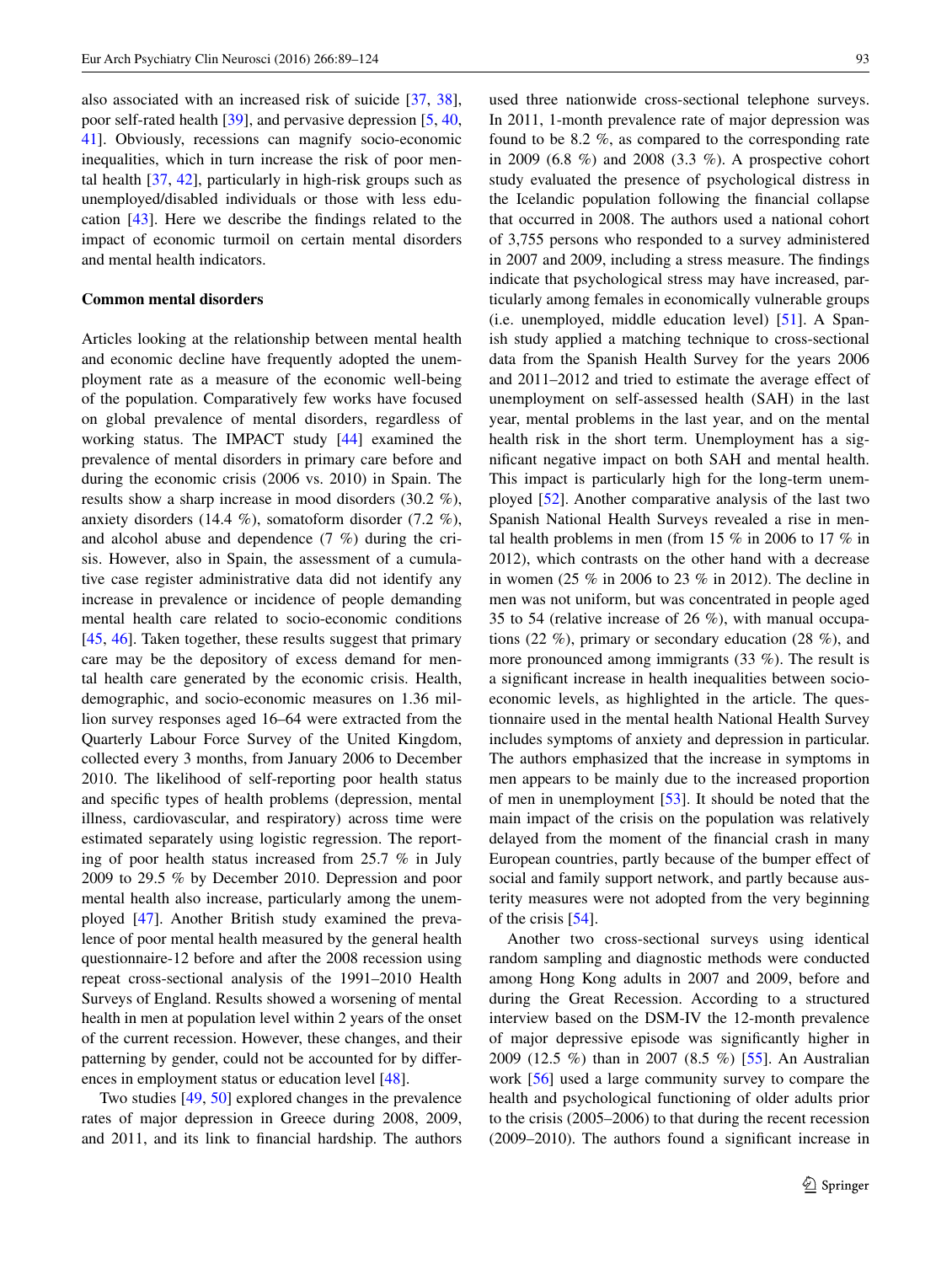

<span id="page-5-0"></span>**Fig. 1** Flow of studies retrieved in the literature search with the algorithm detailed in Table [1](#page-3-0)

depression and anxiety symptoms during the crisis period that was not explained by demographic or socio-economic factors such as an increase in financial hardship over time. Furthermore, the results indicated a timing effect, where participants were more likely to report higher depression symptoms at the end of the study period.

A Canadian study estimated the prevalence of depressive and anxiety disorders in different time intervals during the Great Recession, from January 2008 to October 2009, among a sample of the working population [[57\]](#page-28-6). Mental disorders were assessed using the World Health Organization's Composite International Diagnostic Interview-Auto 2.1. The 12-month prevalence of major depressive disorder (MDD) before 1 September 2008; between 1 September 2008, and 1 March 2009; and between 1 March 2009, and 30 October 2009, was 5.1, 6.8, and 7.6 % (*p* = 0.03), respectively. The lifetime prevalence of dysthymia reported during the 3 periods was 0.4, 0.7, and 1.5 % ( $p = 0.006$ ), respectively. No changes in the 12-month prevalence of social phobia, panic disorder, and generalized anxiety disorder were found over time.

Besides depression and anxiety, other mental healthrelated aspects such as marital dissatisfaction [\[58](#page-28-7), [59](#page-28-8)], family conflicts [\[60](#page-28-9), [61](#page-28-10)], subjective feelings of sadness [\[62](#page-28-11)], or cognitive decline [\[63](#page-28-12)] have been associated with economic downturns or sudden wealth losses.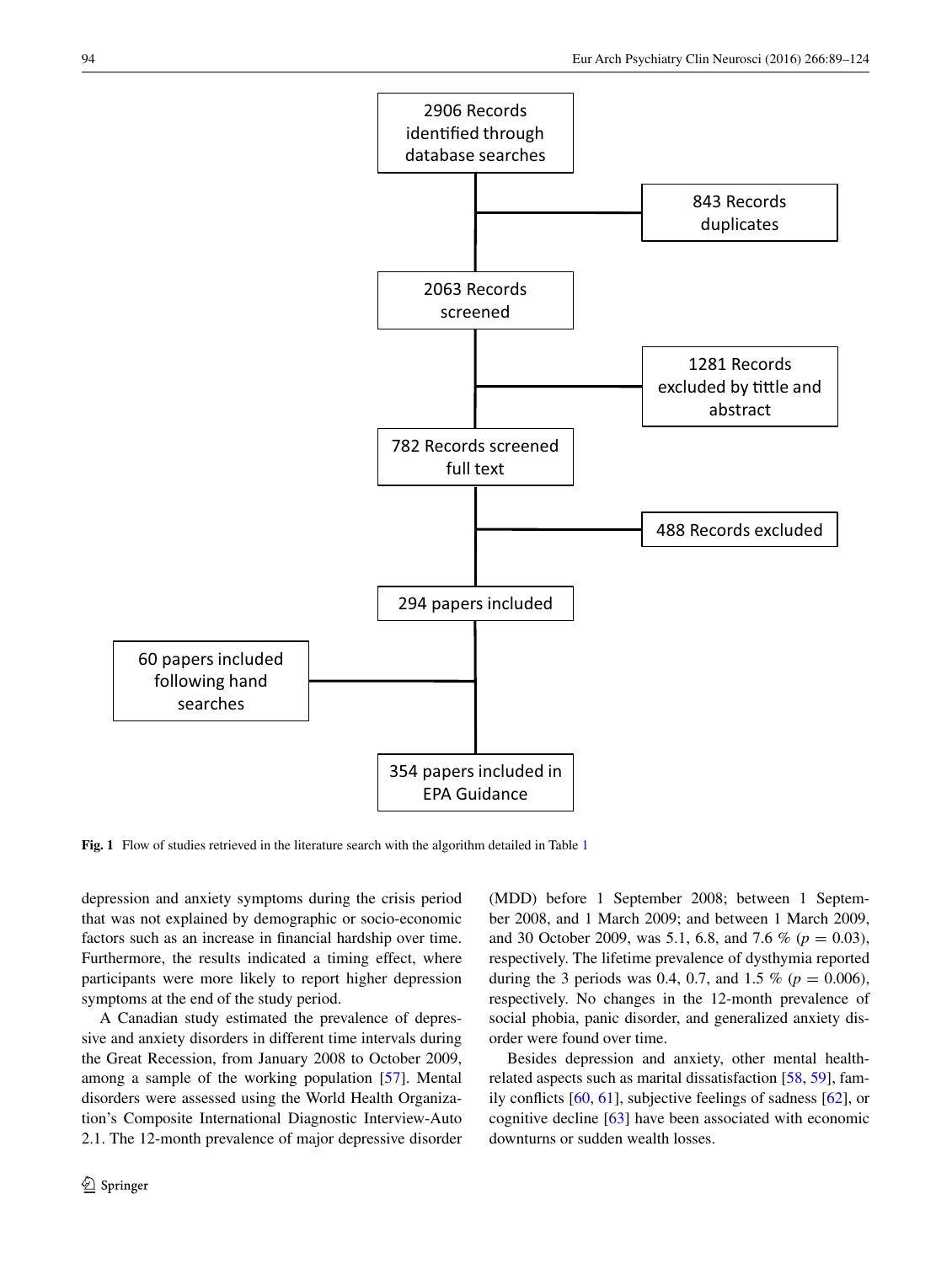<span id="page-6-0"></span>**Table 2** Psychiatric morbidity related to the economic crisis: European studies (2007–2014)

| Author/year                              |         | Country Methodology      | Main results                                                                                      |
|------------------------------------------|---------|--------------------------|---------------------------------------------------------------------------------------------------|
| Dregan and Armstrong [84]                | UK      |                          | Longitudinal cross-cohort analysis Insomnia increases in economic downturn among the<br>elderly   |
| Molarius et al. [35]                     | Sweden  | Cross-sectional          | Economic hardships associated with poorer mental<br>health                                        |
| Lallukka et al. [77]                     | Finland | Serial cross-sectional   | Poor sleep related to working conditions                                                          |
| Madianos et al. [50]                     | Greece  | Serial cross-sectional   | Depression increased                                                                              |
| Economou et al. [74]                     | Greece  | Cumulative register      | Increased number of telephone calls with depressive<br>content                                    |
| Katikireddi et al. [48]                  | UK      | Serial cross-sectional   | Worsening of mental health in men                                                                 |
| Talala et al. [83]                       | Finland | Serial cross-sectional   | Insomnia and stress increased among unemployed                                                    |
| Astell-Burt and Feng [47]                | UK      | Serial cross-sectional   | Increase in poor overall health, but not poorer mental<br>health                                  |
| Bobes et al. $[45]$                      | Spain   | Cumulative case register | No increase of specialized mental healthcare demand                                               |
| Donisi et al. [207]                      | Italy   | Cumulative register      | Lower socio-economic status but not unemployment<br>was associated with a greater use of services |
| Economou et al. [49]                     | Greece  | Serial cross-sectional   | Depression increased                                                                              |
| Gili et al. $[44]$                       | Spain   | Serial cross-sectional   | Mental disorders attended in primary care increased                                               |
| Hauksdottir et al. [51]                  | Iceland | Prospective cohort study | Psychological stress increased                                                                    |
| Thekiso et al. [64]                      | Ireland | Clinical descriptive     | Increased in severe depression linked to abrupt finan-<br>cial adversities                        |
| Bartoll et al. [53]                      | Spain   | Serial cross-sectional   | Anxiety, depression increased in unemployed men                                                   |
| Iglesias García et al. [46]              | Spain   | Cumulative case register | No increase in demand of mental health care                                                       |
| Urbanos-Garrido and Lopez-Valcarcel [52] | Spain   | Serial cross-sectional   | Poorer mental health                                                                              |

<span id="page-6-1"></span>**Table 3** Alcohol abuse and addictive behaviours in the economic downturn: European studies (2007–2014)

| Author/year                                  | Country  | Methodology                                    | Main results                                                                    |
|----------------------------------------------|----------|------------------------------------------------|---------------------------------------------------------------------------------|
| Zuccato et al. $[130]$                       | Italy    | Analysis of illicit drugs traces in wastewater | Decrease of use of expensive drugs and increase<br>in cheaper drugs consumption |
| Almarsdottir et al. [137]                    | Iceland  | Longitudinal                                   | Increased use of anxiolytics in men                                             |
| Garcy and Vagero [123]                       | Sweden   | Longitudinal prospective cohort study          | Alcohol-associated mortality risk increases<br>among the unemployed             |
| Furtado [138]                                | Portugal | Serial cross-sectional                         | No change in psychotropic prescription                                          |
| Gili et al. $[44]$                           | Spain    | Serial cross-sectional                         | Significant rise of alcohol dependence                                          |
| Asgeirsdottir et al. [119]                   | Iceland  | Longitudinal                                   | Alcohol and tobacco overall consumption<br>decreased                            |
| Harhay et al. $[120]$                        | UK       | Serial cross-sectional                         | Rises in binge drinking among unemployed<br>drinkers                            |
| Mattei et al. [122]                          | Italy    | Ecological gathering of data                   | Overall alcohol use increases                                                   |
| Toffolutti and Suhrcke [125] 23 EU countries |          | Cross-country panel analysis                   | Overall decrease of alcohol consumption and<br>mortality due to liver diseases  |

As an epidemiological approach is characteristic of most articles on this topic, there is a paucity of studies describing clinical characteristics and outcome of patients who present with mood disorders related to economic recession. However, an Irish study [\[64](#page-28-13)] describes a subgroup of patients with severe depression narrowly related to abrupt economic circumstances with likely high suicide risk but very favourable outcome.

By and large, these results are in agreement with those coming from studies performed in previous economic crises [[65–](#page-28-14)[67\]](#page-28-15). A study assessed whether the recession which began in Sweden in 1991 resulted in an increase in psychological distress in the population. Self-reported symptoms of anxiety, anguish, depression, and sleeplessness were analysed in repeated cross-sectional surveys conducted every other year from 1989 to 1995. There was a significant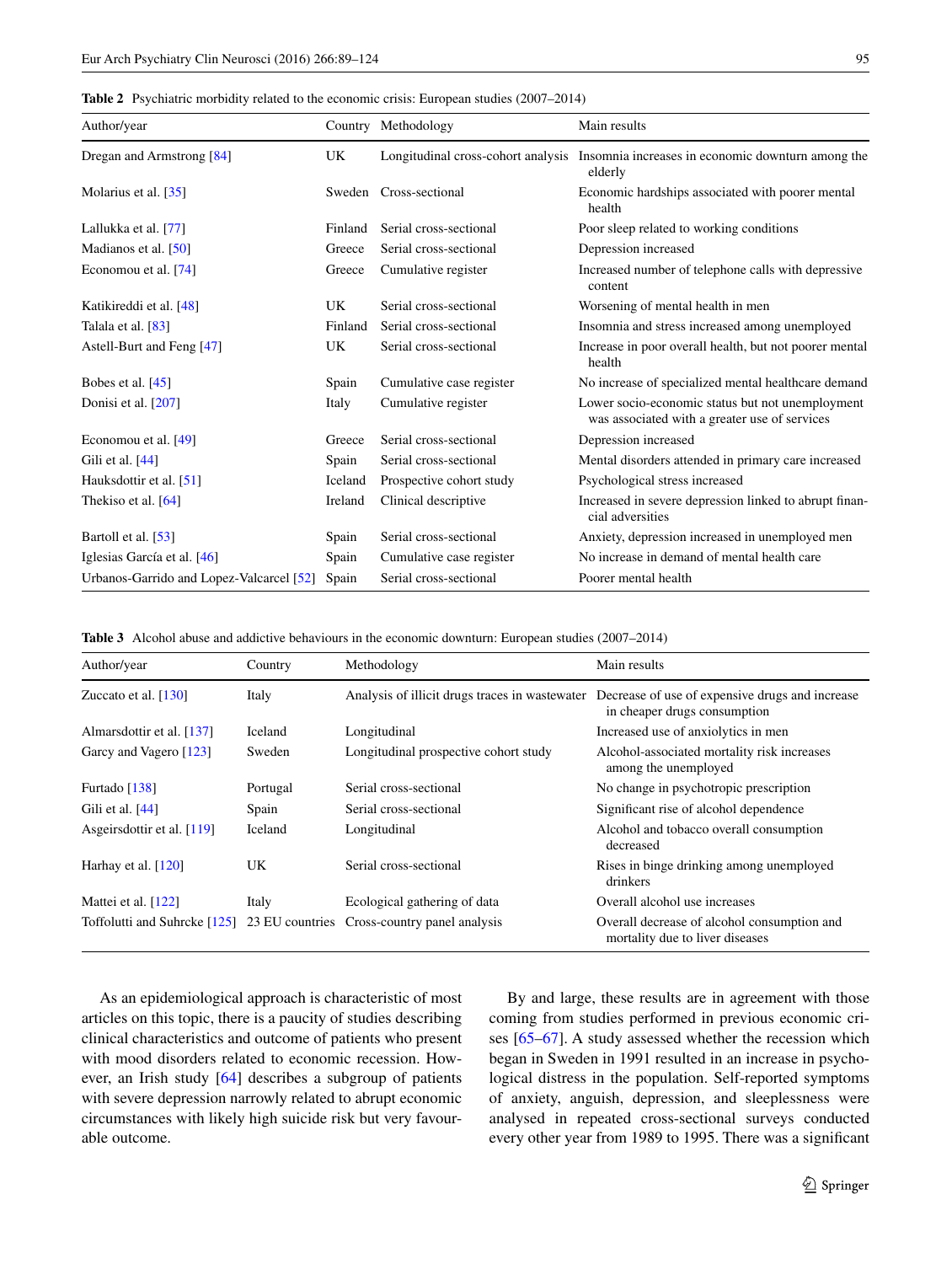| <b>rable +</b> Suicidal behaviour and the economic crisis. European studies (2007–2014) |                                            |                                       |                                                                                                     |
|-----------------------------------------------------------------------------------------|--------------------------------------------|---------------------------------------|-----------------------------------------------------------------------------------------------------|
| Author/year                                                                             | Country                                    | Methodology                           | Main results                                                                                        |
| Thomas and Gunnel [169]                                                                 | UK                                         | Time-trend analysis                   | Economic recessions coincide with<br>increased suicide rates                                        |
| Barr et al. [167]                                                                       | UK                                         | Time-trend analysis                   | Increase in suicides linked with financial<br>crisis                                                |
| Maki and Martikainen [154]                                                              | Finland                                    | Registry analysis                     | Long-term unemployment is associated with<br>a higher risk of suicide                               |
| Alvaro-Meca et al. [174]                                                                | Spain                                      | Time-series analysis                  | Peaks in suicides correspond with times of<br>economic crisis                                       |
| Economou et al. $[159]$                                                                 | Greece                                     | Cross-sectional                       | Financial strain, but not employment status,<br>associated with suicide                             |
| Kontaxakis et al. [172]                                                                 | Greece                                     | Time-trends analysis                  | Suicide mortality increase during financial<br>crisis                                               |
| Garcy and Vagero [149]                                                                  | Sweden                                     | Longitudinal prospective cohort study | Unemployment is associated with a higher<br>risk of suicide                                         |
| Lopez Bernal et al. [175]                                                               | Spain                                      | Time-series analysis                  | Financial crisis associated with an increase<br>in suicides                                         |
| Oskarsson and Bjarnadottir [186] Iceland                                                |                                            | Registry analysis                     | Suicide rate stable and not affected by the<br>economic crisis                                      |
| Saurina et al. [188]                                                                    | UK                                         | Hierarchical mixed models analysis    | No significant increase in the number of<br>suicides during the crisis                              |
| Baumbach and Gulis [195]                                                                | 8 EU countries                             |                                       | Mixed ecologic and time-trend design Suicide rate increased in most countries                       |
| Fountoulakis et al. [198]                                                               | 29 European countries                      | Time-trend analysis                   | No clear causal relationship between the<br>economic crisis and an increase in the<br>suicide rate  |
| Laanani et al. [192]                                                                    | Western UE                                 | Time-trend analysis                   | Unemployment linked to an increase in<br>suicide                                                    |
| Miret et al. $[184]$                                                                    | Spain                                      | Cross-sectional                       | No association between economic crisis and<br>suicide risk                                          |
| Pompili et al. [171]                                                                    | Italy                                      | Registry analysis                     | Suicide rates increase among men involved<br>in labour force                                        |
| Toffolutti and Suhrcke [125]                                                            | 23 EU countries                            | Time-trend analysis                   | Increase in the unemployment rate had a<br>beneficial health effect except for suicide<br>mortality |
| De Vogli et al. $[170]$                                                                 | Italy                                      | Time-trends analysis                  | Mortality due to mental disorders increases<br>during economic crisis                               |
| Breuer $[196]$                                                                          | 275 European regions                       | Time-trend analysis                   | Unemployment does have a significantly<br>positive influence on suicides                            |
| Branas et al. $[160]$                                                                   | Greece                                     | Time-series analysis                  | Austerity measures associated with<br>increased suicidal rates                                      |
| Norstrom and Gronqvist [197]                                                            | 30 European countries Time-series analysis |                                       | Social protection bumpers the effect of<br>unemployment on suicide                                  |
| Reeves et al. [194]                                                                     | 20 EU countries                            | Time-trend analysis                   | Male suicide associated with unemployment<br>and debts                                              |

<span id="page-7-0"></span>**Table 4** Suicidal behaviour and the economic crisis: European studies (2007–2014)

increase in the 12-month prevalence of psychological distress among both men and women. For example, at the beginning of the period 5 % of the men in the 20–29 years age group reported frequent symptoms of psychological distress. By 1995 this had increased to 10 % [[68\]](#page-28-20). Similar results were found in a Finnish study on the same period [\[69](#page-28-21)]. The prevalence of levels of depressive symptoms was examined in an urban Korean population following the financial crisis in late 1997 [\[70](#page-28-22)]. While this study cannot be directly compared with those reported in the closest Korean data from 1994 [[71\]](#page-28-23), prior to the start of the crisis, it showed a prevalence of CES-D "definite" depression 1.2 times higher.

Other studies have looked to the influence of the crisis on self-help behaviours related to psychological distress or depressive/anxiety symptoms, as a surrogate marker for the well-being status of the general population. Aggregate Internet search query surveillance was used to monitor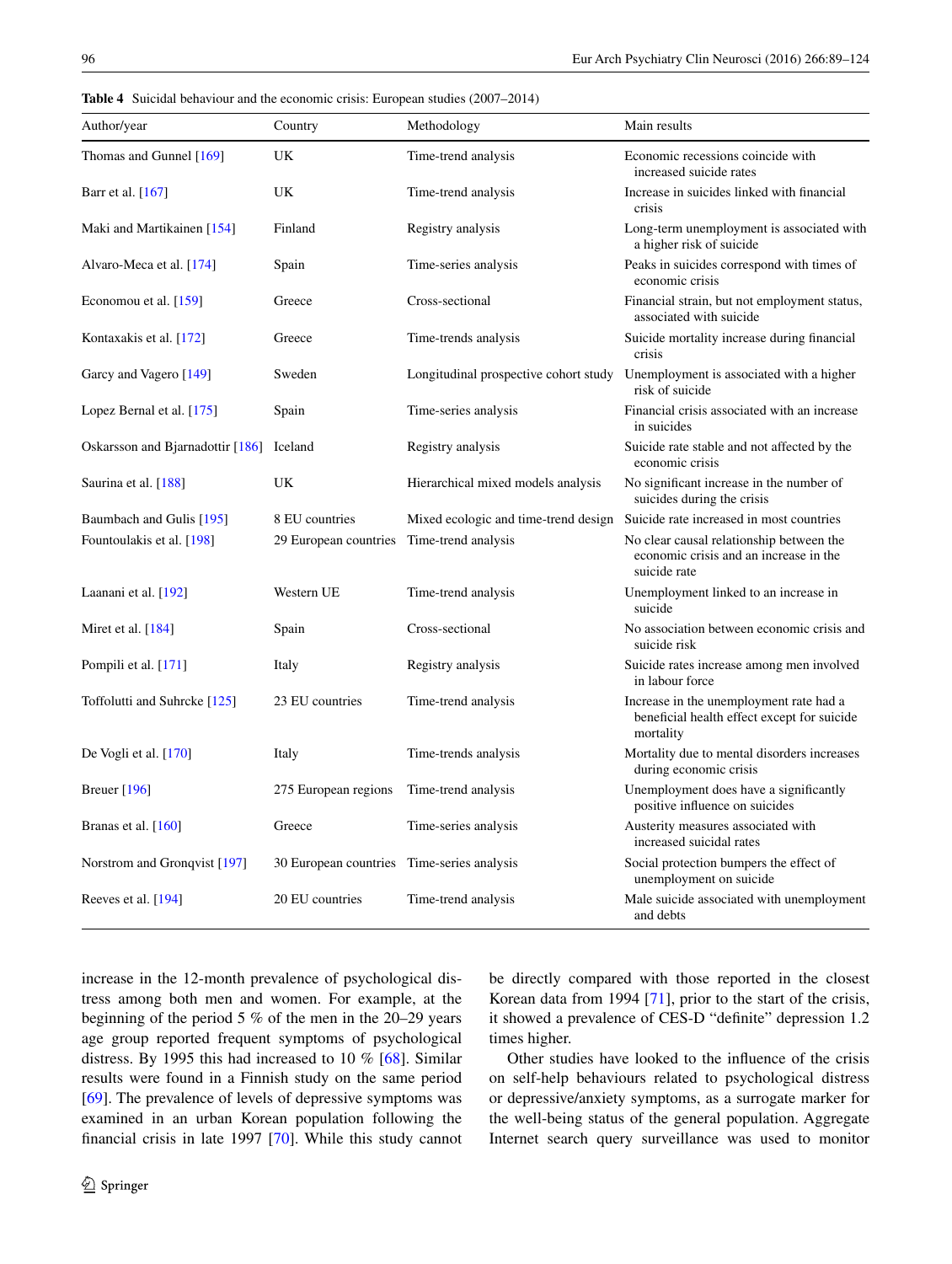# <span id="page-8-0"></span>**Table 5** Vulnerability factors, mental health, and the economic crisis: European studies (2007–2014)

| Author/year                    | Country                        | Methodology                            | Main Results                                                                                                                                           |
|--------------------------------|--------------------------------|----------------------------------------|--------------------------------------------------------------------------------------------------------------------------------------------------------|
| Kivimaki et al. [229]          | Finland                        | Prospective cohort study               | Organizational downsizing associated with<br>increased psychotropic drugs use                                                                          |
| Taylor et al. [242]            | UK                             | Serial cross-sectional                 | Housing payment problems are associated with<br>psychological costs                                                                                    |
| Cooper et al. [246]            | UK                             | Cross-sectional                        | Lone mothers psychologically affected by debt<br>management                                                                                            |
| Jenkins et al. [248]           | UK                             | Cross-sectional                        | Low income and debt are associated with mental<br>illness                                                                                              |
| Rueda et al. [279]             | Western Europe Cross-sectional |                                        | Social inequalities foster poorer mental health<br>among the elderly                                                                                   |
| Bockerman and Ilmakunnas [222] | Finland                        | Time-series analysis                   | People with poorer health are more likely to be<br>laid off                                                                                            |
| Pevalin $[271]$                | UK                             |                                        | Longitudinal prospective cohort study Repossession significantly increases the risk of<br>common mental illness                                        |
| Van Laere et al. [267]         | Netherlands                    | Registry analysis                      | Increased likelihood of mental disorders among<br>those in arrears                                                                                     |
| Bridges and Disney [245]       | UK                             | Cross-sectional                        | Positive association between subjective measures<br>of financial well-being and psychological well-<br>being                                           |
| Meltzer et al. $[231]$         | UK                             | Cross-sectional                        | Higher rates of depression among those who<br>report job insecurity                                                                                    |
| Avcin et al. [224]             | Slovenia                       | Cross-sectional                        | Economic crisis poses an additional risk factor for<br>mental health problems on the employees                                                         |
| Forsman et al. [298]           | Finland                        | Cross-sectional                        | Poorer social capital associated with psychological<br>distress among older adults                                                                     |
| Lang et al. $[278]$            | UK                             | Serial cross-sectional                 | Low income mediates the relationship between<br>age and common mental disorders                                                                        |
| Selenko and Batinic [249]      | Austria                        | Cross-sectional                        | Subjective economic stress predicts poorer mental<br>health among people in serious financial strain                                                   |
| Ahnquist et al. [301]          | Sweden                         | Cross-sectional                        | Both economic hardships and social capital con-<br>tribute to a range of adverse health outcomes                                                       |
| Barriuso-Lapresa et al. [277]  | Spain                          | Cross-sectional                        | There is a socio-economic gradient in the mental<br>health of children and young adolescents                                                           |
| Bosma et al. [277]             | Netherlands                    | Longitudinal prospective cohort study  | Perception of unfairness has implications for func-<br>tional decline in middle and older age                                                          |
| Mangalore and Knapp [290]      | UK                             | Cross-sectional                        | Inequality in mental health morbidity between and<br>within ethnic groups is at least partly linked to<br>income, and thus to employment and education |
| Mauramo et al. [255]           | Finland                        | Registry analysis                      | Economic difficulties and housing tenure were<br>determinants of psychotropic medication use                                                           |
| Rueda et al. [279]             | Western Europe Cross-sectional |                                        | Social inequalities foster poorer mental health<br>among the elderly                                                                                   |
| Angermeyer et al. [236]        | Germany                        | Serial cross-sectional                 | Economic downturn jeopardizes access to work<br>for people with mental illness                                                                         |
| Evans-Lacko et al. [238]       |                                | 27 EU countries Serial cross-sectional | Economic hardship may intensify social exclusion<br>of people with mental health problems                                                              |
| Kurtze et al. [287]            | Norway                         | Cross-sectional                        | Educational inequalities associated with poorer<br>mental health                                                                                       |
| Meltzer et al. [231]           | UK                             | Cross-sectional                        | Debt is one of the major risk factors for common<br>mental disorder                                                                                    |
| Snorradottir et al. [230]      | Iceland                        | Cross-sectional                        | Downsizing related to increased psychological<br>distress                                                                                              |
| Economou et al. [302]          | Greece                         | Cross-sectional                        | Cognitive social capital no longer exerts its protec-<br>tive influence on mental health if individuals<br>experience high economic distress           |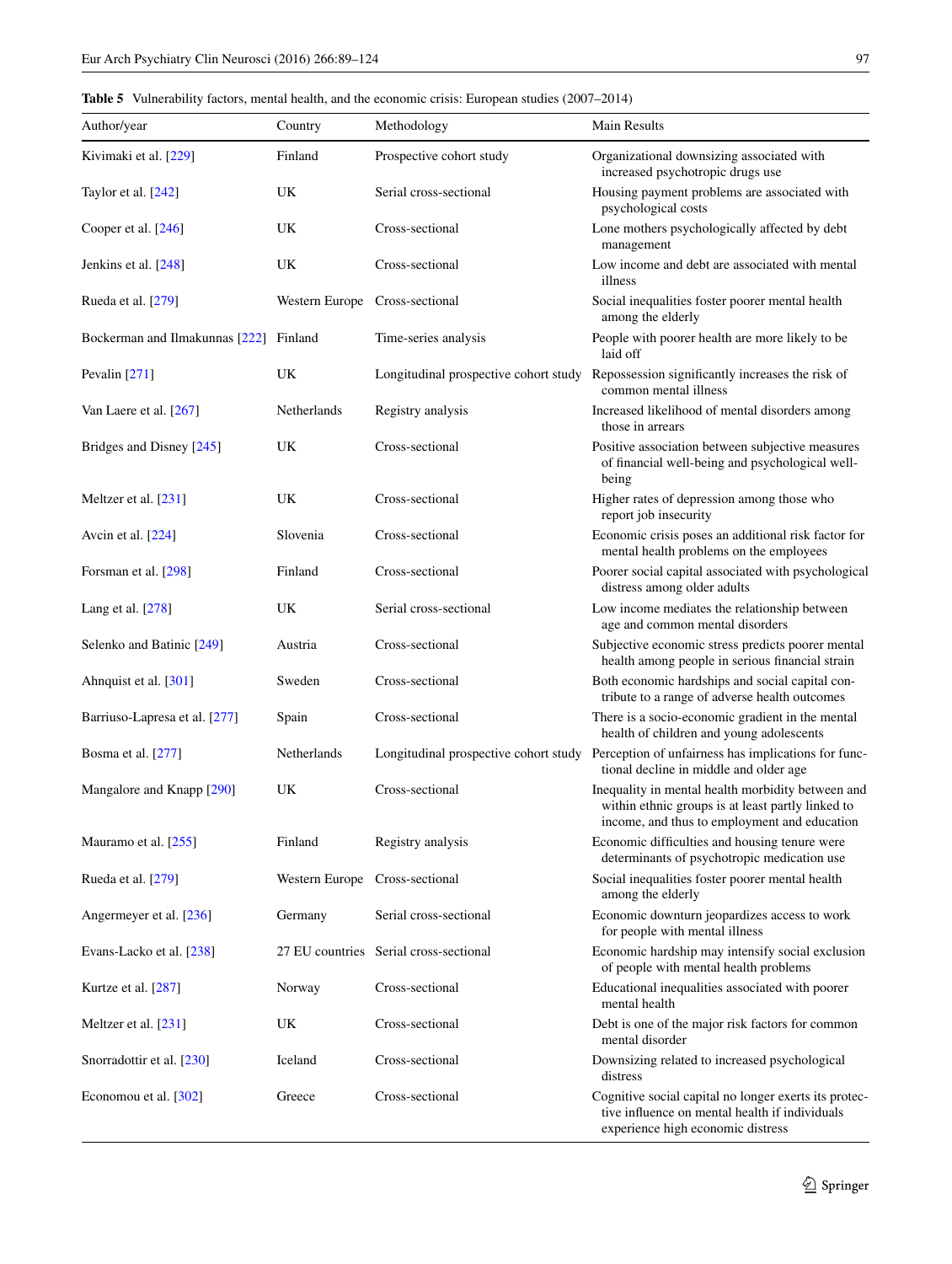population changes in psychological distress around the US' Great Recession. A one percentage point increase in mortgage delinquencies and foreclosures was associated with a 16  $\%$  (95  $\%$  CI 9–24) increase in queries 1 month, and 11 % (95 % CI 3–18) 4 months later, in reference to a pre-Great Recession mean. Unemployment and underemployment had similar associations half and one-quarter the intensity. "Anxiety disorder", "what is a depression", "sign of depression", "depression symptoms", and "symptoms of depression" were the queries exhibiting the strongest associations with mortgage delinquencies and foreclosures, unemployment or underemployment [\[72](#page-28-24)]. Another US study used data on web searches from Google Insights for Search to estimate the association between weekly unemployment insurance (UI) claims, in addition to monthly unemployment rates, and search indexes for "depression" and "anxiety". Results from state fixed-effects models yielded a positive relationship between the unemployment rate and the depression search index and a negative relationship between initial UI claims on the one hand and the depression and anxiety search indexes on the other. A lag analysis also showed that an extended period of higher levels of continued UI claims is associated with a higher depression search index [\[73](#page-28-25)]. Data extracted from the calls made to the Depression Telephone Helpline of the Greek University Mental Health Research Institute showed steep increase in calls with direct or indirect reference to the economic crisis during the first half of 2010 and onwards. The callers who referred to the economic crisis manifested depressive symptomatology of clinical significance to a greater degree than callers who made no such Ref. [[74\]](#page-28-18).

Sleep problems are prevalent, and they are associated with subsequent mental and physical health complications [[75\]](#page-28-26). There is consistent evidence on the relationship between economic difficulties, regardless employment status, and sleep disorders [[76–](#page-28-27)[81\]](#page-28-28). Therefore, it is not surprising that several studies have explored specifically the relationship between economic crises and sleep disturbances. An article from Finland reported a longitudinal study conducted in an adult Finnish population cohort. Baseline data were obtained in 1983–1987, and the second screening conducted in 1992–1995, i.e. during economic recession. The prevalence of various sleep symptoms including insomnia, daytime tiredness, fatigue, parasomnias, and the use of hypnotics remained similar in the same age cohorts during economic crisis. However, middle-aged participants who were stably employed at the initial screening but became unemployed during economic recession were studied separately and prospectively unemployed persons suffered more from insomnia and used more hypnotics than the continuously employed [\[82](#page-28-29)]. Another Finnish study assessed trends in socio-economic differences in self-reported insomnia and stress over a 24-year time period. The data source was a repeated crosssectional survey "Health Behavior and Health among the Finnish Adult Population" (AVTK), from the years 1979– 2002, divided into five study periods. Outcome measures were single questions of self-reported insomnia and stress. Indicators for socio-economic status included employment status from the survey, and educational level and household income from the Statistics Finland register data. The authors found no statistically significant increase in insomnia during the period of high unemployment in 1993–1997, although respondents who were unemployed or had retired early reported more insomnia and stress over time among both men and women [\[83](#page-28-19)]. A British study used two longitudinal and nationally representative data sets and adopted a cross-cohort analysis to examine age, cohort, and period effects in the prevalence of sleep loss through worry for people over the age of 50 in the UK [\[84](#page-28-16)]. Two longitudinal surveys, Health and Activity Lifestyle Survey (HALs) and English Longitudinal Study of Ageing (ELSA), were used in the study. The finding of an important period effect—a rise in reported sleep problems in the early 1990s—was better explained by the economic downturn in the UK in this period. Chronic stress, as measured by ongoing financial strain, is a significant correlate of sleep disturbances in the elderly, even after adjusting for factors known to impact sleep in late life [[85–](#page-28-30)[87\]](#page-28-31).

Mental health problems in childhood and adolescence are an important public health concern, particularly as a target for prevention of mental illness and promotion of mental health. Children, adolescents, and young people's mental health can be particularly affected in recessions [[88–](#page-29-5)[91](#page-29-6)]. A reduction in disposable family income constitutes a risk of child mental health through increased economic pressure and negative changes in parental mental health, marital interaction, and parenting quality [\[92](#page-29-7)]. Through their effects on parents [\[93](#page-29-8)], financial crises can affect the mental health of children in a pervasive way even after the crisis is over [\[94](#page-29-9)]. A study revealed that parents' concerns about their children's economic future accounted for variation in their reports of anxiety and depressed mood above and beyond that of perceived economic pressures and their views of the parent–child relationship. In contrast, for young adults, reports of personal economic pressure were generally related to self-reported anxiety and depressed mood [[95](#page-29-10)]. Continuity of depressive symptoms from late adolescence to young adulthood is mediated in part by economic and work achievements or failures of young adults after controlling for adolescent conduct disorder/antisocial behaviour, parents' psychopathology, and family adversity [\[96](#page-29-11), [97\]](#page-29-12). The effects of high unemployment on young people's health may be mediated through pessimism about the future, high demands, and financial problems [\[98](#page-29-13)].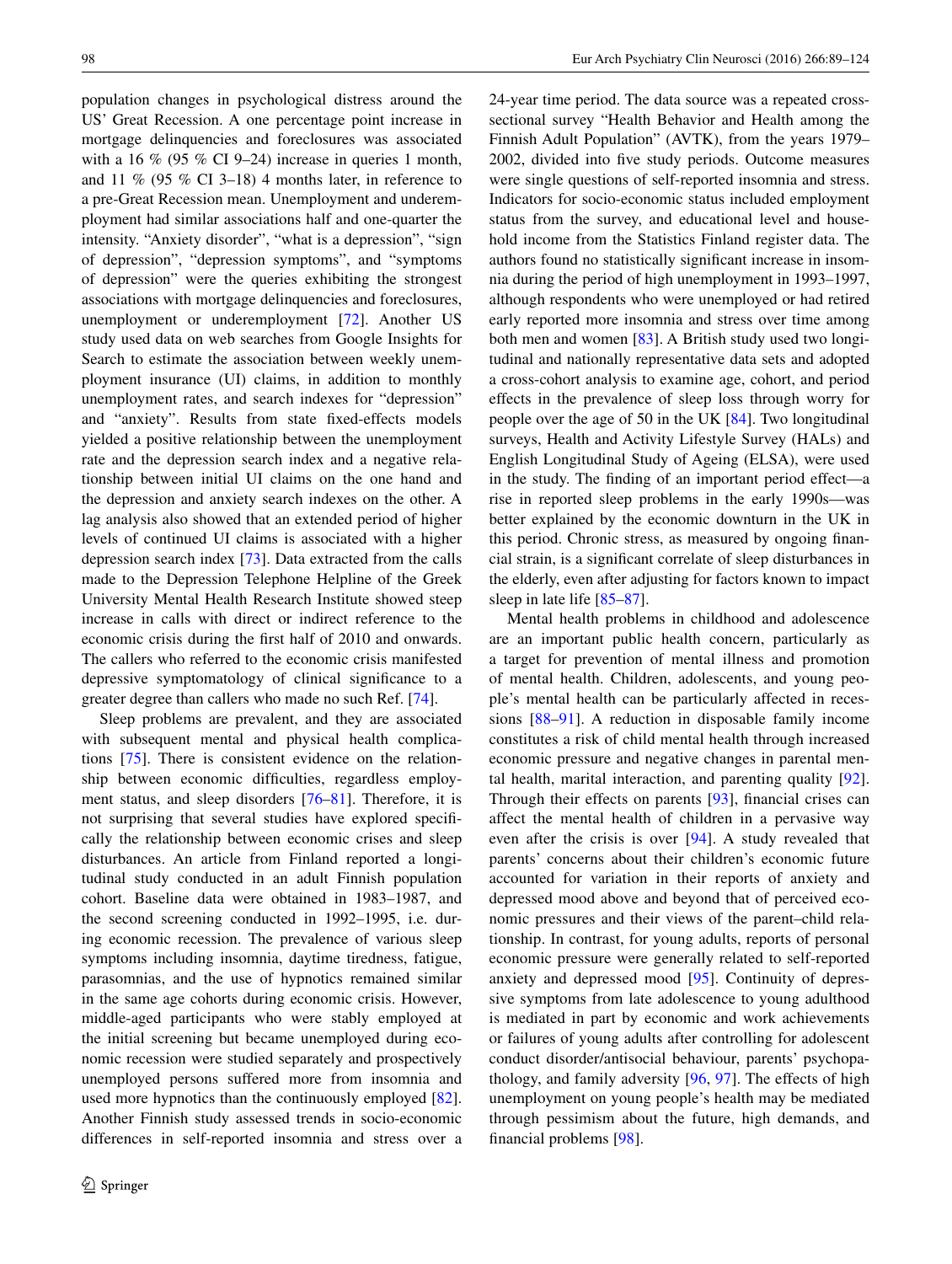**Summary** Epidemiologic data show rather consistently that economic disturbances are correlated with an increase in mental health problems. Particularly, an increase in the prevalence of common mental disorders (e.g. depression, anxiety, and sleep problems) and poorer mental health or psychological well-being has been found. Unemployment, inequalities, or another form of financial strain appears to be the more relevant mediating factors. Children, adolescents, and men in working age could constitute vulnerable groups, although this characteristic tends to disappear when controlling socio-economic factors. More studies are needed to evaluate to what degree this increase reflects mental health problems induced by economic crises, uncovers/exacerbates pre-existing mental disorders, or rather decreases a subjective threshold for self-reports of health abnormalities.

#### **Alcohol abuse and addictive behaviours**

Alcohol use or abuse is one of the most studied health behaviours as outcomes of macroeconomic fluctuations. Although moderate use alcohol cannot be necessarily considered a health problem, many studies use overall consumption as a proxy for problem drinking. In examining the effect of the crises on alcohol consumption, it is important to differentiate the impact on the whole population and the effect on certain vulnerable groups. Findings on the consequences of the economy cycle problem drinking remain controversial. Two pioneering US studies used the same state-level, aggregate data over the 1975–1988 time period, with a different empirical approach, to study the effect of economic recessions on alcohol consumption and found evidence that it was procyclical; alcohol consumption declined during economic recessions and increased during economic expansions [\[99](#page-29-14), [100](#page-29-15)]. In the same line of results, a study using cross-sectional data from the 1988 National Health Interview Survey to assess the effect of employment status on alcohol consumption and dependence found an overall negative and significant effect of non-working status (i.e. unemployed or not in the labour force) on alcohol consumption and dependence, probably due to an income effect [\[101](#page-29-16)].

However, in an interesting example of the contradictions on this topic, three studies using data from the US Behavioural Risk Factor Surveillance System (BRFSS) survey over roughly the same period time previous to the current recession arrived at different conclusions. One resolved that overall alcohol consumption and problem drinking are procyclical and decreases during recessions [[102\]](#page-29-17), while another concluded that problem drinking is countercyclical and binge drinking increases in hard economic times [\[103](#page-29-18)]. A third piece of work adopted a two-sample instrumental

variables approach to combine the data on individual health behaviours from the BRFSS and the National Health Interview Survey (NHIS) with the data on individual employment from the Current Population Survey (CPS) in a study of the effects of employment, work hours, and wages on health behaviours [[104\]](#page-29-19). The authors failed to find evidence that these variables have significant impacts on any alcohol use or "chronic" use with the exception of the effect of working hours on binge drinking. It suggests that working hours are negatively associated with binge drinking, although the magnitude is quite small. According to some authors [[105\]](#page-29-20), the discrepancies across studies arise from the use of different empirical specifications, measures of key variables, and choice of control variables.

More recently, an US study, using panel data from waves 1 (2001–2002) and 2 (2004–2005) of the National Epidemiological Survey on Alcohol and Related Conditions (NESARC) and estimating fixed-effects models, found that changes in the unemployment rate are positively related to changes in binge drinking, alcohol-involved driving, and alcohol abuse and/or dependence [\[106](#page-29-21)]. Another US study examined the relationship between types of economic loss in the 2008–2009 recession and alcohol outcomes using data from the 2009 to 2010 US National Alcohol Survey ( $n = 5382$ ). The authors applied multivariable regression to estimate associations between economic loss and alcohol volume, monthly drunkenness, negative drinking consequences, and alcohol dependence, controlling for demographic and alcohol history covariates. In the overall sample, severe economic loss (job or housing loss) was positively associated with negative drinking consequences, alcohol dependence, and (marginally) drunkenness [\[107](#page-29-22)]. Interestingly, another study found a similar relation between housing instability and increases in alcohol dependence and negative consequences. Not surprisingly, this relationship was moderated by perceived family support, i.e. participants with high perceived family support reported fewer alcohol problems, irrespective of housing instability. These findings indicate the importance of having supportive networks to mitigate the effects of economic recessions [\[108](#page-29-23)]. Of importance also, perceived decline can impact drinking patterns. In a US study, specifically perceived but not measured economic decline was associated with an increased risk on taking up harmful and hazardous drinking [[3\]](#page-26-2).

Economic crisis leads to physical health problems, that in turn could increase alcohol use in men as a self-medication, was the main finding of a post hoc study using data from a national telephone survey on economic status, distress and drinking behaviour [\[109](#page-29-24)]. A series of three studies assessed the role of race/ethnicity on alcohol drinking using data from the US National Alcohol Survey, using cross-sectional or time-trend analysis. The relationships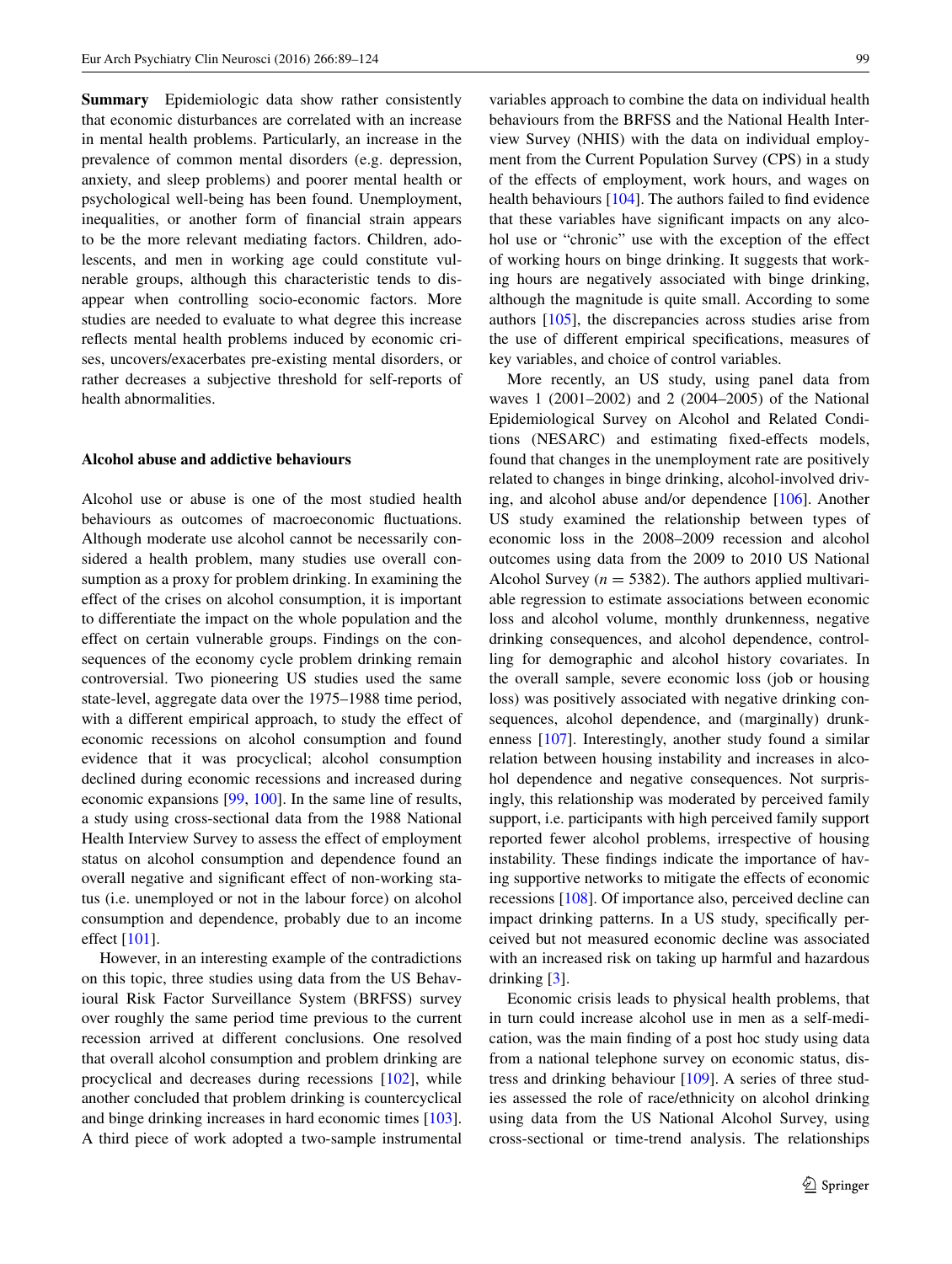between economic loss and alcohol problems were moderated by race/ethnicity, but the results were better explained by differential effects on manner of drinking (e.g. drinking pattern, reasons for drinking, and venue choice) [\[110](#page-29-25)– [112](#page-29-26)]. Gender differences are also relevant as far as drinking behaviours are concerned; according to an article that uses the Life Change Consequences of the Great Recession (LCCGR) to assess work and personal life-related stressors on a national US sample of 663 respondents of a mail survey, economy-related stressors manifested significant effects on both male and female consumptions patterns, but most LCCGR subscales were more clearly related to problematic drinking patterns in men compared with women [\[113](#page-29-27)]. Ending this series of American works, a nationwide study evaluated changes in alcohol use in the USA during the Great Recession. Data on self-reported alcohol use were taken from the Behavioural Risk Factor Surveillance System (BRFSS). The prevalence of any alcohol use significantly declined during the economic recession, from 52.0 % in 2006–2007 to 51.6 % in 2008–2009 (*p* < 0.05), resulting in 880,000 fewer drinkers (95 % confidence interval [CI] 140,000 to 1.6 million). There was an increase, however, in the prevalence of frequent binging, from 4.8 % in 2006–2007 to 5.1 % in 2008–2009 (*p* < 0.01), corresponding to 770,000 more frequent bingers (95 % CI 390,000 to 1.1 million). Non-Black, unmarried men under 30 years, who recently became unemployed (<1 year), were at highest risk of frequent binge drinking [[114\]](#page-29-28).

An Australian study made use of a series of repeated cross-sectional surveys from the National Drug Strategy Household Survey spanning 1991–2007 to examine the relationship between cannabis and alcohol use of Australians aged 14–49 years and the unemployment rate and real income per capita [\[115](#page-29-29)]. The authors reported a procyclical effect of economic oscillations on alcohol use. A Korean study focused on the analysis of the associations of socioeconomic disparities with alcohol-related mortality among men aged 40–59 years during the period before and after the economic crisis in the late 1990s. Based on Korean Census data (1995, 2005) and data from the National Death Files (1994–1996, 2004–2006), the authors [\[116](#page-29-30)] found that socially disadvantaged men had higher alcohol-attributable mortality in both years, but the differences polarized after the economic crisis.

As far as European studies are concerned, a study explored the connection between alcohol-related mortality, drinking behaviour, and macroeconomic conditions in Finland using both aggregate and microlevel data from 1975 to 2001 [\[117](#page-29-31)]. The results from the aggregate data reveal that an improvement in macroeconomic conditions measured by the employment-to-population rate produces a substantial decrease in alcohol mortality over the period of investigation. However, the great slump of the early 1990s is an exception to this pattern. During that particular episode, alcohol mortality did indeed decline, coinciding with an unprecedented collapse in economic activity. These findings on overall alcohol mortality trends were confirmed by another Finnish study [\[118](#page-29-32)], which showed in addition a higher mortality risk attributable to alcohol-related conditions in those older than 45 and in the less educated. Congruently, a recent study on the health status of the Icelandic general population also demonstrated that during the Great Recession period (2007–2009), the crisis led to large and significant reductions in health-compromising behaviours, including a  $-2.6\%$  in drinking alcohol and a  $-3.4\%$  in smoking, largely attributable to increased prices and reduced wages [\[119\]](#page-29-1). Similarly, a British study used a nationwide representative sample of non-institutionalized white persons aged 20–60 years from seven waves of the Health Survey for England, 2004–2010 ( $n = 36,525$ ), to assess trends in alcohol use and frequency before, during and after the recession and in association with unemployment, correcting for possible changes in sample composition and sociodemographic confounders. The primary analysis compared 2006/2007 with 2008/2009, following the official onset of the UK recession in early 2008. The authors [\[120](#page-29-2)] reported a significant decrease in frequent drinking, the number of units of alcohol imbibed on the heaviest drinking day, and the number of days that individuals reported drinking over the past week. However, among current drinkers who were unemployed there was a significantly elevated risk of binge drinking in 2009 and 2010 that was not previously observed in 2004–2008. Similar findings were obtained in a Canadian study, comparing data between 2003 and 2010. There, a one-point increase in the unemployment rate was associated with 0.15 % fewer drinks consumed in the past month and a 0.14 % decrease in part-month heavy drinking, specifically in male participants [[121\]](#page-29-33). In Italy, although all-cause mortality remained stable and was not associated with economic fluctuations, alcohol consumption increased in 2009, the year with the worst real GDP decrease  $(-5.1 \%)$  [[122](#page-29-3)]. This is consistent with a Spanish study comparing 2006 and 2010 that found a significant rise of alcohol dependence and related disorders, specifically among those who experienced severe economic loss, e.g. unemployment [\[44](#page-27-22)]. In Sweden, the deep recession occurred earlier (1992–2006). During the following 6 years, there was an increase in the hazard of alcohol disease-related mortality, linear with duration of unemployment for women, while for men mortality peaked with middle-level of unemployment duration [\[123](#page-29-0)].

Alcohol use may play a more relevant role in suicidal behaviour during contractions [\[124](#page-29-34)]. Finally, a panel study on the short-term health consequences of the economic crisis using data from EU-23 countries found an overall decrease in the total rate of alcohol consumption and mortality due to cirrhosis and chronic liver diseases [[125\]](#page-29-4).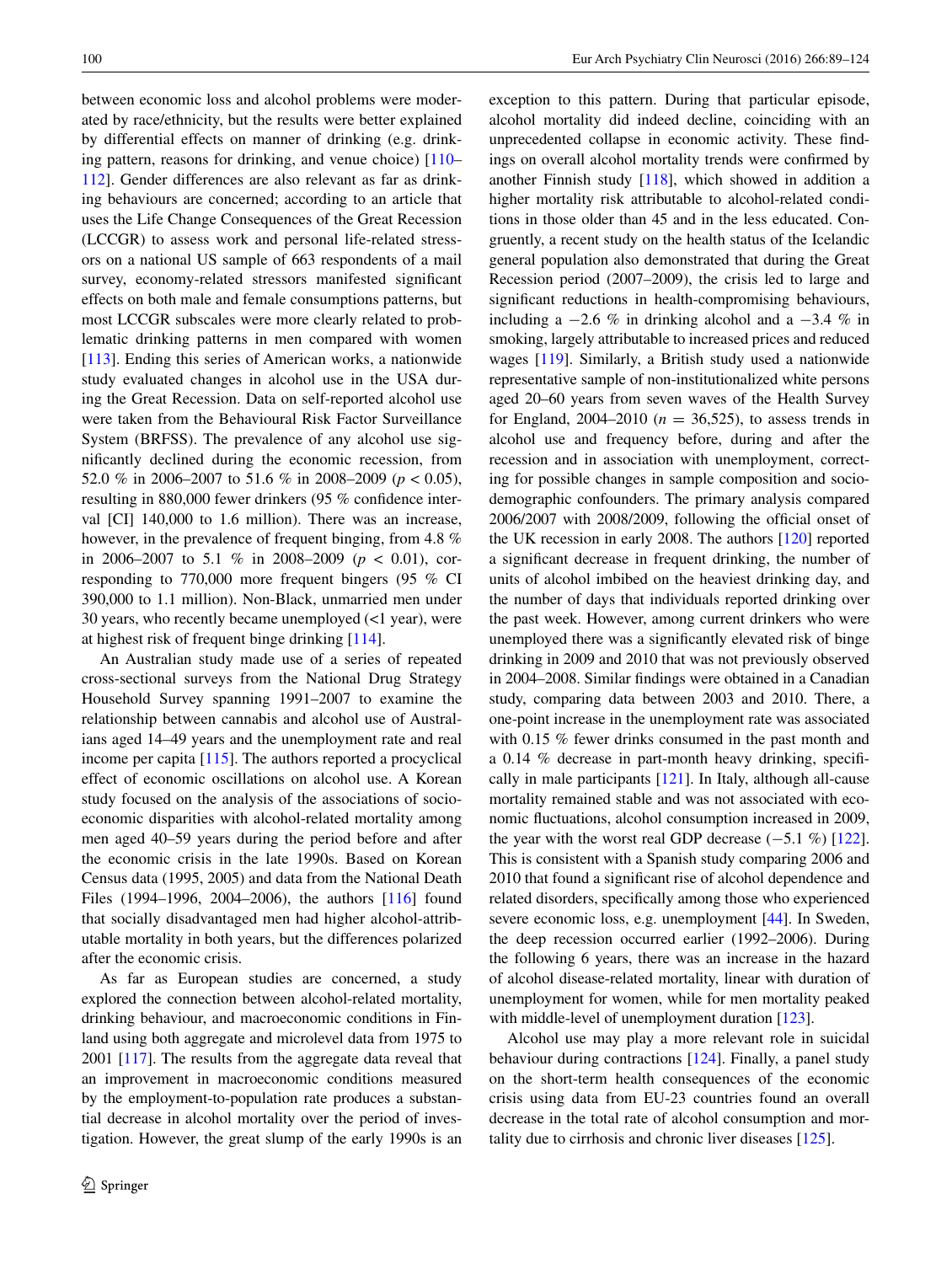Whether illegal drug consumption and/or the number of users is likely to be affected by an economic recession is indeed relevant questions. Here, as in the case of alcohol or tobacco use, an increase in consumption could intuitively be expected, and, indeed, experiencing unemployment was associated with increased hazard of starting cannabis use in a US study [\[3](#page-26-2)]. But demand for drugs has certain features in common with the demand for other commodities, and capacity utilization can be affected by lower incomes or changes in the drug price. An interesting article reviewing the existing literature suggested that the downward trend in the price of illicit drugs in the last decade both in USA and Europe may have been accentuated in the current economic downturn [\[126](#page-29-35)]. Recessions could also lead drug users to prefer injection to other routes of administration, in order to maximize the effect of the substance [\[127](#page-29-36)]. Another article pointed out that drug demand responds slowly to exogenous shocks because it is dominated by dependent users whose behaviours are slow to change. Hence, although the cumulative effect of the global recession may be large, it is not likely to produce an abrupt step change in indicators driven by dependent use or total consumption [\[128](#page-30-7)]. However, wastewater analysis in two Italian cities reflects a deep impact of current economic downturn in the utilization of more expensive drugs, such as heroin or cocaine, and an increase of the consumption of cheaper substances (i.e. cannabis, methamphetamine), reflecting that the use of drugs can be indeed affected by income availability [[129,](#page-30-8) [130](#page-30-0)].

Although there are little data available, empirical evidence suggests so far that there is an association of employment status and illicit drug use. A comprehensive review of the research up to 2010 clearly demonstrates that compared to employed individuals, unemployed individuals are more likely to use illicit drugs, and to have substance use disorders (abuse, dependence) [\[131](#page-30-9)]. Furthermore the probability of entering treatment increases when the unemployed drug user has a greater probability of finding a job and vice versa [\[132](#page-30-10)]. However, some of the results obtained in these studies vary widely; this is not surprising given the different methodological approaches being used (i.e. diagnostic definition and concept of "unemployed"). More recent studies confirm these findings. Data from the 2002 through 2010 Substance Abuse and Mental Health Services Administration (SAMHSA) sponsored National Survey on Drug Use and Health were analysed to examine the relationship of unemployment to substance misuse/disorders in the civilian, non-institutionalized US population  $(n > 450,000$  across the eight included years). The results showed that in 2009, among ages 18 and older, unemployment was significantly related to substance misuse/disorders (illicit drug use, heavy alcohol use, tobacco use, and alcohol/drug disorders). For example, past month illicit drug use was prevalent among 8.0 % in full-time employed, 11.5 % in part-time employed, and 17.0 % in unemployed. Further, although the numbers of unemployed people increased markedly in 2009, the relationship of unemployment to substance misuse and disorders remained generally consistent across 2002–2009 and among sex, race/ethnicity, geographic region, and age subgroups. Therefore, an increased number of unemployed people would result in an increased number of people with substance use disorder [\[133](#page-30-11)]. A different study examined the associations between different kinds of economic hardships—i.e. unemployment experience, measured decline in economic resources, and perceived decline in economic resources—and adoption of different negative health behaviours, such us cigarette smoking, harmful and hazardous alcohol consumption, or marijuana consumption, using population-based longitudinal data collected by the Michigan Recession and Recovery Study. The authors found that, net of the other hardships, having experienced unemployment was associated with an increased hazard of becoming a marijuana user, an objective decrease in economic resources was associated with greater hazard of starting to smoke cigarettes, and perceived decrease in economic resources was associated with an increased hazard of starting harmful drinking [[3\]](#page-26-2).

Use of alcohol and illegal drugs can be procyclical among youth, in contrast with findings in the opposite direction in the general adult population. A feebler economy leads to greater teenage marijuana and hard-drug use and some evidence that a weaker economy also leads to higher teenage alcohol use [[134\]](#page-30-12). A similar process can occur with cigarette smoking [\[135](#page-30-13)]. The evidence also indicates that teenagers are more likely to sell drugs in weaker economies [[136\]](#page-30-14). This suggests that access to illicit drugs is easier when the economy is weaker. An Australian study already mentioned also found that the recession should have encouraged young Australians aged 14–24 years to both drink and use cannabis more frequently [\[115](#page-29-29)].

The use of prescribed psychotropic substances can also be influenced by economic crises. Here, and given the data about a worsening in mental health status, an increased use should be expected. However, restrictive measures such as co-payment can have an opposite influence. A study assessed the impact of the 2008 Icelandic economic crisis on the population's use of sedative/hypnotics, anxiolytics, and antidepressants using data obtained from the Icelandic Pharmaceutical Database (IPD) from January 2006 through January 2010 on prevalence and incidence of use (per 1000 inhabitants) of sedative/hypnotics (ATC group N05C), anxiolytics (N05B), and antidepressants (N06A). Psychotropic drug use did not increase in the population of Iceland, except for a short-term increase of anxiolytic among men. The authors pointed out that new reimbursement rules were implemented in the wake of the crisis which probably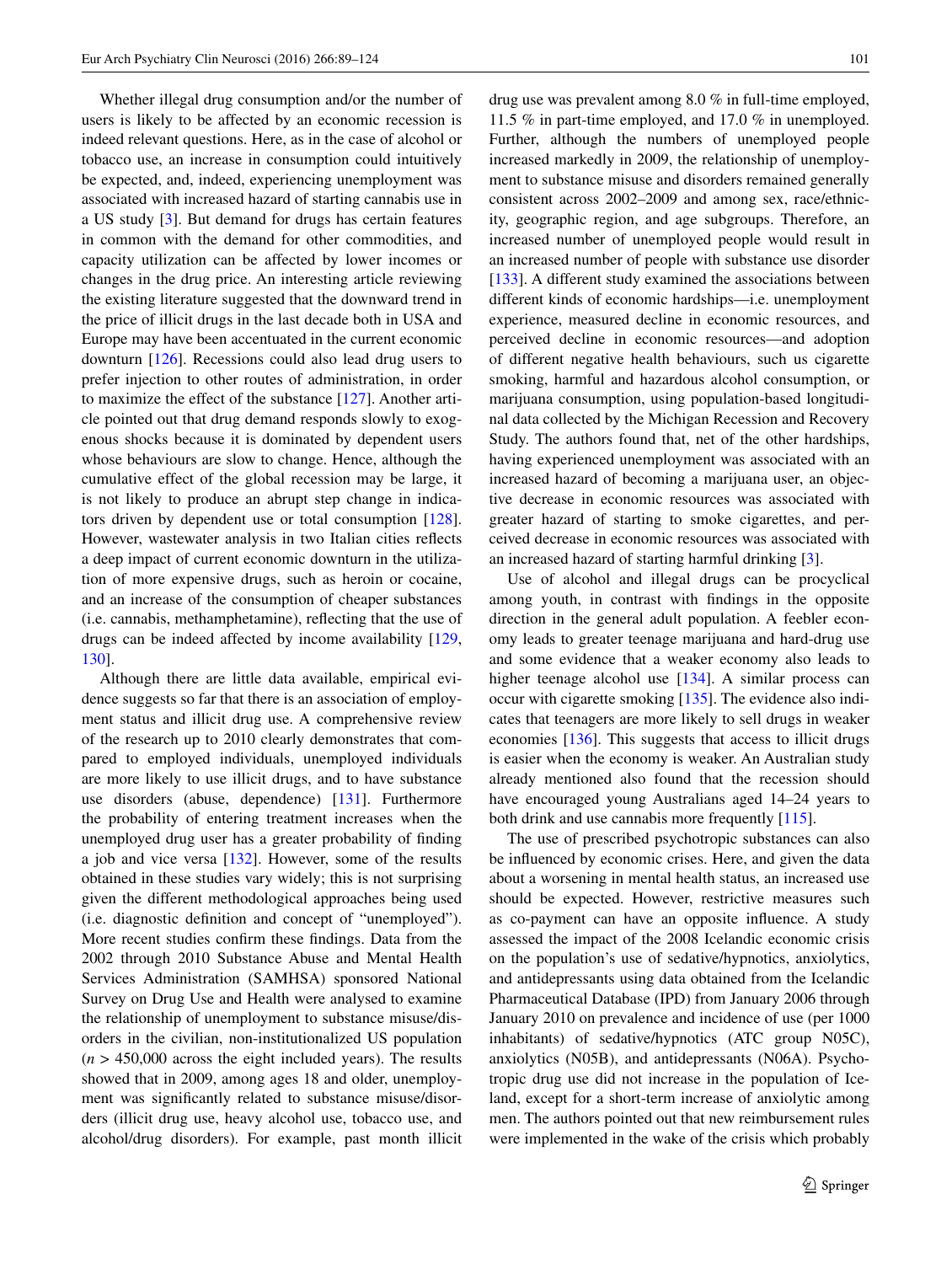had stronger and more lasting effects on the trends in the time series than the crisis itself [\[137](#page-30-1)]. Similarly, a Portuguese study evaluated national-level psychotropic utilization to determine whether there were changes in consumption trend as a consequence of the economic crisis. Monthly data from 2000 to 2012 of psychotropic medications which were prescribed and dispensed in outpatient care in the National Health Service (NHS) were collected (ATC Index 2012 codes N05A, N05B, N06A, and N06CA). While psychotropic utilization has been increasing in Portugal over the last decade, no changes were observed since 2008 and the trend remained stable [\[138](#page-30-2)]. These results are in agreement with a previous European study concerning psychotropic consumption and economic crisis, in this case during the crisis of the early 80s, in eight EU countries. The analysis showed that only the use of tranquilizers did in fact increase during the economic recession. The use of hypnotics and sedatives, antidepressants, and neuroleptics did not change consistently in the eight countries studied. Variations in the severity of economic decline between countries do not explain different changes in use levels. However, variations in social security coverage did make a difference in terms of type of psychotropic drug prescribed [\[139](#page-30-15)], a fact confirmed in other studies [\[140](#page-30-16)].

**Summary** The relations between economic downfall and substance use patterns and consequences remain complex. Some trends can be found based upon the literature review as presented above. During periods of economic downfall alcohol use seems to decrease in the population, most likely due to pricing effects. However, there is an increase in binge drinking, alcohol-related harm, and dependence in a subsample of the population. Factors that mediate this risk are most probably: (a) duration of unemployment and severity of the economic loss, (b) pre-existing individual vulnerability for alcohol use disorders, (c) quality of the social and familial support network, d) pre-existing economic disparities, augmented by economic crises, and e) specifically men are more vulnerable to the alcohol effects of recessions. For illicit drug use, the relation between low socio-economic status and increased illicit drug use is consistent; the relation with economic crisis periods is far more inconsistent, probably because of the flexibility of the illegal market (i.e. availability, pricing, and different sort of drugs). Finally, economic downfall seems consistently associated with an increase in tobacco smoking in both adolescent and adult populations, without gender differences.

The possibility that suicide rates might increase as a consequence of economic downturn has caused widespread and

# **Suicide**

deep concern in the context of the current global recession. As a consequence, suicide has been one of the most studied adverse health outcomes related to economic decline. While this research has not completely explained the intricate relationship between suicide, psychiatric disorders, and economic hardship, some relevant pieces of information have been produced and our task is now to summarize these results.

Following an excellent review by Catalano et al. [\[141](#page-30-17)], research on the effect of economic crises on suicidal behaviour can be classified into risk factor studies—typically comparing the suicidal behaviour of individuals exposed or not to undesirable job or financial experiences such as unemployment or debts—or research using population aggregates to measure the association over time between economic indicators—for example, unemployment rate and incidence of pathology (*"*net effect studies*"*). Broadly, two main theories may explain an association between unemployment and suicide: a causative theory—i.e. job loss leads to the emergence of conditions (e.g. depression) that bring on suicide—or a selective theory—i.e. subjects who are more prone to commit suicide (e.g. those suffering from mental illnesses) are also more prone to lose their job—[\[142](#page-30-18)]. In fact, both theories could explain part of the observed data. From the social drift hypothesis, even in good economic condition, patients with severe psychiatric disorders are a very vulnerable population prone to drift into lower social status and unemployment. Therefore, they may be among the first to suffer from economic crisis and this indeed appears to happen in some European countries (i.e. Greece) during the current economic crisis [[143\]](#page-30-19).

Research on risk factor has been collected from case– control and longitudinal cohort studies conducted in several countries either within or without the context of an economic crisis [[144–](#page-30-20)[157\]](#page-30-21). Overall, the studies ascribe to a stress model theoretical explanation for the identified association between unemployment and suicidal behaviour after controlling for potential confounders factors such as age, sex, or socio-cultural level. Most of the studies, but not all—for example, see [\[158](#page-30-22)]—show evidence for a modest but significant association between unemployment and suicide. Other approaches have also been adopted. A Greek study with a cross-sectional methodology found an association between suicide and financial strain, but not with employment status [[159\]](#page-30-4). However, in a 30-year interrupted time-series analysis of suicide in Greece, it has been shown that selected austerity-related events in Greece corresponded to statistically significant increases for suicides overall, as well as suicide among males and females [\[160](#page-30-6)]. Although the data support a relationship between the suicide rate and the socio-economic situation, this relation-ship may not be that of a direct cause and effect [\[161](#page-30-23)]. Efforts to elucidate the nature of the relationship between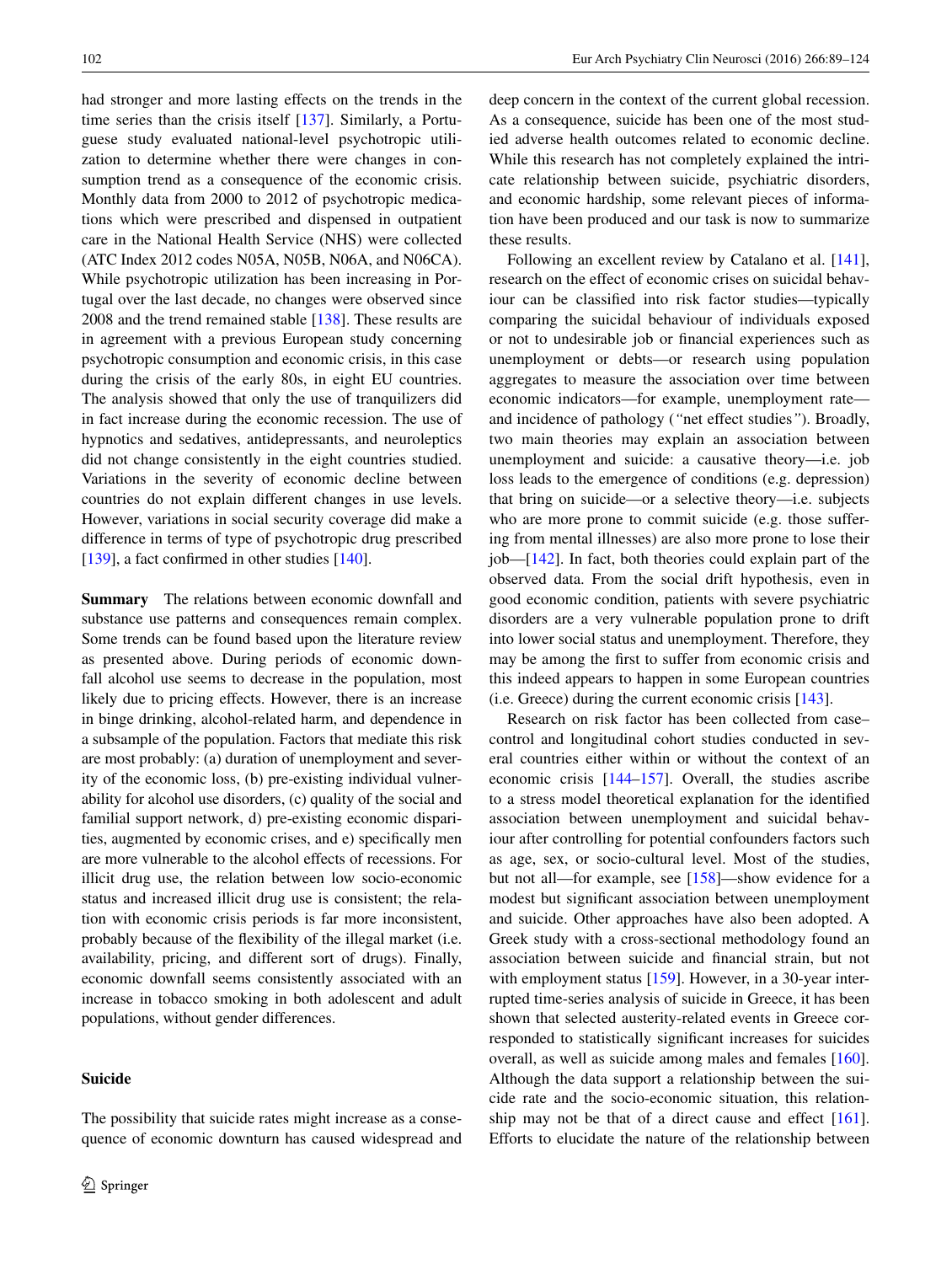unemployment, suicidal behaviour, and previous mental disorder have not produced enough clarity. Probably both causative and selective theories have a role when explaining the association.

As far as aggregated studies are concerned, research carried out in different countries has shown a positive association between unemployment and/or economic downturn periods and suicide rate. This countercyclical relationship emerges from time-series analysis of the USA [\[162](#page-30-24)[–166](#page-30-25)], UK [[167–](#page-31-2)[169\]](#page-31-1), Italy [[170,](#page-31-12) [171\]](#page-31-11), Greece [[172\]](#page-31-4), Russia [\[173](#page-31-16)], Spain [\[174](#page-31-3)[–176](#page-31-17)], South Korea [[177,](#page-31-18) [178\]](#page-31-19), and Japan [\[179](#page-31-20)]. Several articles applying fixed-effects models in a number of countries have also found countercyclical effects for suicide [\[8](#page-26-6), [23,](#page-27-5) [180](#page-31-21)[–183](#page-31-22)]. However, some studies found either null [[184–](#page-31-10)[188\]](#page-31-6) or even procyclical [[189,](#page-31-23) [190\]](#page-31-24) associations between suicide and economic situation.

Intended to sort out substantial differences in methodology and relative power for detecting associations that could account for conflicting results, several multinational studies have recently been published. During the 1990 s, severe economic crisis Asian countries were greatly impacted and this coincided with a sharp increase in suicide rates. A study investigated the impact of the Asian economic crisis (1997–1998) on suicide in Japan, Hong Kong, South Korea, Taiwan, Singapore, and Thailand. Suicide and population data for the period 1985–2006 were extracted from the WHO's mortality database and Taiwanese mortality statistics. Sex-specific age-standardized suicide rates for adult population (15 years or over) were analysed using joinpoint regression. Trends in divorce, marriage, unemployment, gross domestic product (GDP) per capita, and alcohol consumption were compared with trends in suicide rates graphically and using time-series analysis. Suicide mortality decreased in the late 1980s and early 1990s but subsequently increased markedly in all countries except Singapore, which had steadily declining suicide rates throughout the study period. Compared to 1997, male rates in 1998 rose by 39 % in Japan, 44 % in Hong Kong, and 45 % in Korea; rises in female rates were less marked. Male rates also rose in Thailand, but accurate data were incomplete. Increases in suicide rates were not seen in Taiwan and Singapore, where the economic crisis had a smaller impact on GDP and unemployment. Time-series analyses indicated that some of the crisis' impact on male suicides was attributable to increases in unemployment [\[191](#page-31-25)].

With reference to Europe, one study assessed the impact of unemployment rate on suicide rate in Western European countries between 2000 and 2010, and attempted to estimate the excess number of suicides attributable to the increase of unemployment during the 2008–2010 economic downturn. After controlling for sex and age, the unemployment–suicide association was assessed for each, and the excess number of suicides attributable to the increase of

unemployment was estimated. The presence of a confounding context effect ("crisis effect") was also evaluated. A significant 0.3 % overall increase in suicide rate for a 10 % increase in unemployment rate  $(95\% \text{ CI } 0.1{\text{-}}0.5\% )$  was highlighted, but this association was significant in only three countries. The association was modified inconsistently when adding a "crisis effect" into the model. The authors highlighted that the identified association between unemployment and suicide rates is weak, and its amplitude and sensitivity to the "crisis effect" vary across countries [[192\]](#page-31-9). Another article addressed the short-term health effects of the current crisis in EU countries and also examined whether the effect differed between countries according to the level of social protection provided. The results indicated an overall procyclical decreased rates in mortality and alcohol consumption associated with higher unemployment rates, but a countercyclical increase in suicide rates. The level of social protection seemed to bumper the effect of the crises for both desirable and undesirable consequences [[125,](#page-29-4) [193,](#page-31-26) [194\]](#page-31-15). Evolution of suicide rates was included among several health and mortality indicator in a study on eight European countries using data extracted from EUROSTAT for 2000–2010 to evaluate the impact of the economic crisis. A mixed approach of ecological and time-trend design was applied, including correlation analysis. The financial crisis had no visible effect on overall mortality in any of the eight countries until 2010 but suicide mortality increased in Germany  $(+5.3\%)$ , Portugal (+5.2 %), Czech Republic (+7.6 %), Slovakia (+22.7 %), and Poland  $(+19.3\%)$ . The effect of unemployment on suicide rates was higher in countries with lower social spending [\[195](#page-31-7)]. Another article contributes to the debate on how economic activity influences suicide mortality by exploring European regional from a panel data set of 275 regions in 29 European countries over the period 1999–2010. The sample covers the years of the European Monetary Union, including the economic crisis, starting in 2008. The results suggest that unemployment does have a significant influence on increasing suicides in Europe. In line with economic theory, this influence varies among gender and age groups. Males of working age—younger than 65 years are particularly sensitive, while old-age suicide mortality does not vary with employment changes [\[196](#page-31-13)]. A very interesting paper analysed the unemployment–suicide link using time-series data for 30 European countries spanning the period 1960–2012, focusing on the effects of the Great Recession. Separate fixed-effects models were estimated for each of five welfare state regimes with different levels of unemployment protection (Eastern, Southern, Anglo-Saxon, Bismarckian, and Scandinavian). Results showed that unemployment rates increased most in country groups with the least developed social protection (Eastern and Southern Europe). Findings also suggest that it was also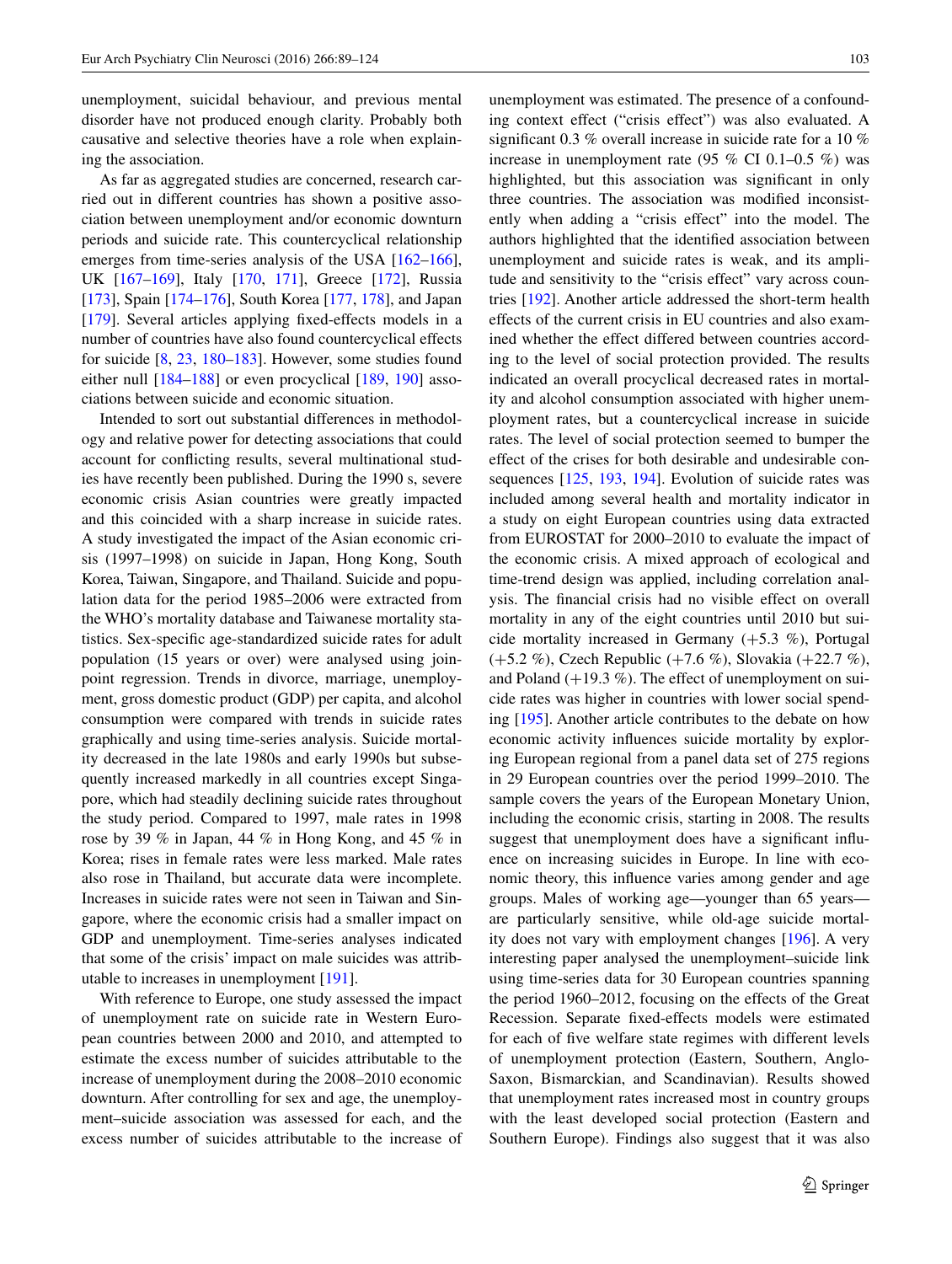in these country groups that increasing unemployment had the most detrimental impact on suicide. In contrast, the increase in unemployment in Scandinavia with the highest level of unemployment protection had no noticeable effect on suicides [[197\]](#page-31-14). Data gathered from 29 European countries including the number of deaths by suicide in men and women and several economic data (unemployment rate, gross domestic product per capita, annual economic growth rate, and inflation rate) were analysed, finding a strong correlation between suicide rates and all economic indices except GPD per capita in men but only a correlation with unemployment in women. However, the increase in suicide rates occurred several months before the economic crisis emerged. Overall, this study confirms a general relationship between the economic environment and suicide rates; however, it does not support a clear causal relationship between the current economic crisis and an increase in the suicide rate [[198\]](#page-31-8). Ending this serial of European works, a recent study focused on male suicide, since suicide increases seem to concentrate in men during the Great Recession in Europe. This work consisted of a cross-sectional analysis of 20 EU countries from 1981 to 2011 using multivariate statistical models adjusted for pre-existing time trends and country-fixed effects. Beside male suicidal rates, the authors investigated whether increases in unaffordable housing, household indebtedness, or job loss can account for population differences, as well as potential mitigating effects of several indicators of social protection (i.e. total social spending per capita, active work market programs, social capital, and monetary benefits). Interaction terms were used to evaluate modifying effects. Changes in levels of unaffordable housing had no effect on suicide rates  $(p = 0.32)$ ; in contrast, male suicide increases were significantly associated with each percentage point rise in male unemployment, by 0.94 % (95 % CI 0.51–1.36 %), and indebtedness, by 0.54 % (95 % CI 0.02–1.06 %). Spending on active labour market programs (ALMP) (0.26, 95 % CI 0.08–0.45  $\%$ ) and high levels of social capital (0.048  $\%$ , 95 % CI 0.0096–0.087) moderated the unemployment–suicide association. There was no interaction of the volume of antidepressant prescriptions ( $p = 0.51$ ), monetary benefits to unemployed persons ( $p = 0.77$ ), or total social protection spending per capita ( $p = 0.37$ ) [\[194](#page-31-15)].

Other studies have adopted a more global approach. An article examined how aggregate suicide rates at country level are affected by unemployment rates, depending on the different development levels, and estimated the fixedeffects model using panel data for 24 OECD countries for the period 1980–2002. The results showed a positive effect of unemployment rates, but only for higher-income level countries. In countries with lower-income levels, higher unemployment rates had a negative impact on suicide rates [\[199](#page-31-27)]. A systematic review and meta-analysis of

16 studies using population-based cohort or case–control designs, population-based ecological designs, or hospitalbased clinical cohort or case–control designs showed that long-term unemployment is associated with a greater incidence of suicide. The risk is greatest in the first five years and persists at the lower but elevated levels up to 16 years after unemployment [[200\]](#page-31-28). Another study assessed changes in suicide rates along the period 2000–2009 (including one complete year after the economic crisis started in 2008), in 27 European and 27 non-European countries, using the available from data the World Health Organization mortality database (53 countries) and for one (the USA) from the Center for Disease Control and Prevention. Unemployment was used as the main economic indicator. To calculate changes in trends in suicide rates and excess suicides related to the global economic crisis, assessment of time trends and estimation of the expected number of suicides (that is, what would have happened if the economic crisis had not occurred) and then quantification of deviation from these trends were performed. The results showed a rise in suicide after the 2008 global economic. There were important differences in men and women as well as in the age pattern in different groups of countries. The increases were mainly in men from the 27 European countries and 18 American countries studied. All age suicide rates in European and American men were, respectively, 4.2 and 6.4 % higher in 2009 than expected if past trends had continued. In contrast, there was no change in European women and a relatively smaller (2.3 %) increase in American women. In European countries, men aged 15–24 were most strongly affected, while men aged 45–64 were most affected in American countries. Rises in suicide rates seemed to be associated with the magnitude of increases in unemployment, although the association was weak, particularly for men and in countries with low prior unemployment rates [[201\]](#page-31-29). In a similar study, authors analysed data for years 2000–2011 for suicide, population, and economy from the WHO mortality database and International Monetary Fund's world economic outlook database covering 63 countries. Interestingly, a higher suicide rate preceded approximately by 6 months a rise in unemployment. In all regions of the world, the relative risk of suicide associated with unemployment was elevated during the study period by about 20–30 %. Suicide associated with unemployment demands prevention strategies focused on the unemployed and on employment and its conditions, not only in the difficult economic times, but also in times of stable economy [\[202](#page-31-30)].

**Summary** Suicide is associated with lower socio-economic status and situations that usually accompany economic crisis, for example unemployment, evictions, and indebtedness. There are several factors which mediate this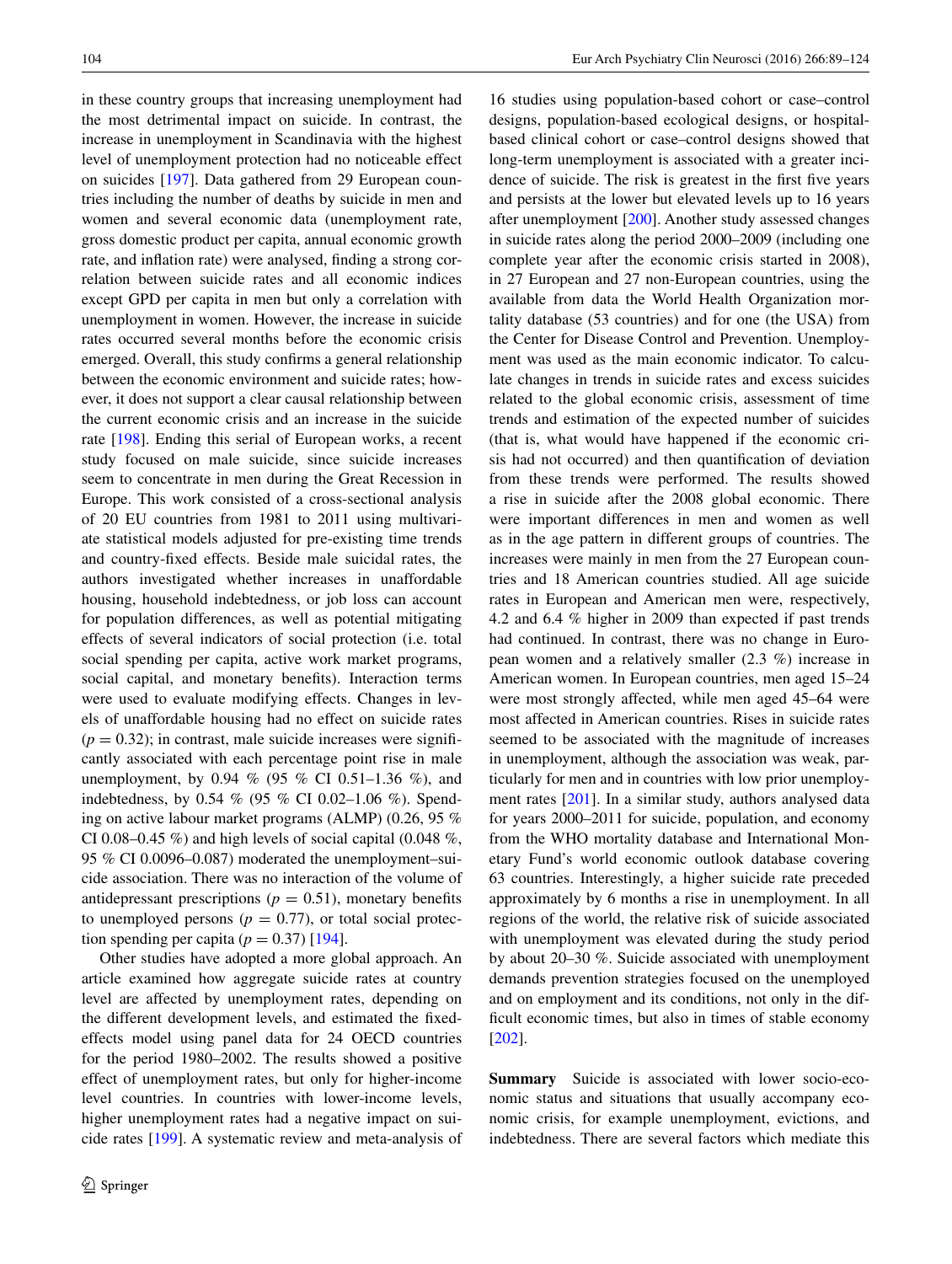association, particularly the presence of psychiatric disorders, both previous and related to the hardship. The existence of well-developed social protection and health services is also relevant. In this way, countries with a consolidated welfare state appears to be less exposed to adverse health outcomes related to economic decline. However, research has not elucidated completely the intricate relationship between suicide, psychiatric disorders, and economic hardship. The direction of causality is not well established, and different results emerge from different methodologies, particularly from studies on individual or aggregated data. It is even possible that these relationships are affected by the context, so that in times of crisis, there is an increase in the suicide rate, but a decrease in the strength of the association of suicidal behaviour with factors such as unemployment. In any case, the data underscore the importance of adopting adequate preventive policies.

## **Demand for psychiatric care**

Prior to the start of the current economic crisis, there was clear evidence that Europe had a large number of patients in need of psychiatric care that were not receiving the necessary assistance. For example, as part of the European Study of Epidemiology of Mental Disorders (ESEMeD) project, a cross-sectional survey was conducted of representative samples of the adult general population of Belgium, France, Germany, Italy, the Netherlands, and Spain  $(n = 8796)$ . Mental disorders were assessed with the Composite International Diagnostic Interview 3.0. Individuals with a 12-month mental disorder that was disabling or that had led to use of services in the previous 12 months were considered in need of care. Results showed that about six per cent of the sample was defined as being in need of mental health care and nearly half (48 %) of these participants reported no formal healthcare use. In contrast, only 8 % of the people with diabetes had reported no use of services for their physical condition. In total, 3.1 % of the adult population had an unmet need for mental health care [\[27](#page-27-8)].

Intuitively, one could expect that recessions, at least as measured in terms of unemployment, would be accompanied by increase in mental health service utilization and reported prevalence of common psychiatric disorders (e.g. depression, anxiety, and alcohol-related disorders) [[203\]](#page-31-31).

However, research on demand for psychiatric care in time of economic crises remains controversial. There are some explanatory factors. First, demand for care seems to be very much influenced by the peculiarities of healthcare organization and provision of services. As an example, we can cite the result of a recent American study on healthcare spending, which confirms that the recent 2007–2009 recession had a dramatic effect on behavioural health spending,

with the effect most prominent for private, state, and local payers. During the recession behavioural health spending increased at a 4.6 % average annual rate, down from 6.1 % in 2004–2007. Average annual growth in private behavioural health spending during the recession slowed to 2.7 % from 7.2 % in 2004–2007. State and local behavioural health spending showed negative average annual growth,  $-1.2$  %, during the recession, compared with 3.7 % increases in 2004–07. In contrast, federal behavioural health spending growth accelerated to 11.1 % during the recession, up from 7.2 % in 2004–2007. These behavioural health spending trends were driven largely by increased federal spending in Medicaid, declining private insurance enrolment, and severe state budget constraints [[204\]](#page-31-32). As an example of the consequences of these policies, state policies designed to decrease Medicaid enrolment may have led to increased use of state psychiatric hospitals by former Medicaid enrolees with schizophrenia [[205\]](#page-31-33). On the other hand, at least in some states, health insurance does not protect individuals from medical debt, and medical debt and lack of insurance coverage both predict reduced access to care [[206\]](#page-31-34).These results are predictable in countries like the USA, where health insurance coverage is linked strongly to employment. And second, much of the epidemiological research on this topic could have serious methodological weaknesses. Many studies rely mainly on "second-hand" data; that is to say, on administrative indices and service contact rates. Area prevalence surveys carry the advantage that they do supply "first hand" data, but as a rule these will be valid for only short cross sections in time. Lifetime prevalence estimates, on the other hand, will be of little relevance in trying to establish the health consequences of economic fluctuations [\[19](#page-27-2)].

A Spanish study based on data from a Regional Cumulative Case Register found no evidence of significant increase in prevalence or incidence of any psychiatric diagnosis during the period 2000–2010. Moreover, the results showed a negative correlation of unemployment rate with psychiatric care demand [[46\]](#page-27-24). However, the IMPACT study conducted in primary healthcare centres in Spain found a significant increase in common mental disorder during the current economic downturn. A total of 7940 patients in 2006–2007 and 5876 in 2010–2011 representing the Spanish consulting population were administered the Primary Care Evaluation of Mental Disorders (PRIME-MD) instrument to diagnose mental disorders. Between 2006 and 2010, mood disorders increased by 19 %, anxiety disorders by 8 %, and alcohol abuse disorders by 5 %. The most relevant factors accounting for this variation were household unemployment rate and mortgage payment difficulties [[44\]](#page-27-22). A study assessed contact with any kind of mental health services and its relationship with individual and socio-ecological variables in three catchment areas from three different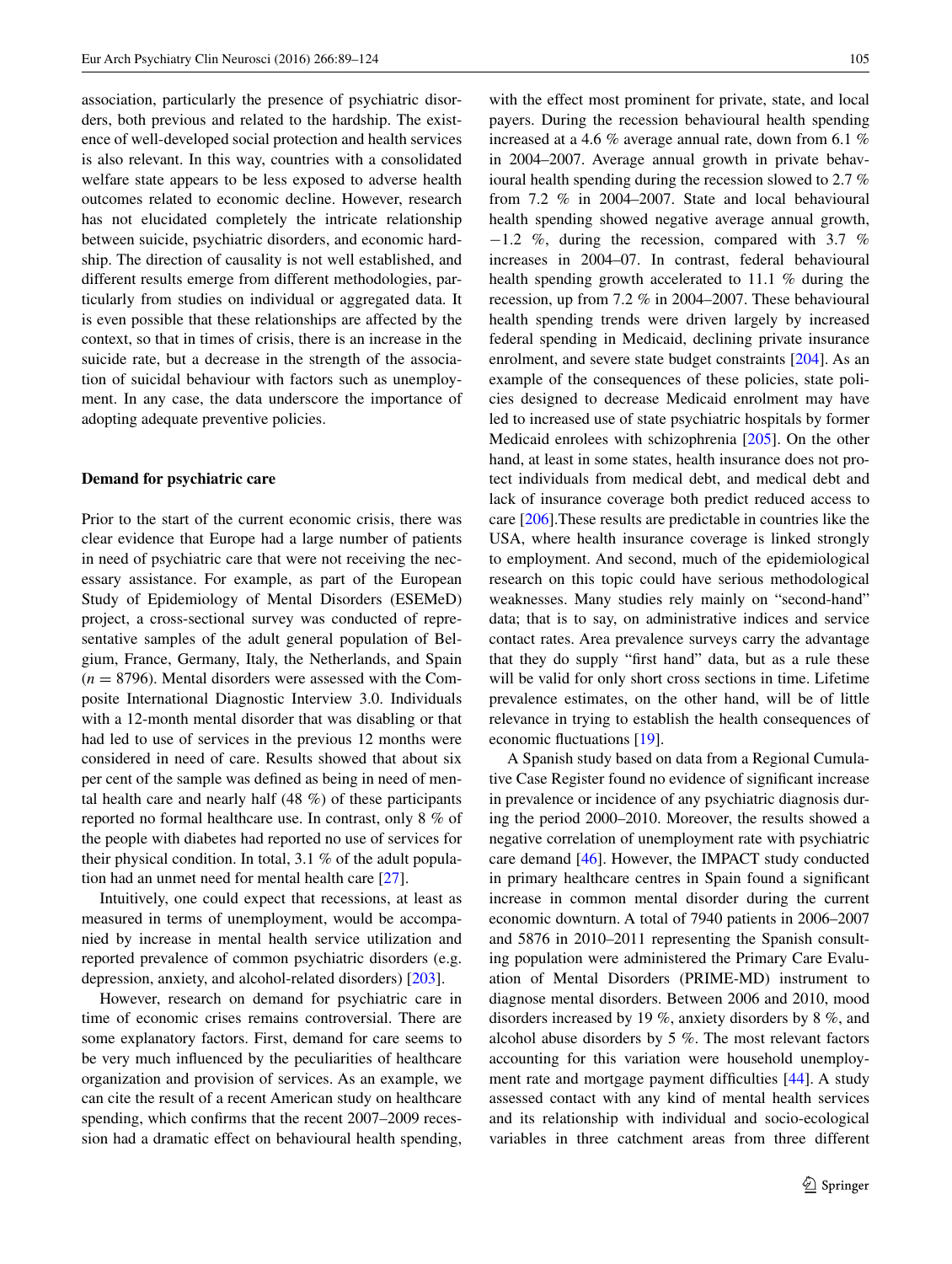Italian cities along a 6-month period in 2009. While a lower socio-economic status was associated with a greater use of services, unemployment was only associated with a greater use of daycare services, probably due to the higher rate of unemployment in patients with schizophrenia [[207\]](#page-31-0).

This finding of a decreased demand of psychiatric care during economic crises is not new. There are a number of studies that have linked previous recessions to lowered healthcare use [[208\]](#page-31-35), regardless of insurance status. Recently, a study assessed possible associations between economic downturn and changes in the magnitude of foregone health care related to social disparities. Data from the 2006 to 2010 waves of the US National Health Interview Study were used to examine levels of foregone medical, dental, and mental health care and prescribed medications. Differences were compared before the Great Recession of 2007–2009, during the early recession, and later in the recession and in its immediate wake. Results pointed out that foregone care rose for working-aged adults overall in the two recessionary periods compared with the pre-recession. Foregoing care was more common for some ethnical minorities and less-educated individuals in both pre-recession and recession periods [[13\]](#page-27-0). Similarly, a US study examined the changes in healthcare utilization for mental health disorders among patients who were diagnosed with depressive and/or anxiety disorders during the Great Recession 2007–2009. Results showed that prescription drug utilization (e.g. antidepressants, psychotropic medications) increased significantly during the economic recession 2007–2009 for both females and males but physician visits for mental health disorders decreased during the same period [\[209](#page-32-10)].

It is difficult to elucidate the reasons for a possible lower demand for psychiatric care in times of economic crisis, but it is important to consider all forms of psychiatric care. For example, it has been described that an increase of job loss can be associated with an increase of the use of psychiatric care in emergency departments [\[210](#page-32-11), [211](#page-32-12)] and also in the proportion of ED visits for suicide ideation [[212\]](#page-32-13). On the other hand, affected individuals may fear the stigma associated with mental disorder impairs their opportunities for finding a job, or keeping it. For instance, a recent British paper reveals that discrimination against mentally ill people may be rising because of the economic crisis, particularly when trying to get a job [\[213](#page-32-14)]. Data from the Epidemiologic Catchment Area survey indicate that job loss increases the risk of antisocial behaviour and alcohol abuse but also that the fear of lay-off inhibits these behaviours among persons who remain employed when unemployment unexpectedly increases [\[214](#page-32-15), [215\]](#page-32-16). Certainly, the availability, affordability, and access of mental health services and psychopharmacological treatments can play an important role in the use of services and treatments. For example, a study examined how insurance status affects the utilization of prescription medication for mental health problems in Canada and found that insurance coverage and need for co-payment have an important relative impact on the likelihood of drug use for mental illness, particularly on the use of antipsychotics and mood-stabilizer substances [\[140](#page-30-16)]. Another study found that expansion of insurance coverage contributes to a decreased probability of a positive screening for depression in low income community dwellers [\[216](#page-32-17)]. Even in countries with reported universal health care with public funding coverage, economic downturns and associated budget cuts can deteriorate access to mental health care [[217\]](#page-32-18).

**Summary** The data suggest that the usual gap between the numbers of persons affected by psychiatric disorders and those treated appropriately increases in times of economic crisis. It is likely that the lack of accessibility to services and the austerity measures have a role in this. However, it is also possible that the increased stigma towards people with mental illness in times of crisis plays an important role.

## **Vulnerability factors**

#### **Working conditions**

We have already addressed the issue of the relationship between unemployment and psychiatric morbidity, including suicidal behaviour. But in times of economic crisis, psychological distress can also affect people that have kept their jobs, as a consequence of fear of lay-off/downsizing, job instability, flexible work, lack of regulatory protection, or hardening of working conditions (e.g. increasing working hours, forced mobility, and lower wages) [[218\]](#page-32-19). This erosion of "*standard"* working conditions—full-time, permanent jobs with benefits, etc.—has been enshrined in the overall concept of precarious employment [\[219](#page-32-20)].

The negative impacts of organizational downsizing and increased job insecurity on employee health have been highlighted in some reviews. Studies suggest increases in sickness absence, declining self-reported health, more selfreported job insecurity, and worse psychological well-being [\[220](#page-32-21), [221](#page-32-22)]. While most studies suggest that organizational downsizing is bad for employee health, there have several methodological limitations. First, many studies rely on selfreported health, introducing a source of bias. Second, many studies of downsizing include those workers that are eventually laid off and only a few have focused on the effects of downsizing and job insecurity on "survivors" (employees who keep their jobs but with the threat of coming lay-offs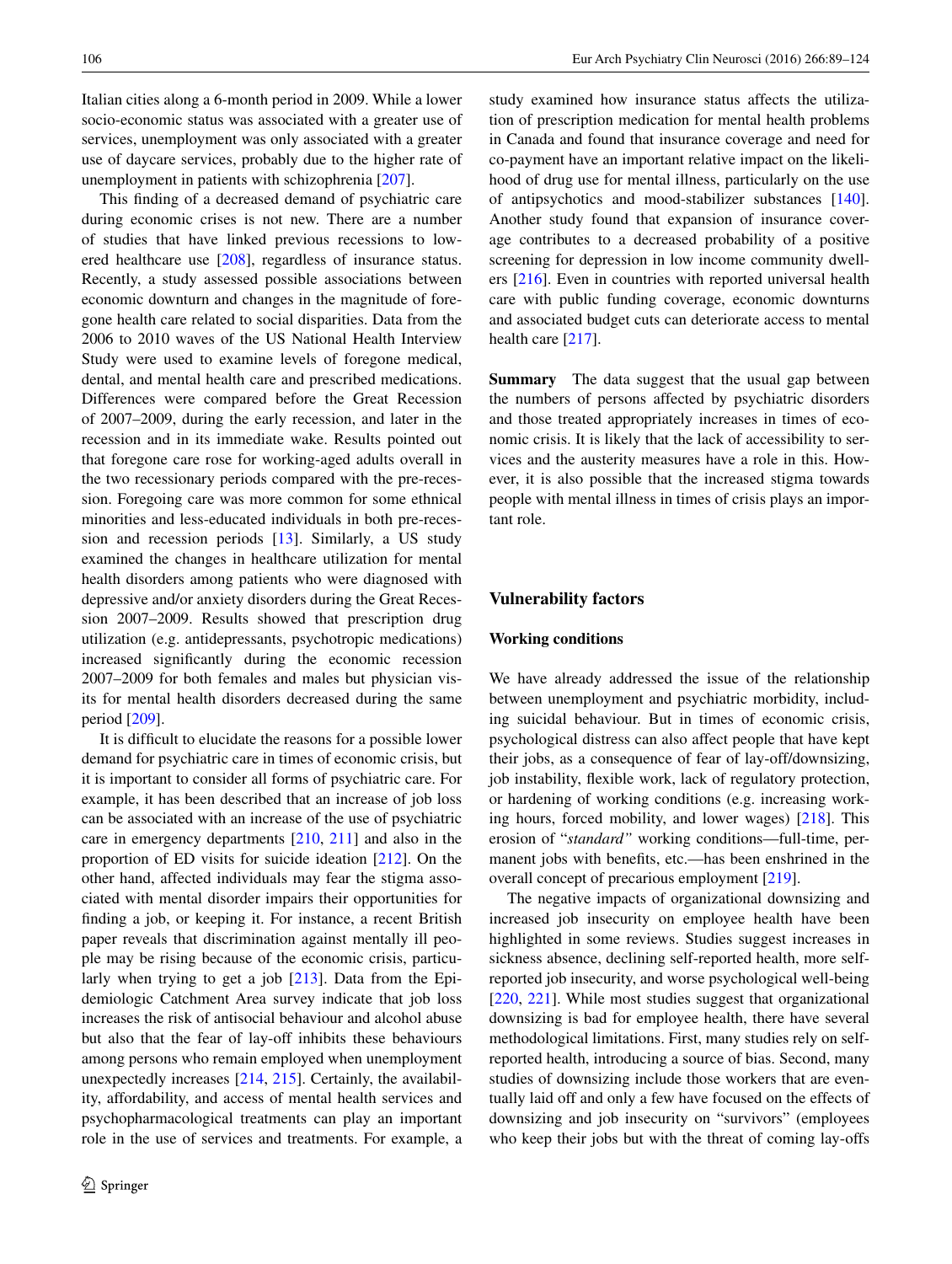or poorer working conditions). Third, studies often do not account for the macroeconomic condition. Yet during periods of general economic uncertainty the effects of organizational downsizing on health may be different than those occurring in single, isolated events. Finally, when comparing stayers with leavers, it should have taken into account that workers that are laid off are also generally at higher risk of adverse health or health-related behaviour to begin with [[222\]](#page-32-3).

It is notable the controversial results between studies relying on self-reported data and those using incidence of new diagnosis. For example, a study examined four health outcomes—incident hypertension, diabetes, asthma/COPD, and depression—for a cohort of approximately 13,000 employees from a large multisite company, taking advantage of a large ongoing cohort study dating back to 1996. Results examined the health consequences of downsizing events on the remaining workforce in the context of the 2009 recession. Analysing data from health insurance claims, the authors reported evidence of an increased risk of developing hypertension for workers that remain working at plants where there was severe downsizing, but found no association between working at a high lay-off plant and acquiring a new diagnosis of depression [[223\]](#page-32-23). In contrast, other studies using self-reported or indirect measures of psychological well-being—e.g. psychotropic drugs consumption—have found evidence that suggests that downsizing may pose mental health risks among remaining employees, especially in regard to the appearance of symptoms of anxiety and depression [\[57](#page-28-6), [224–](#page-32-6)[230\]](#page-32-9), a finding coincident with the results of a British study that assessed the presence of clinically diagnosable depression using the revised Clinical Interview Schedule and ICD-10 research diagnostic criteria administered by well-trained lay interviewers, and found an increased likelihood of depression among those agreeing that their job security was poor [\[231](#page-32-5)]. These results suggest that workers may be reluctant to show any sign of stigmatized mental health conditions, even at the cost of no receiving appropriate health care. Given the estimations of losses in work productivity due to mental health problems [[232\]](#page-32-24), the possibility of increasing hidden psychological distress among employees may represent a substantial problem in times of economic crisis.

It should be noted that unemployment and job precariousness affect more severely people with mental health disorders compared with people without mental health problems and other chronic conditions [[233–](#page-32-25)[235\]](#page-32-26), and this trend is likely to increase during recessions. A study evaluated unemployment rates among individuals with mental health problems before and during the current economic recession across Europe, using individual- and aggregate-level data collected from 27 EU countries in the Eurobarometer surveys of 2006 and 2010 [[17\]](#page-27-29). Results showed that people

with mental health problems had a disadvantage in getting a job before the recession, and that this disparity increased following the onset of the crisis. Men and individuals with lower level of education are particularly disadvantaged. Another interesting finding of this study is that stigmatizing attitudes towards people with mental illness may be growing during the crisis. Individuals with mental health problems living in countries with higher levels of stigmatizing attitudes regarding dangerousness of people with mental illness were more vulnerable to unemployment in 2010, but not 2006, in support of other studies that suggested that attitudes to people with mental health problems may harden during periods of economic crisis [[213,](#page-32-14) [236,](#page-32-7) [237\]](#page-32-27).

**Summary** Precarious working conditions deteriorate mental health, particularly in times of economic crisis. People with mental health problems are disadvantaged in getting a job, and this difficulty increases with economic downturn.

#### **Financial pressure**

Reasonable evidence exists of a relationship between being in debt and having mental health problems. Robust and representative studies indicate that (a) people with debts are more likely to have common mental health problems; and (b) people with common mental health problems are more likely to have debts than the general population. However, there is less evidence explaining how debt might act as a pathway into poorer mental health, or how mental health problems might lead to debt [\[238](#page-32-8)]. In one interpretation, people get into debt for a variety of reasons (e.g. gambling, substance abuse, compulsive shopping, marital or relationship breakdown, and redundancy), and these factors, alone or in combination, then increase the risk of anxiety and depression. In the converse interpretation, individuals with mental disorders are less likely than others to obtain or maintain employment, and may also find it difficult to apply for benefits and to budget, leading to indebtedness. Their debt may also be exacerbated by a failure to appreciate its degree. It is likely that both kinds of mechanisms occur—people with debts are more likely to have mental health problems and people with mental health problems are more likely to be in debt—and that both of them are exacerbated in time of economic crisis, but there is no conclusive evidence, however, of a causal relationship [[239\]](#page-32-28).

The existing research literature has some methodological caveats. For example, there is little consistency in the conceptualization and measurement of debt and many papers did not differentiate between different types of debt, making it difficult to make strong claims about the impact of each. Another limitation is restriction to the relationship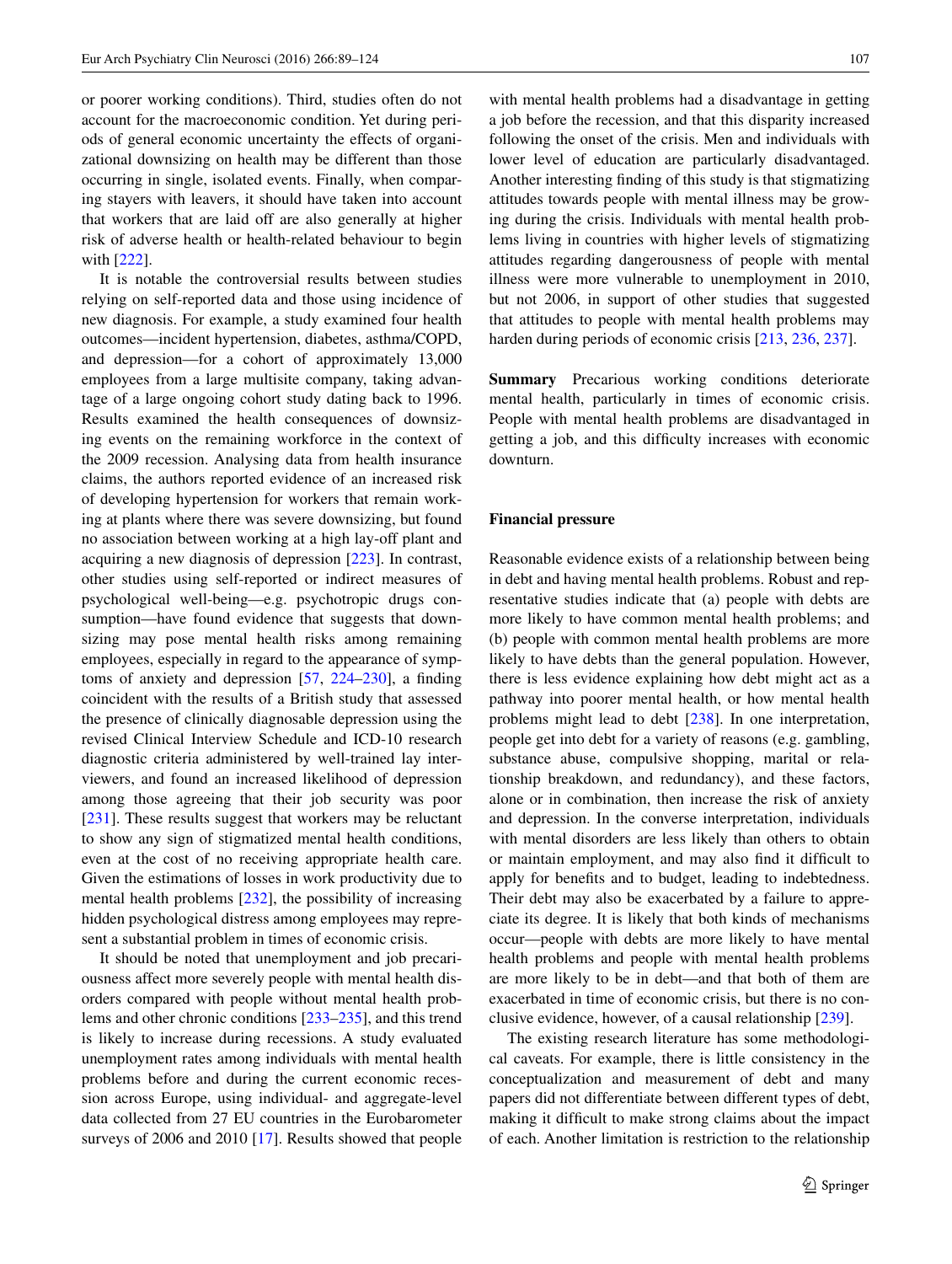of debt with depression or with psychological distress. Most of the evidence on the relationship between indebtedness and poor mental health comes from UK, USA, Nordic countries, and Australia. Both housing debts [\[239](#page-32-28)[–242](#page-32-1)], consumer debt [\[240](#page-32-29), [243](#page-32-30), [244\]](#page-32-31), or mixed debt [[245–](#page-32-4)[250\]](#page-33-8) has been moderately associated with common mental disorders—particularly depression and anxiety—and psychological distress. Being in housing arrears appears to have a more detrimental effect on mental health in medium or low income households [[251\]](#page-33-9). Simply having a mortgage could be associated with higher rates of psychological distress [[247,](#page-32-32) [252](#page-33-10), [253\]](#page-33-11). The negative effect of debts on mental health or psychotropic medication use remains independently of socio-economic status, which affirms calls for more complete measures of SES [\[254](#page-33-12)[–256](#page-33-13)]. These studies provide plausible evidence that debt may actually strongly mediate the long-known relationship between low income and common mental disorders [[257\]](#page-33-14).

A shortcoming of many studies was addressed by British research that used data from a random probability sample comprising 7461 respondents interviewed for the third national survey of psychiatric morbidity of adults in England carried out in 2007. The authors aimed to estimate the prevalence of "specific" mental disorders based on ICD-10 research diagnostic criteria by type of debt and quantify the additional influence of addictive behaviours. Results showed that adults in debt were three times more likely than those not in debts to have common mental disorder (38 vs. 13.9 %). The increased likelihood of mental disorders among those in arrears was found for all six conditions evaluated—generalized anxiety disorder, depression, obsessive–compulsive disorder, phobia, panic disorder, and mixed anxiety and depressive disorder—and was irrespective of source of debt—housing, utilities, and purchases on credit. The situation was exacerbated among those with addictive behaviours—alcohol or drug dependence or problem gambling. Those with multiple sources of debt and who had to obtain money from pawnbrokers and moneylenders had the highest rate of mental disorder, almost 50 % [[239\]](#page-32-28).

Some studies have assessed specifically the relationship between debt and suicide or self-harm. In a Finnish survey of 4868 people, the authors investigated whether difficulty repaying debts was associated with suicidal ideation (thinking about suicide) and suicide attempts in the general population. Asking about difficulties in the last or other debts, those experiencing debt repayment difficulties were more likely to have a probable mental health problem than those who were not (37 vs. 16 %). Thinking about suicide was also independently associated with difficulties repaying debt, although debt repayments were not independently associated with suicide attempts [[247\]](#page-32-32). An Australian study conducted an analysis based on a survey data set of 5037

participants (aged 16 plus) from the South Australian Monitoring and Surveillance System. Defining debt as "spending more money than getting", the authors found that people with debt had a greater likelihood of reporting suicidal thoughts than those without debt, even when other variables and influences were controlled for [\[258](#page-33-15)]. Analyses on samples of suicidal cohorts coming from Eastern Asia have identified indebtedness as an independent risk factor for suicide, particularly if associated with gambling and psychiatric problems [\[259](#page-33-16)[–262](#page-33-17)]. Studies assessing self-harm have small samples and mixed results [\[263](#page-33-18), [264](#page-33-19)].

Closely related to financial strain, housing instability has aroused great interest in the last decade because of its intended impact on mental health. Indeed, a defining feature of the USA and EU recent economic downturn has been the alarming rate of home foreclosure and other forms of housing uncertainty (e.g. homelessness, frequent moves, and crowded households). Historically, research on housing instability had focused on the health consequences of severe forms of housing instability among disadvantaged populations. Several studies found that homelessness [\[265](#page-33-20)– [267](#page-33-2)] or crowding [[268,](#page-33-21) [269](#page-33-22)] is associated with poorer physical and mental health. The number of studies on the health consequences of foreclosure has increased in recent years, as the mortgage crisis has unfolded. Having experienced mortgage repossession and being in the process of losing home have both been associated with a number on negative mental and physical health outcomes or psychological distress [[270–](#page-33-23)[274\]](#page-33-24), and neglected health care because of financial difficulties [[275\]](#page-33-25). Ecological studies also show that increases in neighbourhood-level foreclosure represent an important risk factor for depression [\[15](#page-27-30)].

An US study used data from the Michigan Recession and Recovery Study to measure a variety of housing instability types and assessed the association between these housing problems and self-rated health, depression, anxiety, and problematic alcohol use. Respondents who experienced homelessness and those who were behind on their mortgage or in foreclosure had a higher likelihood of reporting poor self-rated health. Respondents who experienced homelessness, were behind on their rent, or went through foreclosure recently were more likely to meet criteria for major or minor depression. Those who had recently moved for cost, fallen behind on their mortgage, or were in the foreclosure process, and those who completed a foreclosure recently were significantly more likely to report a recent anxiety attack. Finally, respondents who had been homeless recently were more likely to report harmful or hazardous alcohol use [\[20](#page-27-3)]. These results, coincident with other papers, suggest the existence of a gradient from stable housing; difficulties in paying, eviction, foreclosure, and homelessness as far as mental health consequences are concerned [\[270](#page-33-23)]. Most studies on foreclosure are based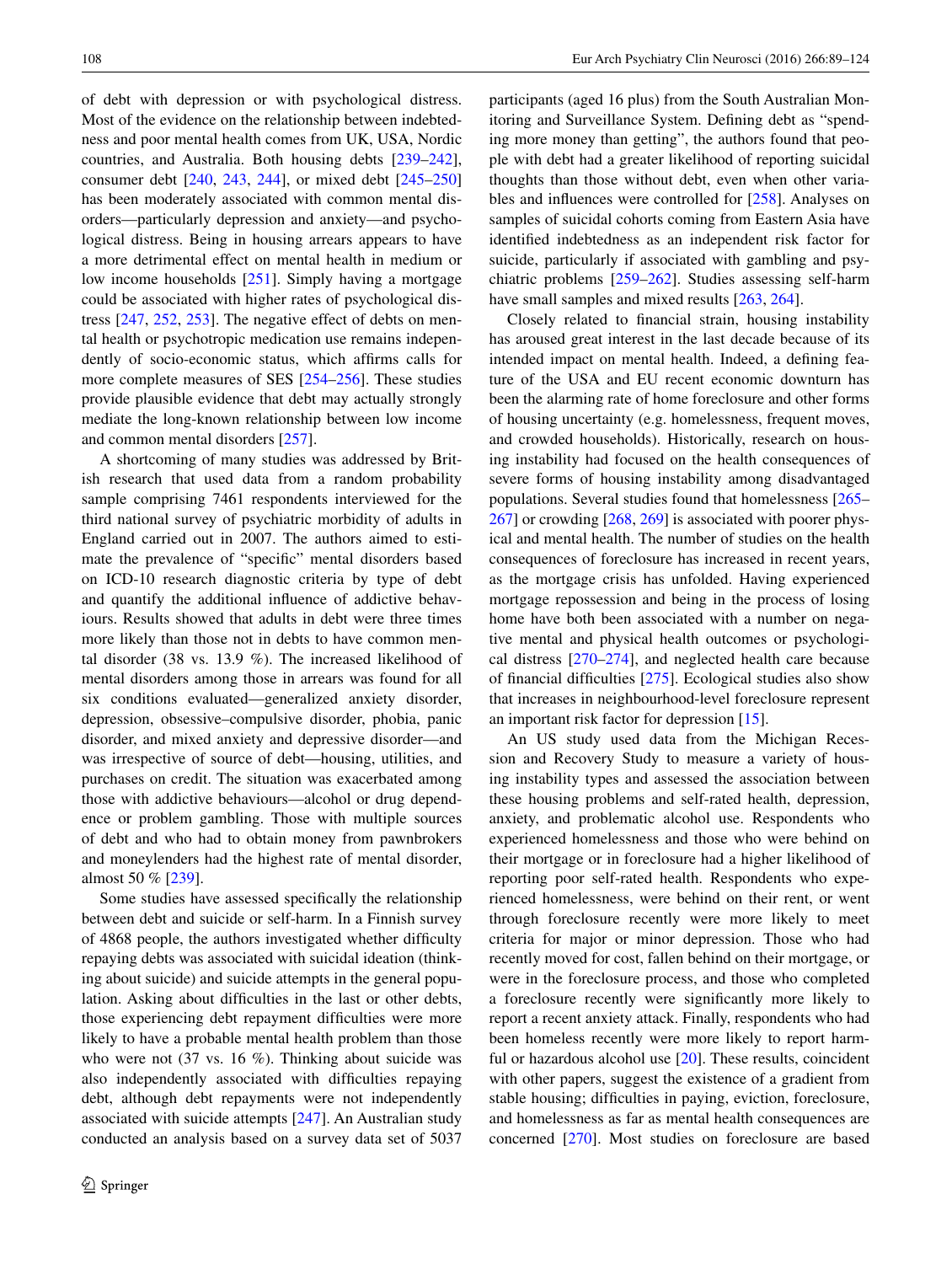on retrospective experiences of sufferers, but an interesting prospective US study analysed drawn data from the Detroit Neighborhoods and Health Study (DNHS), waves 1 and 2 (2008–2010) and found that exposure to foreclosure between waves 1 and 2 predicted symptoms of major depression and generalized anxiety disorder (DSM-IV) at wave 2, controlling for symptoms at wave 1. Even after adjusting for wave 1 symptoms, socio-demographic variables, lifetime history of psychiatric disorder at wave 1, and exposure to other financial stressors between waves 1 and 2, foreclosure was associated with an increased rate of symptoms of major depression and GAD [\[276](#page-33-26)]. Widespread housing default and particularly mortgage default and homelessness may have important public health implications.

## **Inequalities**

The relationship between poverty and many health-related outcomes, including mental health, is indisputable: there is a socio-economic gradient, and mental health is not evenly distributed across society, with those who experience the highest levels of social disadvantage also experiencing poorer mental health than that of the more advantaged members. As economic turmoil increases the rate of poverty and widens the socio-economic gap across society, a higher rate of mental disorder and particularly of the socalled common mental disorders—i.e. depression and anxiety syndromes—is expected. Some population groups, for example, children, women, and middle age people, could be particularly vulnerable, although the elderly continue to be affected by the health effect of inequalities [\[277](#page-33-4)[–279](#page-33-0)]. However, we need to understand better the causal relationships between social determinants and mental health, thereby clarifying which aspects of poverty are the key drivers of mental illness [[280\]](#page-33-27). Aspects such as individual elections of lifestyle, exposure to risk factors, educational background, social cohesion, perception of collective unfairness—i.e. social comparisons arising from relative deprivation—access to mental health services, income inequalities among others have been put forward in different studies but it has not been possible to draw clear and generalizable conclusions. The task of elucidating these factors is difficult, given the nature of the available data. Given the impossibility of carrying out randomized controlled trials, we are stuck with observational data [\[36](#page-27-14), [37,](#page-27-15) [42](#page-27-20), [281–](#page-33-28)[293\]](#page-34-3). For example, there is an ongoing debate about the influence on mental health of the level of inequality in different countries, according to their level of economic development. Probably, if we want to know whether aggregate-level income inequality has a direct effect on individual-level mental health, then the ideal data source would be multilevel time series with observations at both the individual and aggregate level within one nation, state or local region—to control for all the confounding unobservable cultural and institutional factors that makes one country different from another—while allowing us to see what happens at the individual level (after controlling for individual-level exposure to risk factors) when aggregatelevel income inequality changes. Multinational comparisons, however, are challenging given the difficulties of data comparability. As these kinds of data are often lacking, there is a very interesting area of research ahead.

## **Social connectedness**

Social capital has recently emerged as an increasingly important concept in research and public health discourse [\[294](#page-34-4)]. While many definitions have been put forward to construe it, social capital is generally conceptualized as a way of describing social relationships within societies or groups of people. Particularly, social capital refers to the resources individuals have access to as a result of their social relationships. As a consequence, differential social capital generates differential socio-economic and health opportunities. Given the complexities of the social matrix, the theory of social capital has encompassed various divisions of the concept: ecological versus individual social capital, structural versus cognitive social capital, bridging versus bonding/linking social capital, among others. Its multifaceted nature along with the heterogeneity in definition and measurement has rendered synthesis of evidence challenging. In spite of diversities in the study of social capital, converging evidence has corroborated a link between its indices and health outcomes [[295\]](#page-34-5).

Three perspectives on the efficacy of social capital have been explored in the public health literature. A "social support" perspective argues that informal networks are central to objective and subjective welfare; an "inequality" thesis posits that widening economic disparities have eroded citizens' sense of social justice and inclusion, which in turn has led to heightened anxiety and compromised rising life expectancies; a "political economy" approach sees the primary determinant of poor health outcomes as the socially and politically mediated exclusion from material resources. At least two systematic reviews have explored the links between social capital and mental well-being and have shown a positive association between the two [[296,](#page-34-6) [297](#page-34-7)]. Similarly, other studies have drawn similar conclusions, justifying further the contribution of social capital in promoting mental health and preventing mental disorders [\[298](#page-34-0), [299](#page-34-8)], although not all studies agree completely [[300\]](#page-34-9).

An epidemiological study conducted in 2009 in Sweden revealed an additive impact of low social and economic capital on poor health outcomes, including psychological distress, suggesting that any policy strategies employed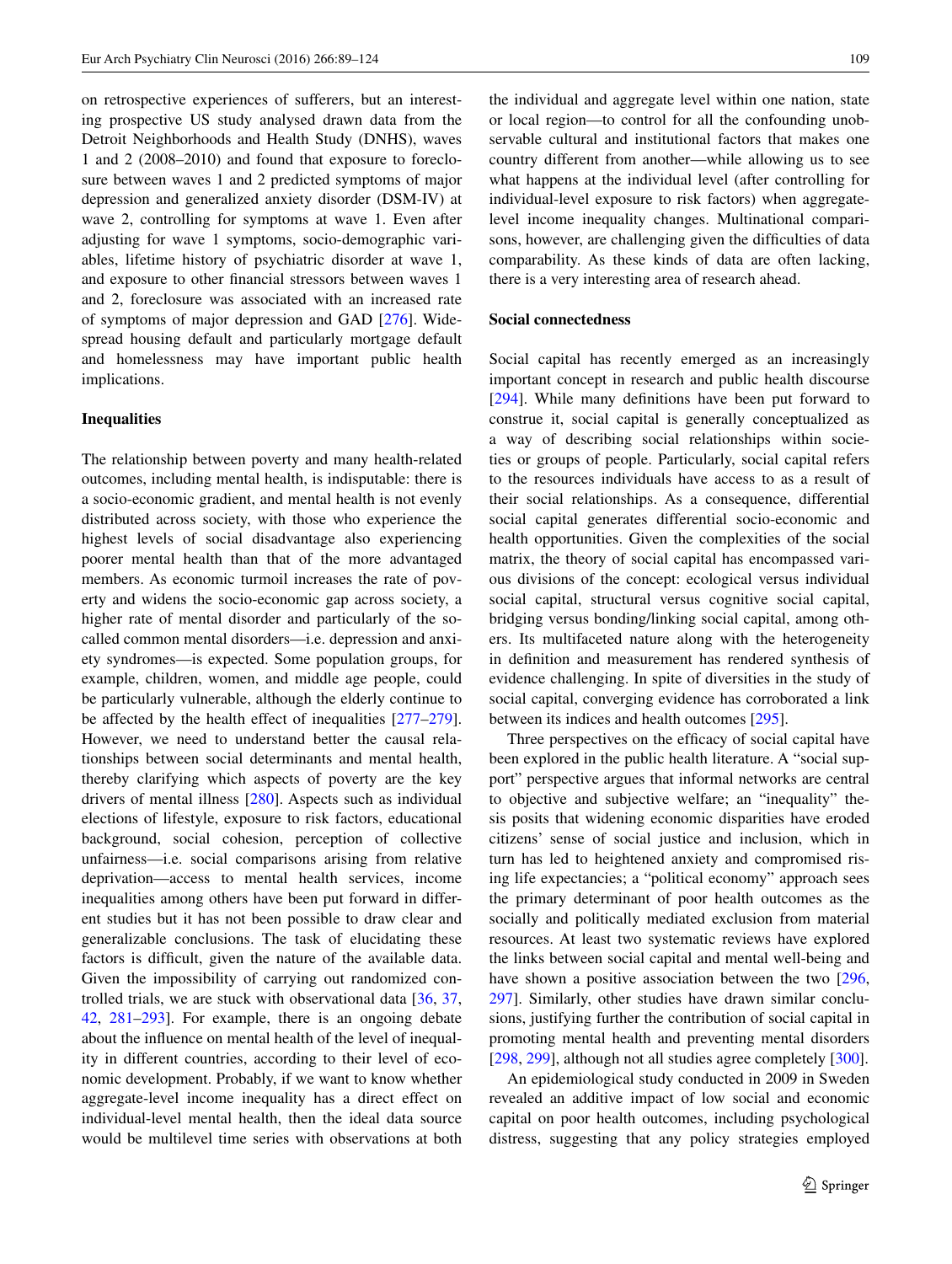should target economic and social capital simultaneously [\[301](#page-34-1)]. Similarly, a study carried out in Greece showed that some aspects of social capital were inversely associated with lower rates of depression and anxiety, although this relationship was mediated by the intensity of the financial difficulties [[302\]](#page-34-2). In line with this, reports addressing ways of mitigating the mental health effects of the financial crisis have stressed the importance of strengthening social capital [\[10](#page-26-8), [303](#page-34-10), [304](#page-34-11)].

**Summary** Precarious working conditions deteriorate mental health, particularly in times of economic crisis. Also, people with mental health problems are disadvantaged in getting a job, and this difficulty increases with economic downturn. Not surprisingly, indebtedness and housing instability in all its forms are associated with poorer mental health. However, causality remains elusive. There is an ongoing debate about the influence on mental health of the level of inequality and social connectedness in different countries, according to their level of economic development.

## **Recommendations**

The current economic crisis presents an opportunity to strengthen policies that would not only mitigate the impact of the recession on mental health, but also help promote mental health at any point in the economic cycle. Investment in supports for well-being and mental health are just as relevant in times of economic thriving as in times of economic bust. Therefore, our recommendations address not only actions to be carried out in times of crisis, but also include suggestions to improve mental health in general terms. No doubt one of the best ways, if not the best, to prevent the harmful effects of crises on mental health is to have the population in "good shape" with regard to mental health. A healthy population will be more resilient to the damaging effects of crises, and thus, it is critical to invest in public health as a preventative measure [[305\]](#page-34-12).

We have focused on measures related to mental health, but being fully aware that our suggestions cannot be separated from general health and welfare policies. The health sector cannot achieve good mental health alone. Health systems aim to improve health and health-related wellbeing, but are always constrained by the resources available to them. They also need to be aware of the resources available in adjacent systems which can have such an impact on health, such as housing, employment, and education. Careful choices therefore have to be made about how to utilize what is available. One immediate corollary is to ask whether investment in the area of mental health promotion,

prevention, and intervention represent a good use of available resources. Obviously, a mental health perspective is predominant in this paper, but we will make any effort to be neutral and to justify our recommendations according to available evidence (Table [6\)](#page-23-0).

The following areas of intervention and recommendations are suggested:

## **Welfare provision**

Mental illness and poverty are considered to interact in a negative cycle; that is, not only is the risk of mental illness among people who live in poverty higher, but so too is the likelihood that those living with mental illness will drift into or remain in poverty. As a consequence, both the poor as well as people with mental disorders constitute vulnerable groups requiring targeted social and financial protection or assistance [[306\]](#page-34-13).

Accordingly, enhanced social protection systems are required to face persistent economic downturns. There is evidence that increased state welfare support can mitigate some of the mental health effects of economic downturns [\[12](#page-26-10)]. Given the depth of the present economic crisis and its duration, the resilience of social protection systems must be improved to enable them to continue providing protection to the entire population. Measures must be responsive to social needs of all generations and preserve the capacity of social protection to cushion any unequal impact of the crisis and to satisfactorily withstand economic shocks. Social support should be provided together with counselling services to those who are under relevant financial pressure (e.g. lose jobs or homes and indebtedness).

## *Maintaining income support*

Using adequate income support measures can be an effective guarantee against precariousness and social exclusion. The overall effect of these measures impacts positively on household's resilience to falling income and indebtedness, which in turn are related to an increase in mental health problems. Specific attention should be paid to address housing instability and children's education. A strategy of prioritizing active employment and family promotion over passive income maintenance is advised [\[307](#page-34-14)].

#### *Fighting unemployment and precarious working conditions*

The relationship between unemployment and mental illness is complex, and it is difficult to identify the direction of causality; it is likely that there are pathways going in both directions. Despite this, the strong association of unemployment with depression and suicide warrants the development of programs to help people cope with joblessness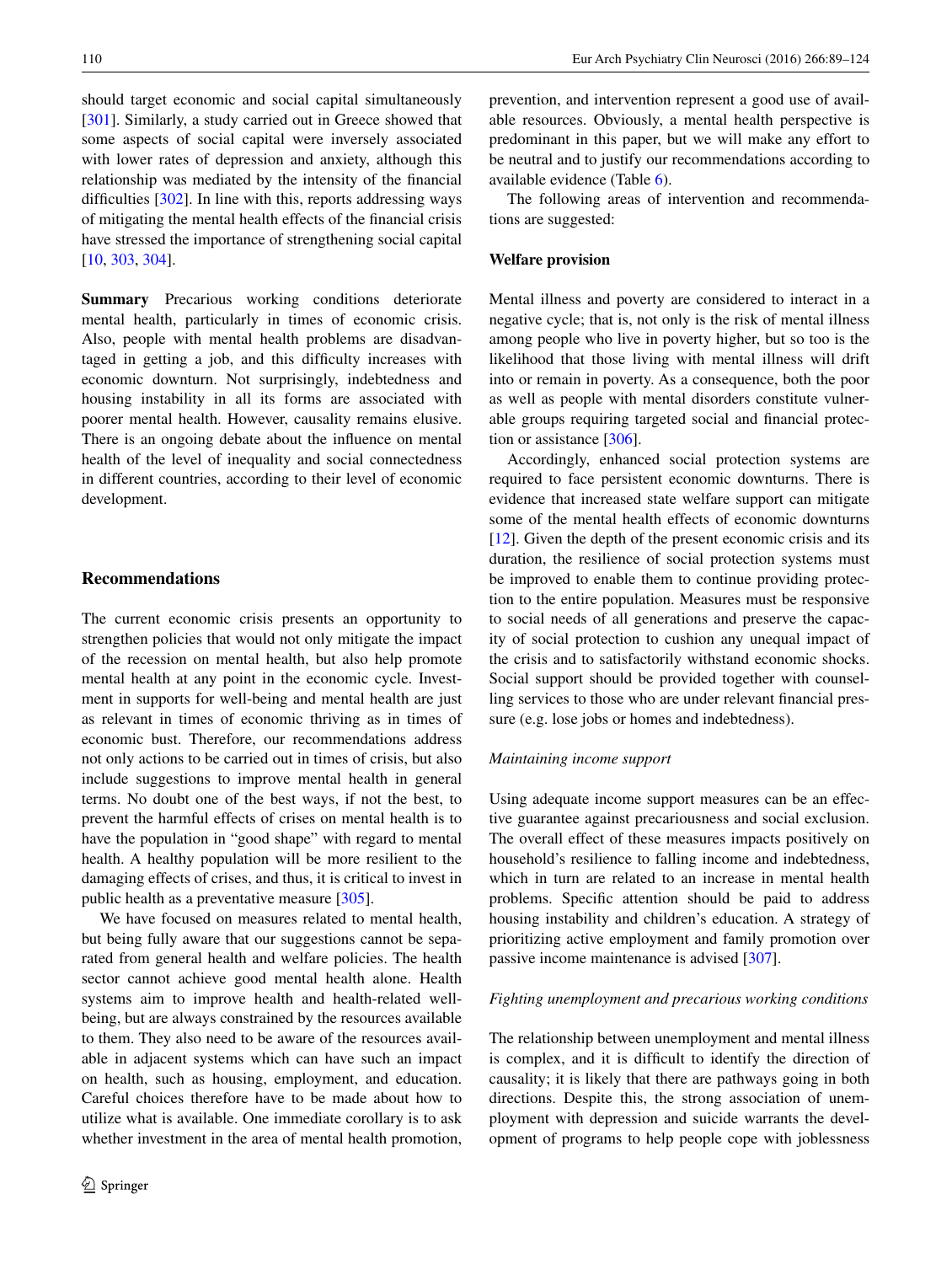or regain employment [\[200](#page-31-28)]. There is now compelling evidence that employment exerts a protective influence on depression and general mental health [\[308](#page-34-15)] and that better unemployment protection systems mitigate the effect of unemployment on suicide [\[197](#page-31-14)].

A better design and integration of adequate income support, inclusive labour markets, and access to counselling services can substantially improve skills and employability of those outside the labour market. Particularly, active labour programs may be able to counteract some of the detrimental effects of recessions on mental health [[309,](#page-34-16) [310](#page-34-17)]. These programs aim at improving prospects of finding rewarding employment and include employment services, labour market training, and special programs for specific vulnerable groups (e.g. aiming young people in transition from school to work apprenticeship-type training in regular educational settings offer most mental health benefits) [\[311](#page-34-18)]. They are based on the principles that both incentives and opportunities are needed to reduce the level of durable unemployment and the relevance of combining activation measures and investment in human capital to maintain workers' knowledge and skills. Market-relevant retraining combined with vocational rehabilitation is proven costeffective way of to reinforce self-esteem and provide better opportunities for regaining or keeping employment [\[312](#page-34-19)].

Psychological support or counselling is recommended for those at risk of losing their jobs—or who have "survived" downsizing—as well as for the newly and longterm unemployed [[311,](#page-34-18) [313,](#page-34-20) [314\]](#page-34-21). For those in precarious employment or struggling at work, selective or indicated preventive approaches could be applied, with likely costeffectiveness [\[312](#page-34-19), [315\]](#page-34-22). People affected by mental illness, disability, or socially stigmatized by any other reason should not be excluded from these programs, but rather actively included [\[316](#page-34-23)].

#### *Addressing housing instability*

Housing instability has been a characteristic of the Great Recession. Antiforeclosure programs should be launched so that fewer people who own homes will become homeless. If homelessness increases, Public Administrations and  $NGOs<sup>1</sup>$  $NGOs<sup>1</sup>$  $NGOs<sup>1</sup>$  should cooperate to provide in the short run more emergency shelters and transitional housing for homeless people. Programs to reduce homelessness and other forms of housing instability—i.e. concealed homelessness such as people moving in with relatives or friends—should be started [[317\]](#page-34-24).

#### *Tackling inequalities*

There is a danger that the direct effects of the crisis, along with the austerity measures taken to address it, could interact with, and worsen, existing inequalities of income and access to services. While tackling inequality is essentially a political task, it would still have consequences on mental health and, therefore, this task also lies within the responsibility of psychiatrists [[318\]](#page-34-25). On the other hand, social inequalities may not be only economic. Promoting individual, family, and community connectedness and social integration (e.g. number of friends, high frequency of social contact, low levels of social isolation or loneliness); positive attachments to community organizations like trade unions, sports clubs or religious congregations; and formal relationships between support services and referring organizations help ensure services are actually delivered and support well-being. Social capital serves as protective factors against poor mental health and particularly suicidal thoughts and behaviours [[299,](#page-34-8) [319\]](#page-34-26).

Bearing in mind that the mental health of children and the elderly may be particularly affected by the economic crisis, family protection and parenting support programs can be mostly effective and efficient [\[320](#page-34-27)]. Moreover, depending on country cultural idiosyncrasies, supporting a specific social structure could be particularly relevant, for example the family in Southern European countries [[321\]](#page-34-28).

#### **Mental health promotion and psychiatric care**

As already mentioned, it is important to put the actions related to the maintenance or improvement of the mental health of the population in the context of overall public health initiatives. Given the diversity of responses to the economic crisis according to different European countries, it is interesting to remember that there are policies and interventions which favour public health, and therefore mental health, while others have dubious or harmful effects [\[322](#page-34-29)]. Economic crises represent a significant challenge to policy makers. Austerities regulations on health made in response to budget constrain typically come in a period when health and welfare systems may require more, not fewer, resources. Moreover, more disadvantageous and vulnerable people use heavily public services at times of crisis. Emigration of medical and other mental health specialists from countries with economic downturn may contribute to the undersupply of care for psychiatric patients. Arbitrary and widespread cuts may destabilize the entire health system, leading to inefficiencies, inequities, lack of access to essential services and higher long-term costs [[303,](#page-34-10) [323\]](#page-34-30).

Turning now to mental health, the first point to consider is the relevance of mental health as a source of wellbeing and economic prosperity of society. For example,

<span id="page-22-0"></span> $1$  In many countries, this is a traditional area for NGOs' work.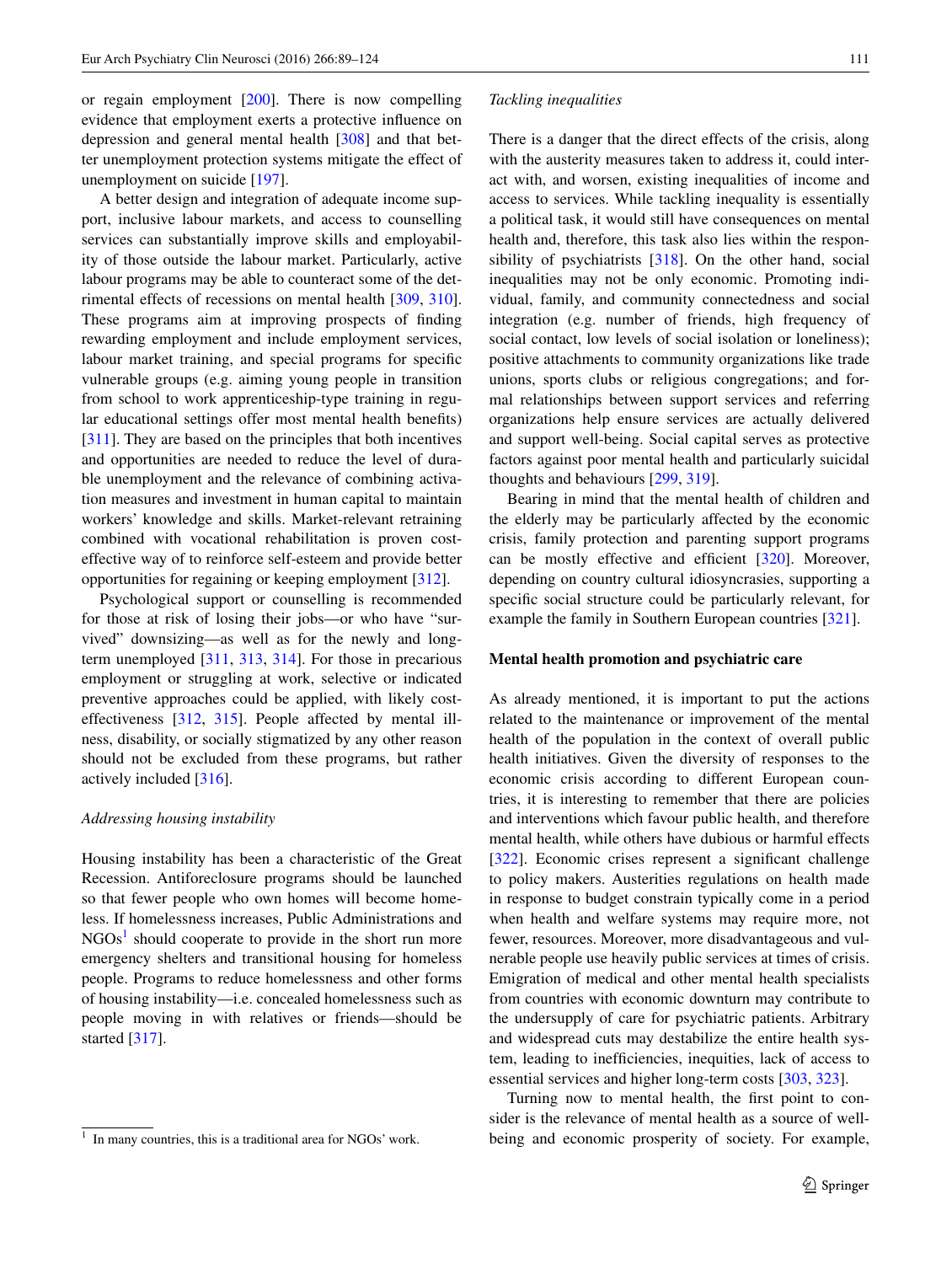<span id="page-23-0"></span>

|  |  | Table 6 Summary of recommendations according to levels of evidence |  |  |  |  |
|--|--|--------------------------------------------------------------------|--|--|--|--|
|--|--|--------------------------------------------------------------------|--|--|--|--|

| Roles                               | Measures                                                                                                                                                                                                                                            | Evidence |
|-------------------------------------|-----------------------------------------------------------------------------------------------------------------------------------------------------------------------------------------------------------------------------------------------------|----------|
| Professionals                       | Maintain and improve professionalism, continuous professional development, and professional quality B<br>assurance                                                                                                                                  |          |
|                                     | Advocate for investment in mental health                                                                                                                                                                                                            | В        |
|                                     | Advocate for patients/carers and promote empowerment                                                                                                                                                                                                | B        |
|                                     | Adopt an active role in leadership and management (prevent detrimental management at times of<br>financial crisis)                                                                                                                                  | C        |
|                                     | Promote mental health research, including economics                                                                                                                                                                                                 | А        |
|                                     | Improve interprofessional and interdisciplinary communication                                                                                                                                                                                       | C        |
|                                     | Actively advise policy makers and influence political decisions (lobbying)                                                                                                                                                                          | В        |
|                                     | Continue evolution of the psychiatric model (expand the biopsychosocial model)                                                                                                                                                                      | С        |
|                                     | Promote education (including professional education and public education)                                                                                                                                                                           | А        |
|                                     | Engage with the media                                                                                                                                                                                                                               | В        |
|                                     | Adapt clinical practice and professional education to address key areas during a crisis (e.g. anxiety,<br>suicides, and substance misuse)                                                                                                           | А        |
|                                     | Promote mental illness prevention and mental health promotion                                                                                                                                                                                       | А        |
| Society                             | Promote solidarity and mental capital (e.g. volunteerism and NGOs)                                                                                                                                                                                  | А        |
|                                     | Fight stigma                                                                                                                                                                                                                                        | А        |
|                                     | Active advocacy/work with professionals                                                                                                                                                                                                             | А        |
| Public administration/policy makers | Tackle unemployment and insecure employment, safeguard workplace conditions and promote reem-<br>ployment. Engage the labour market and safeguard workers' rights                                                                                   | А        |
|                                     | Reduce social and income inequality                                                                                                                                                                                                                 | А        |
|                                     | Alleviate debt, reduce poverty (especially target vulnerable populations, families with children,<br>patients)                                                                                                                                      | А        |
|                                     | Reduce homelessness and accommodation insecurity (regulate payday lenders and pawnbrokers,<br>legislate against repossessions, support affordable social housing, insurance market reform, prevent<br>overcrowding, regulate mortgage market, etc.) | А        |
|                                     | Antistigma legislation                                                                                                                                                                                                                              | А        |
|                                     | Support professional and advocate organizations                                                                                                                                                                                                     | C        |
|                                     | Engage professional bodies for scientific advice                                                                                                                                                                                                    | C        |
|                                     | Avoid mass privatization of the public sector, especially monopolies and basic amenities (e.g. water)                                                                                                                                               | А        |
|                                     | Re-invest savings incurred through mental health system reforms back to mental health                                                                                                                                                               | B        |
|                                     | Encourage social capital building                                                                                                                                                                                                                   | А        |
|                                     | Culture-specific rationalization of measures                                                                                                                                                                                                        | B        |
| Health system                       | Prevent overt and covert privatization of the public mental health sector (e.g. link bed closure with<br>development of community mental health services), and support good private sector partners and<br><b>NGOs</b>                              | B        |
|                                     | Promote community and primary care mental health                                                                                                                                                                                                    | А        |
|                                     | Empower local mental health management, sectorization                                                                                                                                                                                               | А        |
|                                     | System quality assurance                                                                                                                                                                                                                            | А        |
|                                     | Support sensible cost-effectiveness                                                                                                                                                                                                                 | А        |
|                                     | Integrate governance (e.g. alleviate management/clinician management gap)                                                                                                                                                                           | B        |
|                                     | Pre-empt and implement service restructuring to accommodate for key mental health needs in a<br>crisis:                                                                                                                                             |          |
|                                     | Vulnerable populations: e.g. children, elderly, families, physical health of the mentally ill                                                                                                                                                       | A        |
|                                     | Crisis-specific diagnoses: e.g. depression and anxiety, suicide, substance misuse                                                                                                                                                                   | А        |
|                                     | Key areas: e.g. workplace (including "hidden" mental health morbidity), impoverished areas                                                                                                                                                          | А        |
|                                     | Outreach and support services: e.g. home treatment, emergency departments, primary care settings,<br>community outreach                                                                                                                             | А        |
|                                     | Continue psychiatric reform: deinstitutionalization, community services                                                                                                                                                                             | A        |
|                                     | Improve access to services                                                                                                                                                                                                                          | A        |
|                                     | Invest in prevention of mental illness and promotion of mental health, to improve both clinical effec-<br>tiveness and cost-effectiveness                                                                                                           | А        |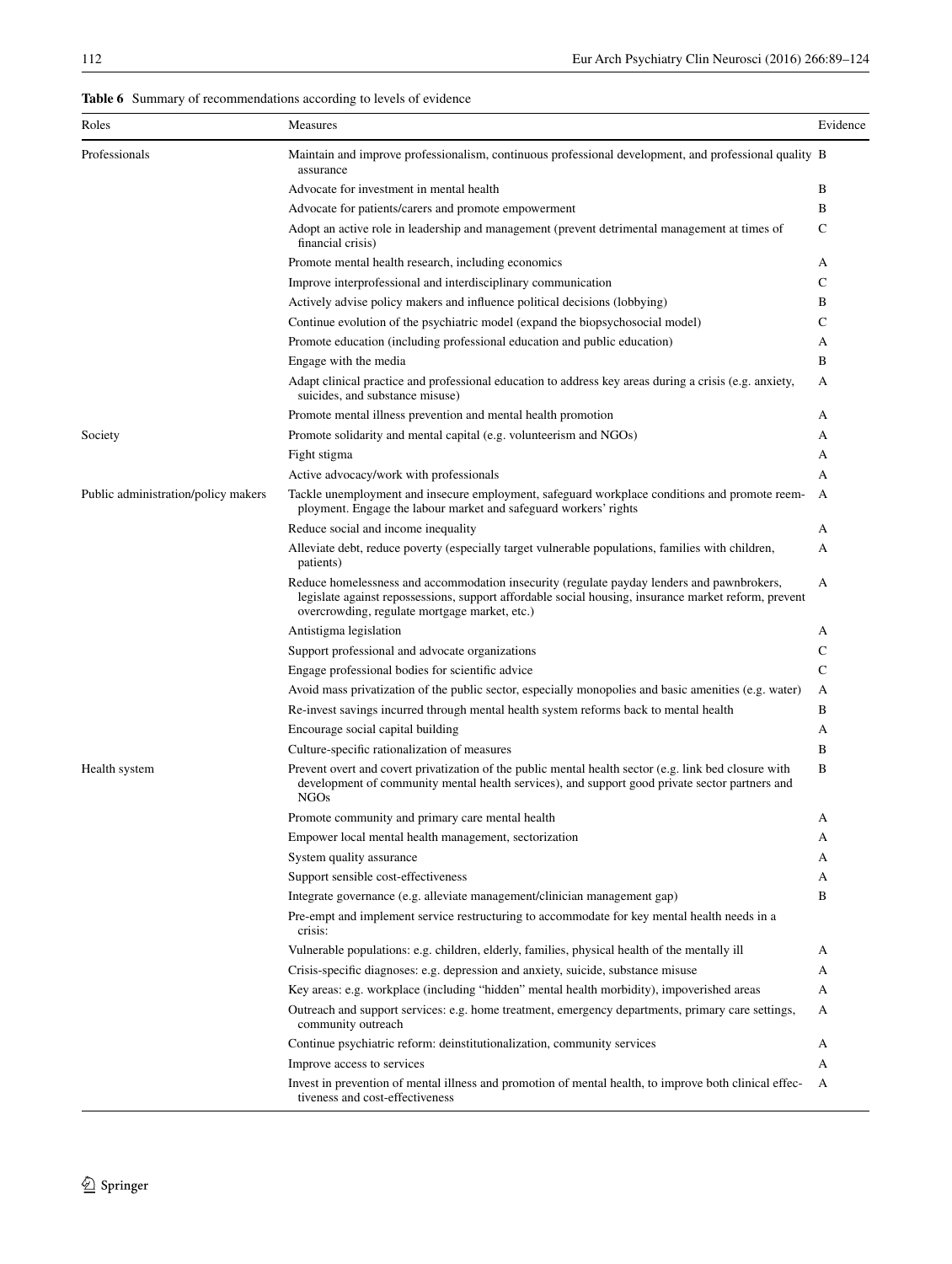it has been estimated that the economic impact of mental health problems in EU countries is equivalent to a reduction of 3–4 % of the gross domestic product [[324\]](#page-34-31). On the other hand, there is substantial evidence that mental health investments can be effective and save money [\[305](#page-34-12), [325](#page-34-32)– [328](#page-34-33)] contributing to cost-effectiveness and increased productivity in many ways and at many levels [\[329](#page-34-34), [330](#page-34-35)] and producing a widespread benefit in society, not only in people affected by psychiatric disorders or their relatives [\[203](#page-31-31)]. Finally, it should be noted that meeting the mental health challenges of the economic crisis may require not only protecting spending on existing mental health services but also restructuring services and models of care to meet the needs of the population [\[305](#page-34-12)].

Taking these considerations into account, the following recommendations are endorsed:

#### *Speeding up the processes to improve mental health care*

Most of the European states restructured their mental health systems during the late decades of the past century, in response to the deinstitutionalization wave and new treatment philosophies [\[331](#page-34-36)]. This paradigm shift in psychiatric care occurred in Europe means that its operative goal moved from the medical and social management of people with severe mental disorders associated with disabilities to the specialized medical and psychological care of the whole population. This task can only be assumed by creating a community-oriented network of psychiatric services based on a principle of inclusion [\[332](#page-34-37)].

However, the process has not been homogeneous and varies considerably across countries. Scarcity of available resources, inequities in their distribution, and inefficiencies in their use pose the three main obstacles to better mental health care, especially in lower-income countries. Overall, government spending on mental health in most of the countries is far lower than is needed, based on the proportionate burden of mental disorders and the availability of cost-effective and affordable interventions. The poorest countries spend the lowest percentages of their overall health budgets on mental health. Not only are resources for mental health scarce, they are also inequitably distributedbetween countries, between regions, and within communities. Populations with high rates of socio-economic deprivation have the highest need for mental health care, but the lowest access to it [\[333](#page-34-38)]. Stigma about mental disorders also constrains use of available resources. Inefficiencies in the use of available resources for mental health care include locative and technical inefficiencies in financing mechanisms and interventions, and an overconcentration of resources in large still existing asylum-like institutions or hospitals [[334\]](#page-35-0). Clearly, this scenario is likely to worsen considerably in the context of an economic crisis, and this

seems to have happened in some European countries during the Great Recession, precisely at the moment when a strengthening of mental health care was mostly needed [\[335](#page-35-1)].

The following goals are to be pursued: a) to continue or deepen the process of creating a network of community psychiatric services; b) to increase—or at least not to decrease—coverage of mental health services for the population; c) to promote cooperation and coordination with social services, particularly with those involved in attention of people most affected by the aftermath of economic turmoil; d) to encompass policies of deinstitutionalization and closing of long-term beds, if taken, with the creation of residential alternatives for people with disability from severe mental illness; e) to tackle stigma towards people affected by mental disorders; and f) to establish a cost-efficient portfolio of services and healthcare programs in accordance with the best available evidence [\[10](#page-26-8), [12,](#page-26-10) [26,](#page-27-7) [303](#page-34-10), [305](#page-34-12), [315,](#page-34-22) [328](#page-34-33)].

# *Promoting the coordination or integration of primary care and psychiatric care*

Primary care should constitute the first line of approach to mental health problems resulting from the economic crisis. The primary care approach increases access to mental health care and shifts the focus to prevention and early intervention which can be particularly useful in relation to reducing suicides and suicidal behaviour [[336\]](#page-35-2). Even in economically "non-turbulent" times, primary care settings are the locale where up to 70 % of patients are diagnosed and treated for the most prevalent mental health conditions including anxiety, mood, and substance use disorders [\[337](#page-35-3)]. Furthermore, it is likely that the increase of people suffering from common mental disorders as a result of the crisis preferably come to seek help from primary care services, rather than specialized psychiatric services [[44\]](#page-27-22).

There is not a single way to maximize the cooperation of primary care and mental health services, and several collaborative or integrated models have been proposed, taking into account organizational peculiarities of healthcare delivery and financing [[338,](#page-35-4) [339](#page-35-5)]. Recent systematic reviews found that these models constitute a cost-efficient strategy to improve mental and physical outcomes for a range of mental health conditions across diverse populations and primary care settings [[340\]](#page-35-6).

In the context of an economic shock, a number of specific programs should be included in the interface of primary and mental health care, namely: a) programs for prevention of suicidal thoughts and behaviours, b) group psychological support for unemployed and/or in debt people to promote mental health and increase reemployment rates, c) brief interventions for heavy drinkers, and d)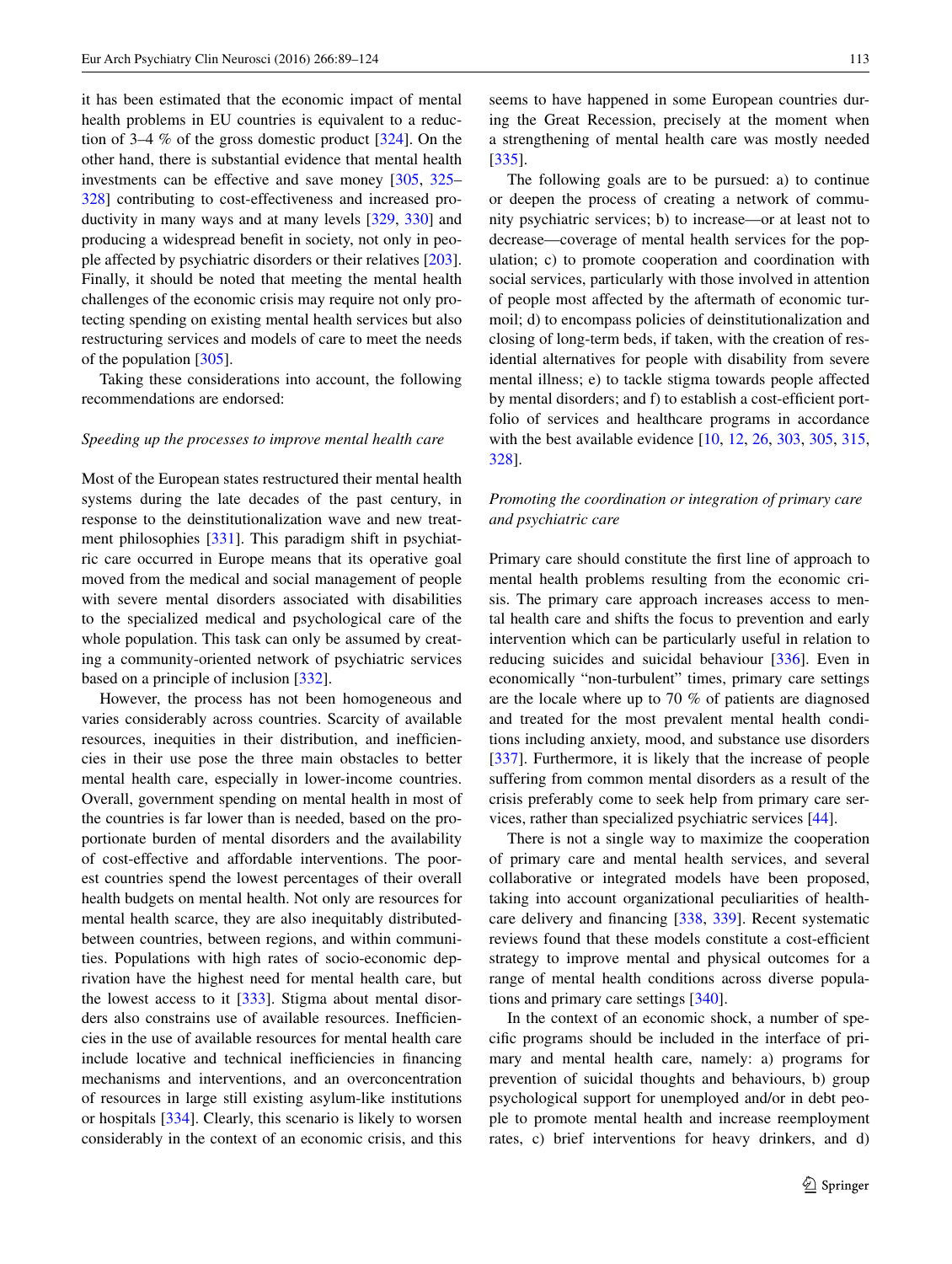## *Emphasizing Illness prevention and Health promotion*

Special emphasis needs to be assigned to mental illness prevention and mental health promotion in times of economic crisis. There are several reasons that support this assertion. The first one is about clinical effectiveness. There is a growing evidence of the clinical effectiveness of preventive psychiatry (mental illness prevention and mental health promotion), particularly with regard to interventions in children and adolescents [[345,](#page-35-9) [346](#page-35-10)]. In the case of financial crises, a case may be made for preventive measures to be taken against future adversity. For instance, the population's resilience and positive mental health may be reinforced and thus reduce the number of those vulnerable to mental breakdowns or relapse. But even in an evolving financial crisis like the current one, secondary and tertiary preventive measures—such as welfare provision and availability of competent crisis services—could be effective in reducing morbidity longitudinally or even transgenerationally.

On the other hand, recent convincing evidence on the cost-effectiveness of illness prevention and health promotion has offered the necessary argument to support its investment, particularly in times of crisis [\[315](#page-34-22), [330](#page-34-35)]. In order to make this investment pragmatic and proportionate to available funds, mental health professionals need to advise the authorities/management on priorities based on utilitarian logic. Psychiatric Associations, both locally and internationally, must be responsible for setting up such proactive advisory groups.

In addition, this preventive approach should also be applied to mental health and primary care services, chronically underfunded and seen as low priority, particularly when austerity measures are taken [\[347](#page-35-11), [348\]](#page-35-12). Similarly, they receive the bulk of crisis-related morbidity and thus may risk delivering substandard care and can experience attritional phenomena like professional burnout [\[349](#page-35-13)]. It is important to emphasize that prevention and promotion can also be applied to services, both in terms of alleviating the bulk of service users as part of the crises' aftermath, but also by direct application of measures to produce resilient and competent systems and workers.

## *Adopting support and communication strategies*

Psychiatry can actively facilitate resilience and support positive mental health through its role as the interface between medicine and the society. Through encouraging patient advocacy, it can empower people to be active participants in their own health care and the health service as a whole. Psychiatry can champion solidarity, altruism, and social inclusion. Mental health professionals and advocates should communicate effectively these arguments to all stakeholders, including policy makers and the public.

The importance of the mental health agenda in economic crises needs to be raised with policy makers. The promotion of the mental health agenda is probably best achieved by advocacy through international organizations (e.g. WPA, EPA, WFMH...)<sup>[2](#page-25-0)</sup> that may exert political leverage through lobbying interested parties (including national psychiatric associations, patient, and advocate organizations) and backed by evidence on effectiveness and cost-effectiveness. As an example, the opinion of experts in a given country is powerfully reinforced if it is supported by an independent international organization, free from conflicts of interest that often can appear at country level. Importantly, international organizations should have a cohesive and significant plan of implementation on a national and local level, synthesized on the basis of the capacity of mental health services to respond.

Among other stakeholders, it is particularly relevant to support managers on the ground, as reform during a financial crisis can be particularly challenging. Also, a close collaboration between media representatives and mental health experts as well as commonly agreed suicide reporting guidelines is needed to prevent media-related increases in suicides during times of economic hardship [\[350](#page-35-14)].

In parallel, antistigma media initiatives should continue to be supported and the case should be made for the positive effect of antistigma education on culture and quality of life. In addition to supporting patients and their families in their daily struggles, the antistigmatization of mental health services will help to raise their profile and hence retain and recruit competent personnel, in the public, and thus hopefully prevent their underfunding, particularly at times of economic difficulty [\[347](#page-35-11), [348](#page-35-12)].

Direct or indirect stigmatization of mental illness and/ or discrimination, particularly when committed by public figures or in policy documents, should be assertively challenged by mental health professionals, advocates, and their organizations. The main vehicle to achieve effective communication strategies would be through assigning regulatory rights to vigilant mental health organizations. They would be best placed to communicate at the highest level of leadership, that the preferential withdrawal of funds from mental health during a crisis constitutes a case of direct discrimination, especially when there is evidence suggesting that such withdrawal of funds would also be financially detrimental in the longer term.

<span id="page-25-0"></span><sup>2</sup> WPA: World Psychiatric Association; EPA: European Psychiatric Association; WFMH: World Federation of Mental Health.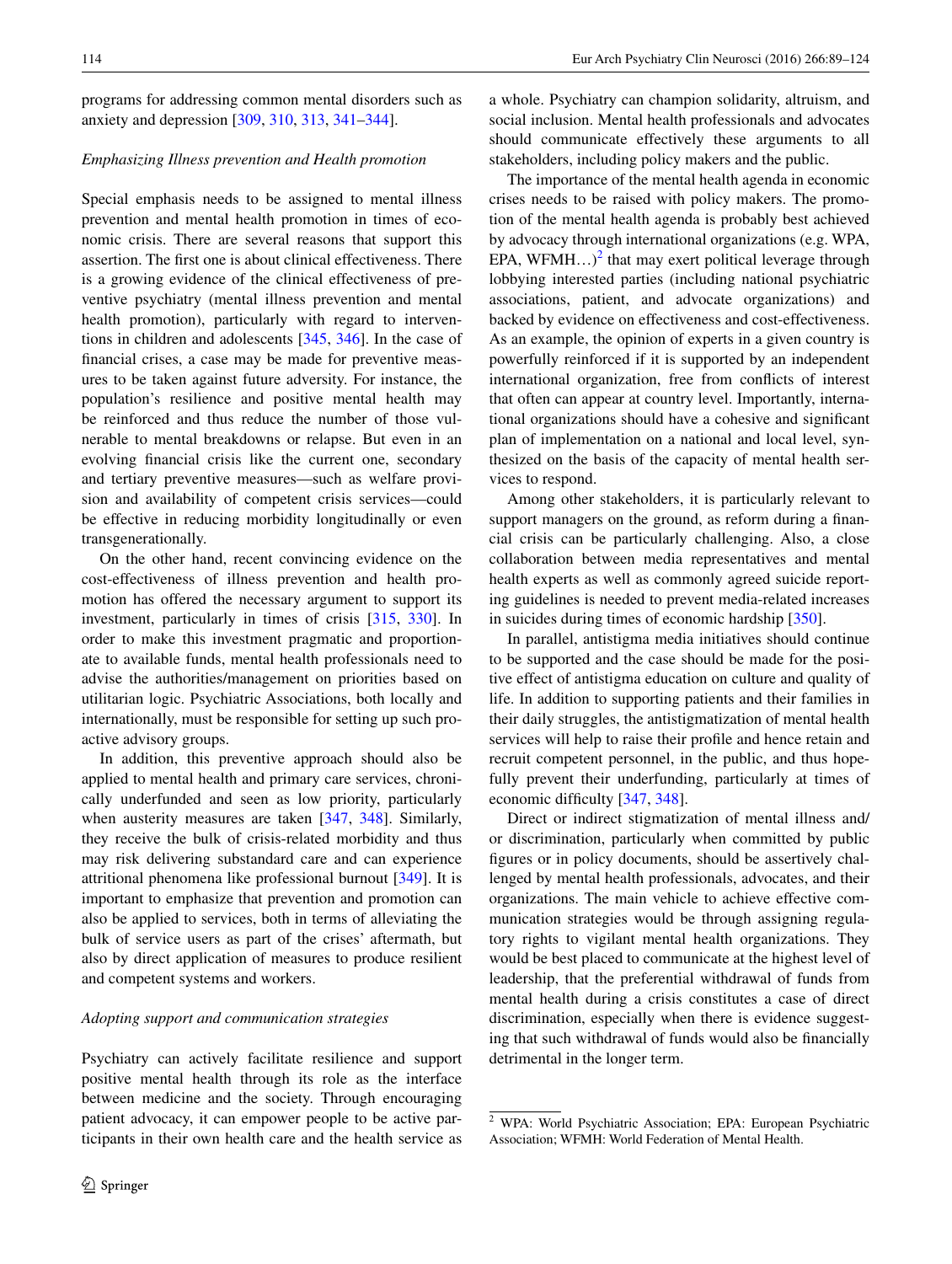## **Key unanswered questions and future directions**

There is a clear and significant relationship between economic downturns and psychopathology including suicide, demand of care for mental health problems particularly at the primary care level, onset or exacerbation of mood disorders, anxiety, heavy drinking, and psychological distress. Despite some potential methodological flaws, across study locations, designs, quality, and indicators measured, the literature indicates that there is a connection between economic decline and psychiatric disorders. Unfavourable effects of economic crises most negatively affect the poor, less educated, and those affected by unemployment or another forms of financial strain. Such effects also occur in the overall population and the employed, suggesting that economic crises may have effects regardless of social standing and occupational status, and have a negative impact on mental health across different population subgroups.

While studies have concentrated on suicide rates, future research may examine other measures of psychopathology, as suicide is an extreme outcome and rare event. Given the relative dearth of recent empirical research on psychiatric disorders, there is room for new empirical research on how the current economic downturn influences population mental health, and to what extent policy makers take population mental health into consideration when devising economic recovery strategies. Although many articles suggest limitations of existing research and provide suggestions for future research, there is relatively little discussion of policy approaches to address the negative impact of economic crises on mental health. The few studies that addressed policy questions suggested that the development of social protection programs such as active labour programs, social support systems, protection for housing instability, and better access to mental health care is strongly needed.

Institutions like the European Psychiatric Association have a significant role in attempting to minimize the impact of the economic crisis on the mental health of European citizens, first, through the preparation of studies that objectively reflect the state of the question and second, by promoting the implementation of the recommendations emanating from them, at both European and national level.

Although governments may be reluctant to increase spending during a recession, expanded societal protection schemes have appeared to somewhat mitigate the negative impact of economic downturns on population mental health. Whereas it is important to be sceptical of findings from aggregate-level research, findings from empirical work on the relationship between economic decline and mental health indicate that health systems and policy makers should consider the health and social impact of economic downturns and develop policies and programs accordingly.

This paper has provided evidence suggesting that an improvement in the population's mental health can bring significant direct and indirect benefits, primarily with regard to individual and societal well-being, but also in economic terms. Therefore, any cost associated with the improvement of mental healthcare provision, research, education, etc., must be seen by policy makers as an investment with great potential for savings. Whereas all efforts should be made by healthcare professionals to quantify the outcomes of such interventions, it must be made clear that the return of such investment will not be fully quantifiable and that a certain degree of acceptance of the fact that the potential intangible benefits are significant is needed.

#### **Compliance with ethical standards**

**Conflict of interest** None of the above-listed authors declare any conflict of interest concerning this article.

## **References**

- <span id="page-26-0"></span>1. European Parliament (2012) Workshop proceedings on mental health in times of economic crises. European Parliament. Directorate General for Internal Policies, Brussels
- <span id="page-26-1"></span>2. EUROSTAT (2014) People at risk of poverty or social exclusion. Brussels: EUROSTAT. European Commission, Source: Statistics Explained. [http://epp.eurostat.ec.europa.eu/statistics\\_](http://epp.eurostat.ec.europa.eu/statistics_explained/) [explained/\)](http://epp.eurostat.ec.europa.eu/statistics_explained/). Accessed 29 Aug 2014
- <span id="page-26-2"></span>3. Kalousova L, Burgard SA (2014) Unemployment, measured and perceived decline of economic resources: contrasting three measures of recessionary hardships and their implications for adopting negative health behaviors. Soc Sci Med 106:28–34
- <span id="page-26-3"></span>4. Dore MH, Singh RG (2010) The global financial crisis and the Great Recession of 2007–2009. Nonlinear Dynamics Psychol Life Sci 14(3):317–342
- <span id="page-26-4"></span>5. Ruhm CJ (2009) Economic conditions and health behaviors: are recessions good for your health? N C Med J 70(4):328–329
- <span id="page-26-5"></span>6. Garcia M (2014) Mortality rates or sociomedical indicators? The work of the League of Nations on standardizing the effects of the Great Depression on health. Health Policy Plan 29(1):1–11
- 7. Stuckler D, Meissner C, Fishback P, Basu S, McKee M (2012) Banking crises and mortality during the Great Depression: evidence from US urban populations, 1929–1937. J Epidemiol Community Health 66(5):410–419
- <span id="page-26-6"></span>8. Tapia Granados JA, Diez Roux AV (2009) Life and death during the Great Depression. Proc Natl Acad Sci USA 106(41):17290–17295
- <span id="page-26-7"></span>9. Suhrcke M, McKee M, Stuckler D, Sauto AR, Tsolova S, Mortensen J (2006) The contribution of health to the economy in the European Union. Public Health 120(11):994–1001
- <span id="page-26-8"></span>10. Wahlbeck K, McDaid D (2012) Actions to alleviate the mental health impact of the economic crisis. World Psychiatry 11(3):139–145
- <span id="page-26-9"></span>11. WHO Regional Office for Europe (2011) Impact of economic crises on mental health. WHO Regional Office for Europe, Copenhagen
- <span id="page-26-10"></span>12. Uutela A (2010) Economic crisis and mental health. Curr Opin Psychiatry 23(2):127–130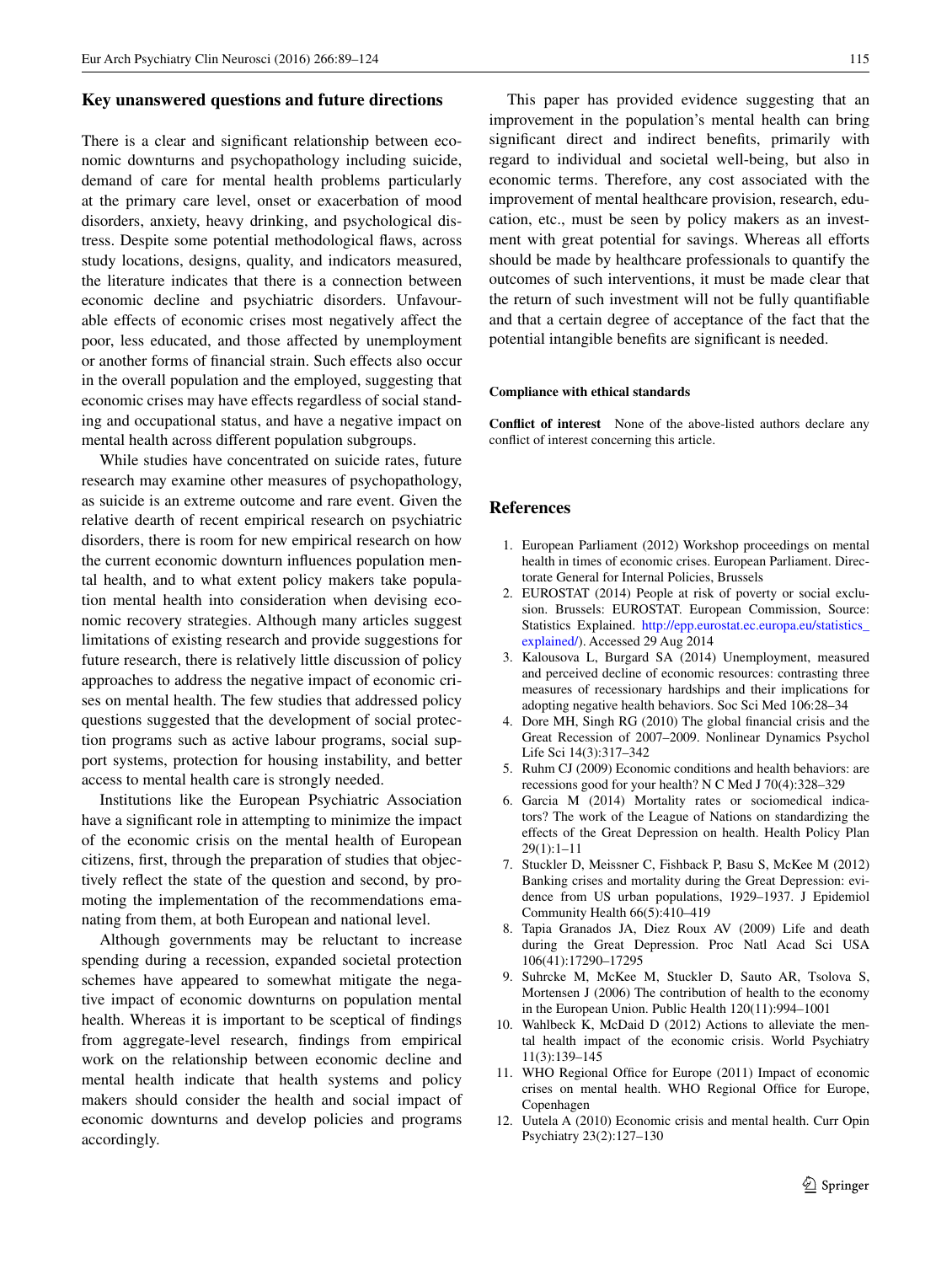- <span id="page-27-0"></span>13. Burgard SA, Hawkins JM (2014) Race/ethnicity, educational attainment, and foregone health care in the United States in the 2007–2009 recession. Am J Public Health 104(2):e134–e140
- 14. Burns P, Gimpel J (2014) Economic insecurity. Prejudicial stereotypes, and public opinion on inmigration policy. Polit Sci Q 115:201–225
- <span id="page-27-30"></span>15. Cagney KA, Browning CR, Iveniuk J, English N (2014) The onset of depression during the great recession: foreclosure and older adult mental health. Am J Public Health 104(3):498–505
- 16. Cui W, Zack MM (2013) Trends in health-related quality of life among adolescents in the United States, 2001–2010. Prev Chronic Dis 10:E111
- <span id="page-27-29"></span>17. Evans-Lacko S, Knapp M, McCrone P, Thornicroft G, Mojtabai R (2013) The mental health consequences of the recession: economic hardship and employment of people with mental health problems in 27 European countries. PLoS One 8(7):e69792
- <span id="page-27-1"></span>18. Vazquez ML, Vargas I, Aller MB (2014) The impact of the economic crisis on the health and healthcare of the immigrant population. Gac Sanit 28(Suppl 1):142–146
- <span id="page-27-2"></span>19. Cooper B (2011) Economic recession and mental health: an overview. Neuropsychiatr 25(3):113–117
- <span id="page-27-3"></span>20. Burgard SA, Seefeldt KS, Zelner S (2012) Housing instability and health: findings from the Michigan Recession and Recovery Study. Soc Sci Med 75(12):2215–2224
- 21. Dooley D (2003) Unemployment, underemployment, and mental health: conceptualizing employment status as a continuum. Am J Community Psychol 32(1–2):9–20
- <span id="page-27-4"></span>22. Fitch C, Jenkins R, Hurlston M, Hamilton S, Davey R, Walker F (2009) Debt and mental health: an overview of selected evidence, key challenges, and available tools. Ment Health Today 23:26–31
- <span id="page-27-5"></span>23. Stuckler D, Basu S, Suhrcke M, Coutts A, McKee M (2009) The public health effect of economic crises and alternative policy responses in Europe: an empirical analysis. Lancet 374(9686):315–323
- 24. Dear M, Clark G, Clark S (1979) Economic cycles and mental health care policy: an examination of the macro-context for social service planning. Soc Sci Med Med Econ 13C(1):43–53
- <span id="page-27-6"></span>25. Lundberg O, Yngwe MA, Stjarne MK, Elstad JI, Ferrarini T, Kangas O et al (2008) The role of welfare state principles and generosity in social policy programmes for public health: an international comparative study. Lancet 372(9650):1633–1640
- <span id="page-27-7"></span>26. Zivin K, Paczkowski M, Galea S (2011) Economic downturns and population mental health: research findings, gaps, challenges and priorities. Psychol Med 41(7):1343–1348
- <span id="page-27-8"></span>27. Alonso J, Codony M, Kovess V, Angermeyer MC, Katz SJ, Haro JM et al (2007) Population level of unmet need for mental healthcare in Europe. Br J Psychiatry 190:299–306
- 28. Borges G, Nock MK, Haro Abad JM, Hwang I, Sampson NA, Alonso J et al (2010) Twelve-month prevalence of and risk factors for suicide attempts in the World Health Organization World Mental Health Surveys. J Clin Psychiatry 71(12):1617–1628
- <span id="page-27-9"></span>29. European Commission (2005) Green Paper. Improving the mental health of the population: towards a strategy on mental health for the European Union. European Commission. Directorate General of Health & Consumer Protection, Brussels
- <span id="page-27-10"></span>30. Borowy I (2008) Crisis as opportunity: international health work during the economic depression. Dynamis 28:29–51
- 31. McDaid D, Quaglio G, Correia de Campos A, Dario C, Van Woensel L, Karapiperis T et al (2013) Health protection in times of economic crisis: challenges and opportunities for Europe. J Public Health Policy 34(4):489–501
- <span id="page-27-11"></span>32. Urbanos R (2010) Health in all policies. Is the economic depression a time of opportunities? Gac Sanit 24(Suppl 1):7–11
- <span id="page-27-12"></span>33. Catalano R (1991) The health effects of economic insecurity. Am J Public Health 81(9):1148–1152
- 34. Dooley D, Catalano R (1980) Economic change as a cause of behavioral disorder. Psychol Bull 87(3):450–468
- <span id="page-27-13"></span>35. Molarius A, Berglund K, Eriksson C, Eriksson HG, Linden-Bostrom M, Nordstrom E et al (2009) Mental health symptoms in relation to socio-economic conditions and lifestyle factors—a population-based study in Sweden. BMC Public Health 9:302
- <span id="page-27-14"></span>36. Fryers T, Melzer D, Jenkins R, Brugha T (2005) The distribution of the common mental disorders: social inequalities in Europe. Clin Pract Epidemiol Ment Health 5(1):14–26
- <span id="page-27-15"></span>37. Hong J, Knapp M, McGuire A (2011) Income-related inequalities in the prevalence of depression and suicidal behaviour: a 10-year trend following economic crisis. World Psychiatry 10(1):40–44
- <span id="page-27-16"></span>38. Li Z, Page A, Martin G, Taylor R (2011) Attributable risk of psychiatric and socio-economic factors for suicide from individual-level, population-based studies: a systematic review. Soc Sci Med 72(4):608–616
- <span id="page-27-17"></span>39. Alvarez-Galvez J, Rodero-Cosano ML, Motrico E, Salinas-Perez JA, Garcia-Alonso C, Salvador-Carulla L (2013) The impact of socio-economic status on self-rated health: study of 29 countries using European social surveys (2002-2008). Int J Environ Res Public Health 10(3):747–761
- <span id="page-27-18"></span>40. Melchior M, Chastang JF, Leclerc A, Ribet C, Rouillon F (2010) Low socioeconomic position and depression persistence: longitudinal results from the GAZEL cohort study. Psychiatry Res 177(1–2):92–96
- <span id="page-27-19"></span>41. Ostler K, Thompson C, Kinmonth AL, Peveler RC, Stevens L, Stevens A (2001) Influence of socio-economic deprivation on the prevalence and outcome of depression in primary care: the Hampshire Depression Project. Br J Psychiatry 178(1):12–17
- <span id="page-27-20"></span>42. Pickett KE, Wilkinson RG (2015) Income inequality and health: a causal review. Soc Sci Med 128C:316–326
- <span id="page-27-21"></span>43. Pinto-Meza A, Moneta MV, Alonso J, Angermeyer MC, Bruffaerts R, Caldas de Almeida JM et al (2013) Social inequalities in mental health: results from the EU contribution to the World Mental Health Surveys Initiative. Soc Psychiatry Psychiatr Epidemiol 48(2):173–181
- <span id="page-27-22"></span>44. Gili M, Roca M, Basu S, McKee M, Stuckler D (2013) The mental health risks of economic crisis in Spain: evidence from primary care centres, 2006 and 2010. Eur J Public Health 23(1):103–108
- <span id="page-27-23"></span>45. Bobes J, Iglesias Garcia C, Garcia-Portilla Gonzalez MP, Bascaran MT, Jimenez TL, Pelayo-Teran JM et al (2013) Changes in administrative prevalence of mental disorders over a 13-year period in Asturias (northern Spain). Rev Psiquiatr Salud Ment 6(2):60–66
- <span id="page-27-24"></span>46. Iglesias Garcia C, Saiz Martinez P, Garcia-Portilla Gonzalez MP, Bousono Garcia M, Jimenez Trevino L, Sanchez Lasheras F et al (2014) Effects of the economic crisis on demand due to mental disorders in Asturias: data from the Asturias Cumulative Psychiatric Case Register (2000–2010). Actas Esp Psiquiatr 42(3):108
- <span id="page-27-25"></span>47. Astell-Burt T, Feng X (2013) Health and the 2008 economic recession: evidence from the United Kingdom. PLoS One 8(2):e56674
- <span id="page-27-26"></span>48. Katikireddi SV, Niedzwiedz CL, Popham F (2012) Trends in population mental health before and after the 2008 recession: a repeat cross-sectional analysis of the 1991–2010 Health Surveys of England. BMJ Open 2(5):1–9
- <span id="page-27-27"></span>49. Economou M, Madianos M, Peppou LE, Patelakis A, Stefanis CN (2013) Major depression in the era of economic crisis: a replication of a cross-sectional study across Greece. J Affect Disord 145(3):308–314
- <span id="page-27-28"></span>50. Madianos M, Economou M, Alexiou T, Stefanis C (2011) Depression and economic hardship across Greece in 2008 and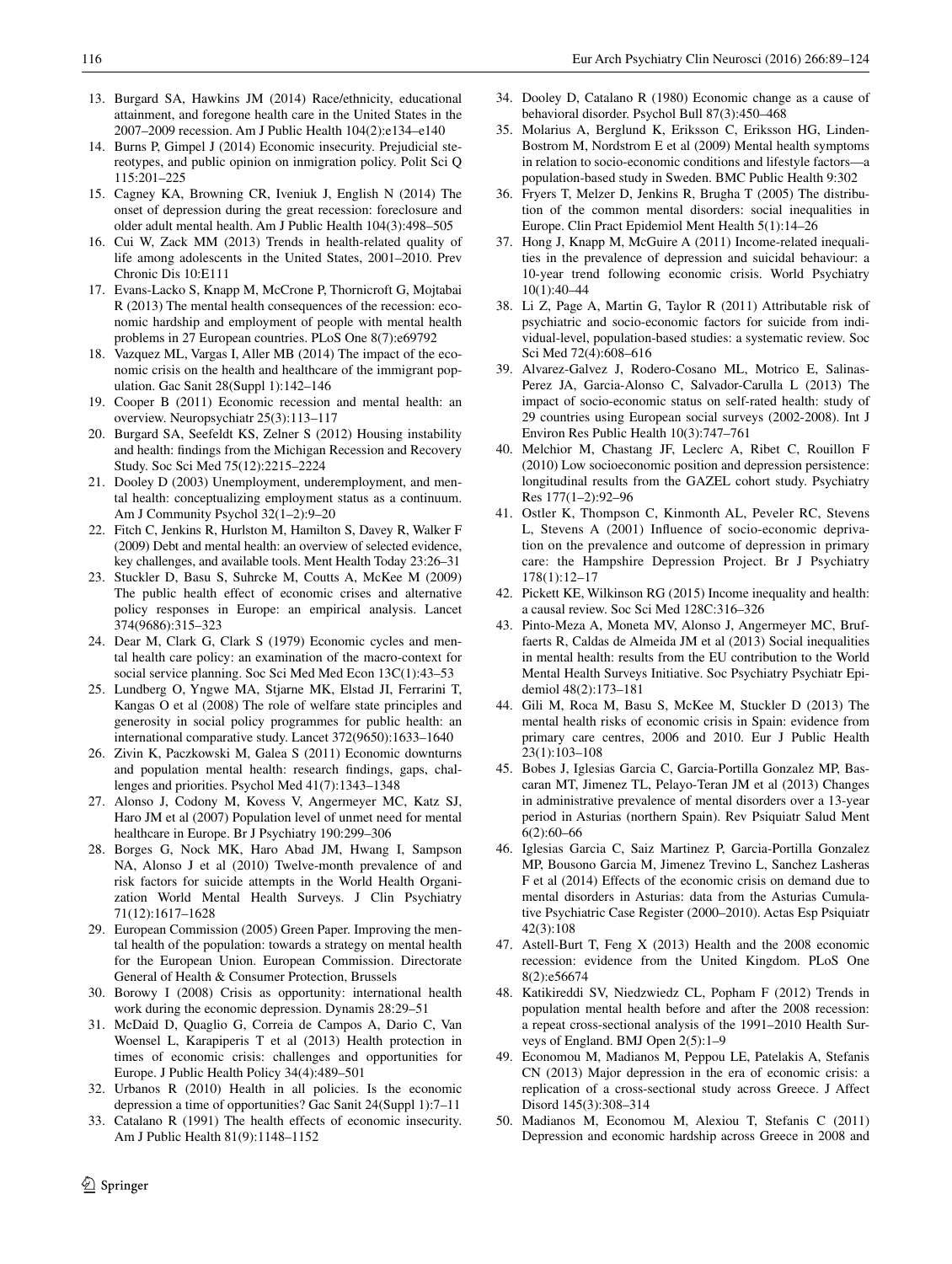2009: two cross-sectional surveys nationwide. Soc Psychiatry Psychiatr Epidemiol 46(10):943–952

- <span id="page-28-0"></span>51. Hauksdottir A, McClure C, Jonsson SH, Olafsson O, Valdimarsdottir UA (2013) Increased stress among women following an economic collapse–a prospective cohort study. Am J Epidemiol 2013(02/15):979–988
- <span id="page-28-1"></span>52. Urbanos-Garrido RM, Lopez-Valcarcel BG (2015) The influence of the economic crisis on the association between unemployment and health: an empirical analysis for Spain. Eur J Health Econ 16(2):175–184
- <span id="page-28-2"></span>53. Bartoll X, Palencia L, Malmusi D, Suhrcke M, Borrell C (2014) The evolution of mental health in Spain during the economic crisis. Eur J Public Health 24(3):415–418
- <span id="page-28-3"></span>54. Salvador-Carulla L, Roca M (2013) Mental health impact of the economic crisis in Spain. Int Psychiatry 10(1):8–10
- <span id="page-28-4"></span>55. Lee S, Guo WJ, Tsang A, Mak AD, Wu J, Ng KL et al (2010) Evidence for the 2008 economic crisis exacerbating depression in Hong Kong. J Affect Disord 126(1–2):125–133
- <span id="page-28-5"></span>56. Sargent-Cox K, Butterworth P, Anstey KJ (2011) The global financial crisis and psychological health in a sample of Australian older adults: a longitudinal study. Soc Sci Med 73(7):1105–1112
- <span id="page-28-6"></span>57. Wang J, Smailes E, Sareen J, Fick GH, Schmitz N, Patten SB (2010) The prevalence of mental disorders in the working population over the period of global economic crisis. Can J Psychiatry 55(9):598–605
- <span id="page-28-7"></span>58. Helms HM, Supple AJ, Su J, Rodriguez Y, Cavanaugh AM, Hengstebeck ND (2014) Economic pressure, cultural adaptation stress, and marital quality among Mexican-origin couples. J Fam Psychol 28(1):77–87
- <span id="page-28-8"></span>59. Wickrama KA, Surjadi FF, Lorenz FO, Conger RD, Walker C (2012) Family Economic Hardship and Progression of Poor Mental Health in Middle-aged Husbands and Wives. Fam Relat 61(2):297–312
- <span id="page-28-9"></span>60. Wickrama KA, Hwa KK, Lorenz FO, Conger RD, Surjadi FF (2010) Dynamics of family economic hardship and the progression of health problems of husbands and wives during the middle years: a perspective from rural Mid-West. J Aging Health 22(8):1132–1157
- <span id="page-28-10"></span>61. Yeung W, Hofferth S (1998) Family adaptations to income and job loss in the U.S. J Fam Econ Issues 19(3):255–283
- <span id="page-28-11"></span>62. McInerney M, Mellor JM, Nicholas LH (2013) Recession depression: mental health effects of the 2008 stock market crash. J Health Econ 32(6):1090–1104
- <span id="page-28-12"></span>63. Deng J, Lian Y, Shen C, Chen Y, Zhang M, Wang YJ et al (2012) Adverse life event and risk of cognitive impairment: a 5-year prospective longitudinal study in Chongqing, China. Eur J Neurol 19(4):631–637
- <span id="page-28-13"></span>64. Thekiso TB, Heron EA, Masood B, Murphy M, McLoughlin DM, Kennedy N (2013) Mauling of the "Celtic Tiger": clinical characteristics and outcome of first-episode depression secondary to the economic recession in Ireland. J Affect Disord 151(2):455–460
- <span id="page-28-14"></span>65. Catalano R, Dooley CD (1977) Economic predictors of depressed mood and stressful life events in a metropolitan community. J Health Soc Behav 18(3):292–307
- 66. Dooley D, Catalano R (1979) Economic, life, and disorder changes: time-series analyses. Am J Community Psychol 7(4):381–396
- <span id="page-28-15"></span>67. Dooley D, Catalano R, Jackson R, Brownell A (1981) Economic, life, and symptom changes in a nonmetropolitan community. J Health Soc Behav 22(2):144–154
- <span id="page-28-20"></span>68. Rahmqvist M, Carstensen J (1998) Trend of psychological distress in a Swedish population from 1989 to 1995. Scand J Soc Med 26(3):214–222
- <span id="page-28-21"></span>69. Viinamaki H, Hintikka J, Kontula O, Niskanen L, Koskela K (2000) Mental health at population level during an economic recession in Finland. Nord J Psychiatry 3:177–182
- <span id="page-28-22"></span>70. Kim E, Jo SA, Hwang JY, Shin C, Kim DK, Woo EK et al (2005) A survey of depressive symptoms among South Korean adults after the Korean financial crisis of late 1997: prevalence and correlates. Ann Epidemiol 15(2):145–152
- <span id="page-28-23"></span>71. Cho MJ, Nam JJ, Suh GH (1998) Prevalence of symptoms of depression in a nationwide sample of Korean adults. Psychiatry Res 81(3):341–352
- <span id="page-28-24"></span>72. Ayers JW, Althouse BM, Allem JP, Childers MA, Zafar W, Latkin C et al (2012) Novel surveillance of psychological distress during the great recession. J Affect Disord 142(1–3):323–330
- <span id="page-28-25"></span>73. Tefft N (2011) Insights on unemployment, unemployment insurance, and mental health. J Health Econ 30(2):258–264
- <span id="page-28-18"></span>74. Economou M, Peppou LE, Louki E, Komporozos A, Mellou A, Stefanis C (2012) Depression telephone helpline: help seeking during the financial crisis. Psychiatriki 23(1):17–28
- <span id="page-28-26"></span>75. Sivertsen B, Krokstad S, Overland S, Mykletun A (2009) The epidemiology of insomnia: associations with physical and mental health. The HUNT-2 study. J Psychosom Res 67(2):109–116
- <span id="page-28-27"></span>76. Grandner MA, Patel NP, Gehrman PR, Xie D, Sha D, Weaver T et al (2010) Who gets the best sleep? Ethnic and socioeconomic factors related to sleep complaints. Sleep Med 11(5):470–478
- <span id="page-28-17"></span>77. Lallukka T, Rahkonen O, Lahelma E, Arber S (2010) Sleep complaints in middle-aged women and men: the contribution of working conditions and work-family conflicts. J Sleep Res 19(3):466–477
- 78. Lallukka T, Arber S, Rahkonen O, Lahelma E (2010) Complaints of insomnia among midlife employed people: the contribution of childhood and present socioeconomic circumstances. Sleep Med 11(9):828–836
- 79. Lallukka T, Ferrie JE, Kivimaki M, Shipley MJ, Rahkonen O, Lahelma E (2012) Economic difficulties and subsequent sleep problems: evidence from British and Finnish occupational cohorts. Sleep Med 13(6):680–685
- 80. Patel NP, Grandner MA, Xie D, Branas CC, Gooneratne N (2010) "Sleep disparity" in the population: poor sleep quality is strongly associated with poverty and ethnicity. BMC Public Health 10:475
- <span id="page-28-28"></span>81. Sekine M, Chandola T, Martikainen P, Marmot M, Kagamimori S (2006) Work and family characteristics as determinants of socioeconomic and sex inequalities in sleep: the Japanese Civil Servants Study. Sleep 29(2):206–216
- <span id="page-28-29"></span>82. Hyyppa MT, Kronholm E, Alanen E (1997) Quality of sleep during economic recession in Finland: a longitudinal cohort study. Soc Sci Med 45(5):731–738
- <span id="page-28-19"></span>83. Talala KM, Martelin TP, Haukkala AH, Harkanen TT, Prattala RS (2012) Socio-economic differences in self-reported insomnia and stress in Finland from 1979 to 2002: a population-based repeated cross-sectional survey. BMC Public Health 12:650
- <span id="page-28-16"></span>84. Dregan A, Armstrong D (2009) Age, cohort and period effects in the prevalence of sleep disturbances among older people: the impact of economic downturn. Soc Sci Med 69(10):1432–1438
- <span id="page-28-30"></span>85. Hall M, Buysse DJ, Nofzinger EA, Reynolds CF III, Thompson W, Mazumdar S et al (2008) Financial strain is a significant correlate of sleep continuity disturbances in late-life. Biol Psychol 77(2):217–222
- 86. Paine SJ, Gander PH, Harris R, Reid P (2004) Who reports insomnia? Relationships with age, sex, ethnicity, and socioeconomic deprivation. Sleep 27(6):1163–1169
- <span id="page-28-31"></span>87. Roberts RE, Shema SJ, Kaplan GA (1999) Prospective data on sleep complaints and associated risk factors in an older cohort. Psychosom Med 61(2):188–196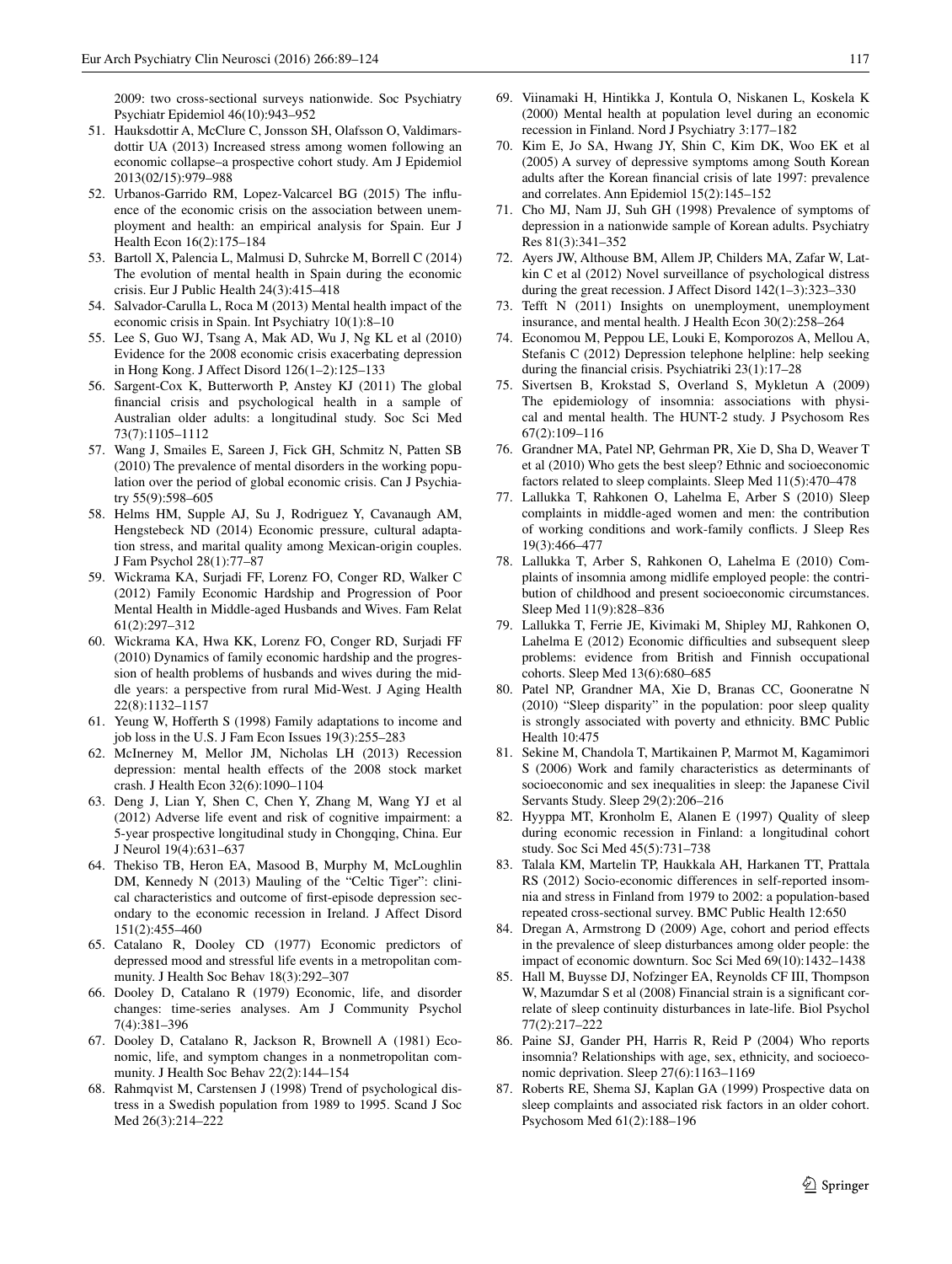- <span id="page-29-5"></span>88. Anagnostopoulos DK, Soumaki E (2012) The impact of socioeconomic crisis on mental health of children and adolescents. Psychiatriki 23(1):13–16
- 89. Fernandez-Rivas A, Gonzalez-Torres MA (2013) The economic crisis in Spain and its impact on the mental health of children and adolescents. Eur Child Adolesc Psychiatry 22(9):583–586
- 90. Tamburlini G (2011) Economic crisis and child health. Medico e Bambino 8:505–509
- <span id="page-29-6"></span>91. Webb AA, Friedemann ML (1991) Six years after an economic crisis: child's anxiety and quality of peer relationships. J Community Health Nurs 8(4):233–243
- <span id="page-29-7"></span>92. Solantaus T, Leinonen J, Punamaki RL (2004) Children's mental health in times of economic recession: replication and extension of the family economic stress model in Finland. Dev Psychol 40(3):412–429
- <span id="page-29-8"></span>93. Marmot MG, Bell R (2009) How will the financial crisis affect health? BMJ 338:b1314
- <span id="page-29-9"></span>94. Paananen R, Santalahti P, Merikukka M, Ramo A, Wahlbeck K, Gissler M (2013) Socioeconomic and regional aspects in the use of specialized psychiatric care—a Finnish nationwide follow-up study. Eur J Public Health 23(3):372–377
- <span id="page-29-10"></span>95. Stein CH, Abraham KM, Bonar EE, Leith JE, Kraus SW, Hamill AC et al (2011) Family ties in tough times: how young adults and their parents view the U.S. economic crisis. J Fam Psychol 25(3):449–454
- <span id="page-29-11"></span>96. Wickrama KA, Conger RD, Lorenz FO, Jung T (2008) Family antecedents and consequences of trajectories of depressive symptoms from adolescence to young adulthood: a life course investigation. J Health Soc Behav 49(4):468–483
- <span id="page-29-12"></span>97. Wickrama KA, Conger RD, Lorenz FO, Martin M (2012) Continuity and discontinuity of depressed mood from late adolescence to young adulthood: the mediating and stabilizing roles of young adults' socioeconomic attainment. J Adolesc 35(3):648–658
- <span id="page-29-13"></span>98. Hammarstrom A (1994) Health consequences of youth unemployment–review from a gender perspective. Soc Sci Med 38(5):699–709
- <span id="page-29-14"></span>99. Freeman DG (1999) A note on 'Economic conditions and alcohol problems'. J Health Econ 18(5):661-670
- <span id="page-29-15"></span>100. Ruhm CJ (1995) Economic conditions and alcohol problems. J Health Econ 14(5):583–603
- <span id="page-29-16"></span>101. Ettner SL (1997) Measuring the human cost of a weak economy: does unemployment lead to alcohol abuse? Soc Sci Med 44(2):251–260
- <span id="page-29-17"></span>102. Ruhm CJ, Black WE (2002) Does drinking really decrease in bad times? J Health Econ 21(4):659–678
- <span id="page-29-18"></span>103. Dee TS (2001) Alcohol abuse and economic conditions: evidence from repeated cross-sections of individual-level data. Health Econ 10(3):257–270
- <span id="page-29-19"></span>104. Xu X (2013) The business cycle and health behaviors. Soc Sci Med 77:126–136
- <span id="page-29-20"></span>105. Pacula RL (2011) Substance use and recessions: what can be learned from economic analyses of alcohol? Int J Drug Policy 22(5):326–334
- <span id="page-29-21"></span>106. Davalos ME, Fang H, French MT (2012) Easing the pain of an economic downturn: macroeconomic conditions and excessive alcohol consumption. Health Econ 21(11):1318–1335
- <span id="page-29-22"></span>107. Mulia N, Zemore SE, Murphy R, Liu H, Catalano R (2014) Economic loss and alcohol consumption and problems during the 2008 to 2009 U.S. recession. Alcohol Clin Exp Res 38(4):1026–1034
- <span id="page-29-23"></span>108. Murphy RD, Zemore SE, Mulia N (2014) Housing instability and alcohol problems during the 2007-2009 US recession: the moderating role of perceived family support. J Urban Health 91(1):17–32
- <span id="page-29-24"></span>109. Vijayasiri G, Richman JA, Rospenda KM (2012) The Great Recession, somatic symptomatology and alcohol use and abuse. Addict Behav 37(9):1019–1024
- <span id="page-29-25"></span>110. Witbrodt J, Mulia N, Zemore SE, Kerr WC (2014) Racial/ Ethnic disparities in alcohol-related problems: differences by gender and level of heavy drinking. Alcohol Clin Exp Res 38(6):1662–1670
- 111. Zemore SE, Karriker-Jaffe KJ, Mulia N (2013) Temporal trends and changing racial/ethnic disparities in alcohol problems: results from the 2000 to 2010 national alcohol surveys. J Addict Res Ther 28:4
- <span id="page-29-26"></span>112. Zemore SE, Mulia N, Jones-Webb RJ, Liu H, Schmidt L (2013) The 2008-2009 recession and alcohol outcomes: differential exposure and vulnerability for Black and Latino populations. J Stud Alcohol Drugs 74(1):9–20
- <span id="page-29-27"></span>113. Richman JA, Rospenda KM, Johnson TP, Cho YI, Vijayasira G, Cloninger L et al (2012) Drinking in the age of the Great Recession. J Addict Dis 31(2):158–172
- <span id="page-29-28"></span>114. Bor J, Basu S, Coutts A, McKee M, Stuckler D (2013) Alcohol use during the great recession of 2008–2009. Alcohol Alcohol 48(3):343–348
- <span id="page-29-29"></span>115. Chalmers J, Ritter A (2011) The business cycle and drug use in Australia: evidence from repeated cross-sections of individual level data. Int J Drug Policy 22(5):341–352
- <span id="page-29-30"></span>116. Shim E, Cho Y (2013) Widening social disparities in alcoholattributable deaths among Korean men aged 40–59 years during the transitional period of the economic crisis (1995–2005). Int J Public Health 58(4):521–527
- <span id="page-29-31"></span>117. Johansson E, Bockerman P, Prattala R, Uutela A (2006) Alcohol-related mortality, drinking behavior, and business cycles: are slumps really dry seasons? Eur J Health Econ 7(3):215–220
- <span id="page-29-32"></span>118. Herttua K, Makela P, Martikainen P (2007) Differential trends in alcohol-related mortality: a register-based follow-up study in Finland in 1987–2003. Alcohol Alcohol 42(5):456–464
- <span id="page-29-1"></span>119. Asgeirsdottir TL, Corman H, Noonan K, Olafsdottir T, Reichman NE (2014) Was the economic crisis of 2008 good for Icelanders? Impact on health behaviors. Econ Hum Biol 13:1–19
- <span id="page-29-2"></span>120. Harhay MO, Bor J, Basu S, McKee M, Mindell JS, Shelton NJ et al (2014) Differential impact of the economic recession on alcohol use among white British adults, 2004–2010. Eur J Public Health 24(3):410–415
- <span id="page-29-33"></span>121. Nandi A, Charters TJ, Strumpf EC, Heymann J, Harper S (2013) Economic conditions and health behaviours during the 'Great Recession'. J Epidemiol Community Health 67(12):1038–1046
- <span id="page-29-3"></span>122. Mattei G, Ferrari S, Pingani L, Rigatelli M (2014) Short-term effects of the 2008 Great Recession on the health of the Italian population: an ecological study. Soc Psychiatry Psychiatr Epidemiol 49(6):851–858
- <span id="page-29-0"></span>123. Garcy AM, Vagero D (2012) The length of unemployment predicts mortality, differently in men and women, and by cause of death: a six year mortality follow-up of the Swedish 1992–1996 recession. Soc Sci Med 74(12):1911–1920
- <span id="page-29-34"></span>124. Kaplan MS, Huguet N, Caetano R, Giesbrecht N, Kerr WC, McFarland BH (2015) Economic contraction, alcohol intoxication and suicide: analysis of the National Violent Death Reporting System. Inj Prev 21(1):35–41
- <span id="page-29-4"></span>125. Toffolutti V, Suhrcke M (2014) Assessing the short term health impact of the Great Recession in the European Union: a crosscountry panel analysis. Prev Med 64:54–62
- <span id="page-29-35"></span>126. Bretteville-Jensen AL (2011) Illegal drug use and the economic recession–what can we learn from the existing research? Int J Drug Policy 22(5):353–359
- <span id="page-29-36"></span>127. Ben L, Bastianic T (2011) Economic constraint and modes of consumption of addictive goods. Int J Drug Policy 22(5):360–365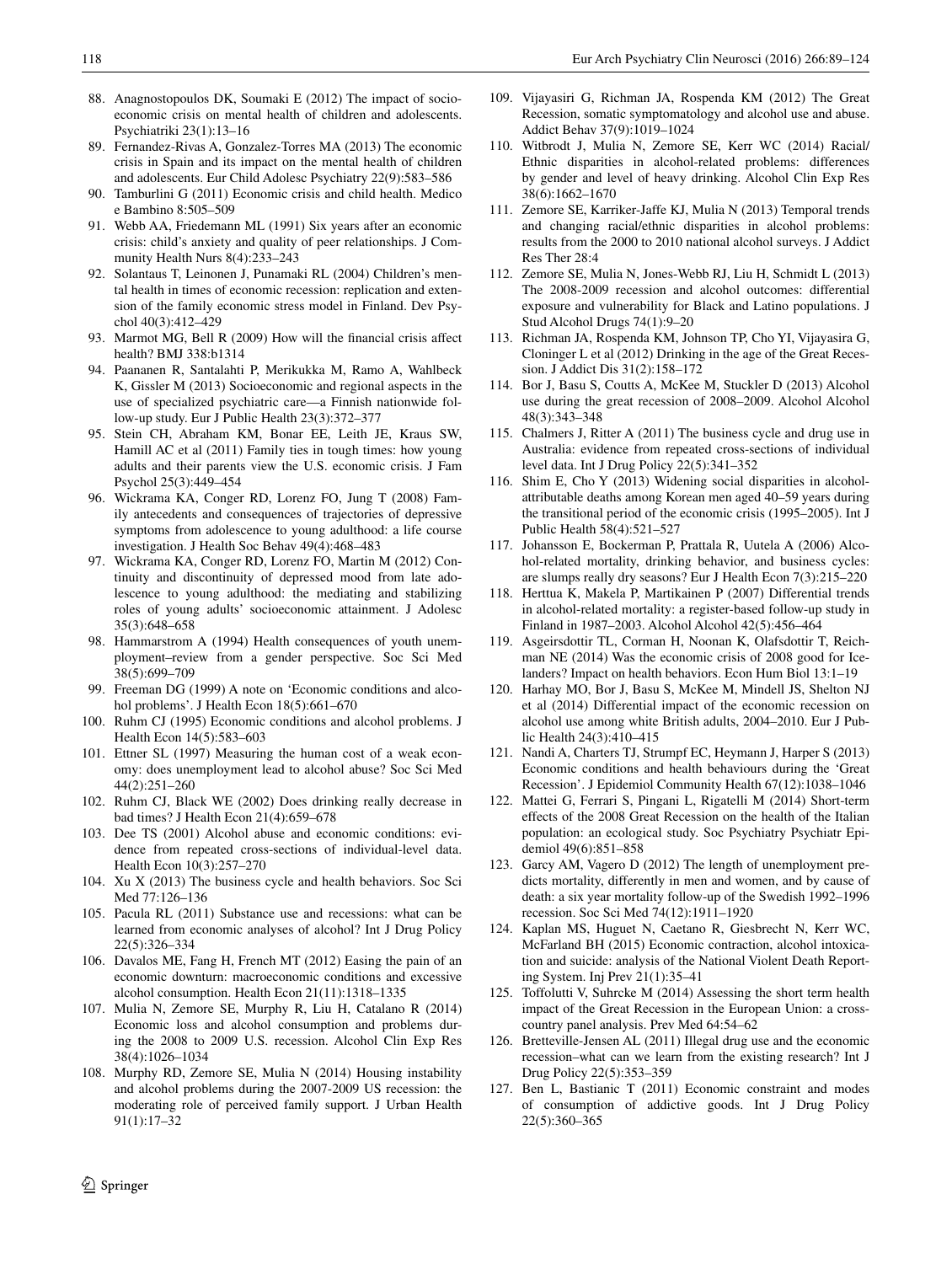- <span id="page-30-7"></span>128. Caulkins JP (2011) The global recession's effect on drug demand–diluted by inertia. Int J Drug Policy 22(5):374–375
- <span id="page-30-8"></span>129. Castiglioni S, Zuccato E (2010) Illicit drugs in the environment: emerging contaminants and indicators of drug abuse. Integr Environ Assess Manag 6(1):186–187
- <span id="page-30-0"></span>130. Zuccato E, Castiglioni S, Tettamanti M, Olandese R, Bagnati R, Melis M, Fanelli R (2011) Changes in illicit drug consumption patterns in 2009 detected by wastewater analysis. Drug Alcohol Depend 118(2–3):464–469
- <span id="page-30-9"></span>131. Henkel D (2011) Unemployment and substance use: a review of the literature (1990–2010). Curr Drug Abuse Rev 4(1):4–27
- <span id="page-30-10"></span>132. Storti CC, De Grauwe P, Sabadash A, Montanari L (2011) Unemployment and drug treatment. Int J Drug Policy 22(5):366–373
- <span id="page-30-11"></span>133. Compton WM, Gfroerer J, Conway KP, Finger MS (2014) Unemployment and substance outcomes in the United States 2002-2010. Drug Alcohol Depend 1(142):350–353
- <span id="page-30-12"></span>134. Arkes J (2007) Does the economy affect teenage substance use? Health Econ 16(1):19–36
- <span id="page-30-13"></span>135. Arkes J (2012) How does youth cigarette use respond to weak economic periods? Implications for the current economic crisis. Subst Use Misuse 47(4):375–382
- <span id="page-30-14"></span>136. Arkes J (2011) Recessions and the participation of youth in the selling and use of illicit drugs. Int J Drug Policy 22(5):335–340
- <span id="page-30-1"></span>137. Almarsdottir AB, Karlsdottir AD, Gumundsson A, Halldorsson M, Gizurarson S (2011) Did the fall of the icelandic banks affect psychotropic drug use in the population? Pharmacoepidemiol Drug Saf 20(Suppl. 1):S87–S88
- <span id="page-30-2"></span>138. Furtado C (2013) The effect of the financial crisis in the use of psychotropics drugs in Portugal. Pharmacoepidemiol Drug Saf 22:422–423
- <span id="page-30-15"></span>139. Ketting E (1989) Use of psychotropic drugs and economic recession in the EC-countries 1978–1987. In: Veenhoven R, Hagenaars A (eds) Did the crisis really hurt? Effects of the 1980–1982 economic recession on satisfaction, mental health and mortality. Universitaire Pers Rotterdam Netherlands, Rotterdam, pp 133–152
- <span id="page-30-16"></span>140. Mulvale G, Hurley J (2008) Insurance coverage and the treatment of mental illness: effect on medication and provider use. J Ment Health Policy Econ 11(4):177–199
- <span id="page-30-17"></span>141. Catalano R, Goldman-Mellor S, Saxton K, Margerison-Zilko C, Subbaraman M, LeWinn K et al (2011) The health effects of economic decline. Annu Rev Public Health 32:431–450
- <span id="page-30-18"></span>142. Dome P, Kapitany B, Faludi G, Gonda X, Rihmer Z (2013) Does economic environment influence the strength of the positive association between suicide and unemployment? J Epidemiol Community Health 67(12):1074–1075
- <span id="page-30-19"></span>143. Fountoulakis KN, Savopoulos C, Siamouli M, Zaggelidou E, Mageiria S, Iacovides A et al (2013) Trends in suicidality amid the economic crisis in Greece. Eur Arch Psychiatry Clin Neurosci 263(5):441–444
- <span id="page-30-20"></span>144. Agerbo E, Mortensen PB, Eriksson T, Qin P, Westergaard-Nielsen N (2001) Risk of suicide in relation to income level in people admitted to hospital with mental illness: nested casecontrol study. BMJ 322(7282):334–335
- 145. Agerbo E, Qin P, Mortensen PB (2006) Psychiatric illness, socioeconomic status, and marital status in people committing suicide: a matched case-sibling-control study. J Epidemiol Community Health 60(9):776–781
- 146. Blakely TA, Collings SC, Atkinson J (2003) Unemployment and suicide. Evidence for a causal association? J Epidemiol Community Health 57(8):594–600
- 147. Brown GK, Beck AT, Steer RA, Grisham JR (2000) Risk factors for suicide in psychiatric outpatients: a 20-year prospective study. J Consult Clin Psychol 68(3):371–377
- 148. Fergusson DM, Boden JM, Horwood LJ (2007) Unemployment and suicidal behavior in a New Zealand birth cohort: a fixed effects regression analysis. Crisis 28(2):95–101
- <span id="page-30-5"></span>149. Garcy AM, Vagero D (2013) Unemployment and suicide during and after a deep recession: a longitudinal study of 3.4 million Swedish men and women. Am J Public Health 103(6):1031–1038
- 150. Goldman-Mellor SJ, Caspi A, Harrington H, Hogan S, Nada-Raja S, Poulton R et al (2014) Suicide attempt in young people: a signal for long-term health care and social needs. JAMA Psychiatry 71(2):119–127
- 151. Khan MM, Mahmud S, Karim MS, Zaman M, Prince M (2008) Case-control study of suicide in Karachi, Pakistan. Br J Psychiatry 193(5):402–405
- 152. Kposowa AJ (2001) Unemployment and suicide: a cohort analysis of social factors predicting suicide in the US National Longitudinal Mortality Study. Psychol Med 31(1):127–138
- 153. Lewis G, Sloggett A (1998) Suicide, deprivation, and unemployment: record linkage study. BMJ 317(7168):1283–1286
- <span id="page-30-3"></span>154. Maki N, Martikainen P (2012) A register-based study on excess suicide mortality among unemployed men and women during different levels of unemployment in Finland. J Epidemiol Community Health 66(4):302–307
- 155. Mäkinen IH, Wasserman D (2009) Labour market, work environment and suicide. In: Wasserman D, Wasserman C (eds) The oxford textbook of suicidology and suicide prevention: a global perspective. Oxford University Press, London, pp 221–230
- 156. Ostamo A, Lahelma E, Lonnqvist J (2001) Transitions of employment status among suicide attempters during a severe economic recession. Soc Sci Med 52(11):1741–1750
- <span id="page-30-21"></span>157. Qin P, Agerbo E, Mortensen PB (2003) Suicide risk in relation to socioeconomic, demographic, psychiatric, and familial factors: a national register-based study of all suicides in Denmark, 1981–1997. Am J Psychiatry 160(4):765–772
- <span id="page-30-22"></span>158. Yip PS, Caine ED (2011) Employment status and suicide: the complex relationships between changing unemployment rates and death rates. J Epidemiol Community Health 65(8):733–736
- <span id="page-30-4"></span>159. Economou M, Madianos M, Peppou LE, Theleritis C, Patelakis A, Stefanis C (2013) Suicidal ideation and reported suicide attempts in Greece during the economic crisis. World Psychiatry 12(1):53–59
- <span id="page-30-6"></span>160. Branas CC, Kastanaki AE, Michalodimitrakis M, Tzougas J, Kranioti EF, Theodorakis PN et al (2015) The impact of economic austerity and prosperity events on suicide in Greece: a 30-year interrupted time-series analysis. BMJ Open 5(1):e005619
- <span id="page-30-23"></span>161. Fountoulakis KN, Siamouli M, Grammatikopoulos IA, Koupidis SA, Siapera M, Theodorakis PN (2013) Economic crisis-related increased suicidality in Greece and Italy: a premature overinterpretation. J Epidemiol Community Health 67(4):379–380
- <span id="page-30-24"></span>162. Luo F, Florence CS, Quispe-Agnoli M, Ouyang L, Crosby AE (2011) Impact of business cycles on US suicide rates, 1928– 2007. Am J Public Health 101(6):1139–1146
- 163. Phillips JA, Nugent CN (2014) Suicide and the Great Recession of 2007–2009: the role of economic factors in the 50 U.S. states. Soc Sci Med 116:22–31
- 164. Reeves A, Stuckler D, McKee M, Gunnell D, Chang SS, Basu S (2012) Increase in state suicide rates in the USA during economic recession. Lancet 380(9856):1813–1814
- 165. Wasserman IM (1984) The influence of economic business cycles on United States suicide rates. Suicide Life Threat Behav 14(3):143–156
- <span id="page-30-25"></span>166. Yang BJ (1992) The economy and suicide: a time-series study of the USA. Am J Econ Sociol 51:87–99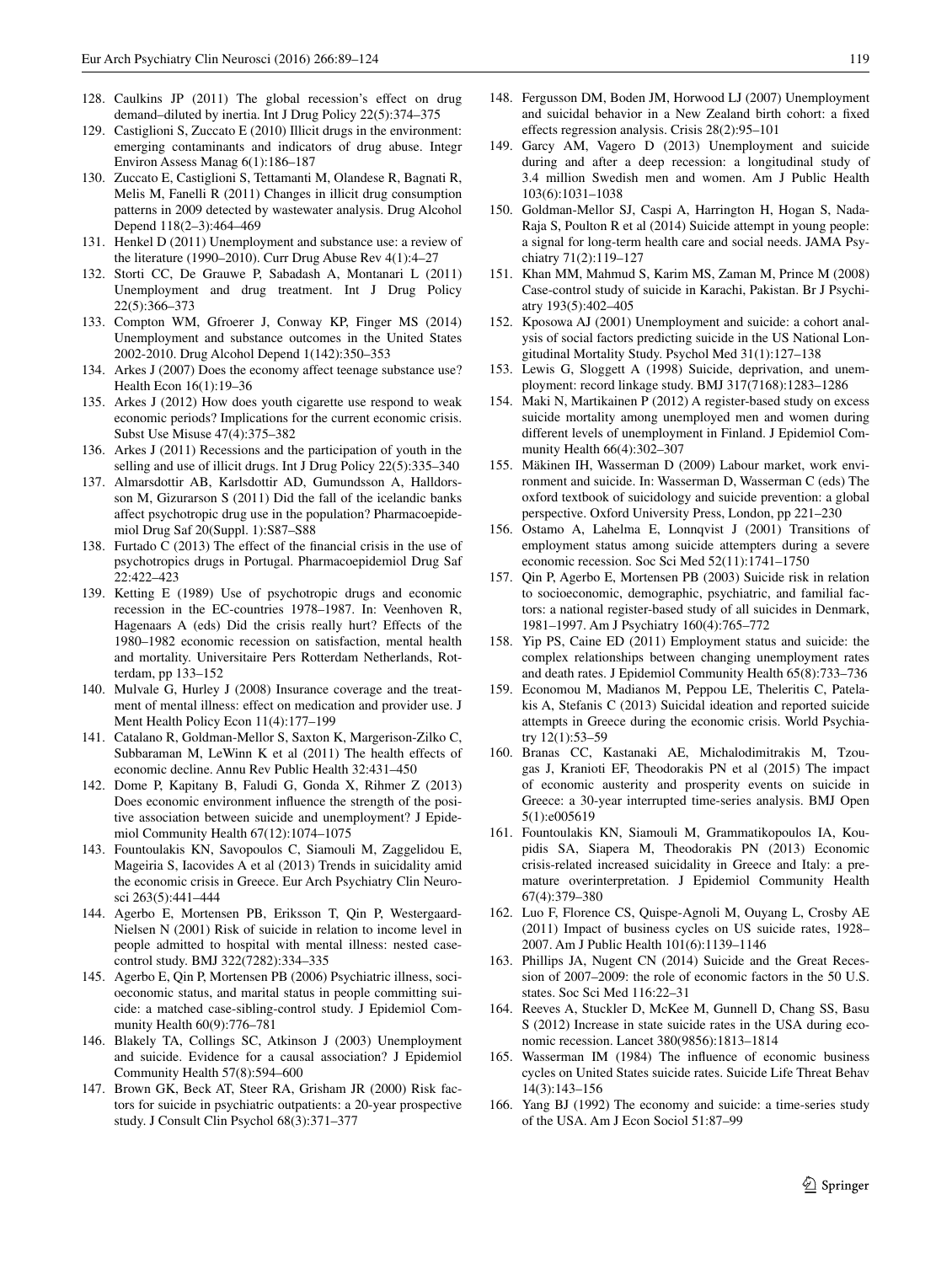- <span id="page-31-2"></span>167. Barr B, Taylor-Robinson D, Scott-Samuel A, McKee M, Stuckler D (2012) Suicides associated with the 2008–2010 economic recession in England: time trend analysis. BMJ 345:e5142
- 168. Gunnell D, Middleton N, Whitley E, Dorling D, Frankel S (2003) Why are suicide rates rising in young men but falling in the elderly?—a time-series analysis of trends in England and Wales 1950–1998. Soc Sci Med 57(4):595–611
- <span id="page-31-1"></span>169. Thomas K, Gunnell D (2010) Suicide in England and Wales 1861–2007: a time-trends analysis. Int J Epidemiol 39(6):1464–1475
- <span id="page-31-12"></span>170. De Vogli R, Vieno A, Lenzi M (2014) Mortality due to mental and behavioral disorders associated with the Great Recession (2008–2010) in Italy: a time trend analysis. Eur J Public Health 24(3):419–421
- <span id="page-31-11"></span>171. Pompili M, Vichi M, Innamorati M, Lester D, Yang B, De Leo D et al (2014) Suicide in Italy during a time of economic recession: some recent data related to age and gender based on a nationwide register study. Health Soc Care Community 22(4):361–367
- <span id="page-31-4"></span>172. Kontaxakis V, Papaslanis T, Havaki-Kontaxaki B, Tsouvelas G, Giotakos O, Papadimitriou GN (2013) Suicide in Greece: 2001- 2011. Psychiatriki 24(3):170–174
- <span id="page-31-16"></span>173. Men T, Brennan P, Boffetta P, Zaridze D (2003) Russian mortality trends for 1991–2001: analysis by cause and region. BMJ 327(7421):964
- <span id="page-31-3"></span>174. Alvaro-Meca A, Kneib T, Gil-Prieto R, Gil de Miguel A (2013) Epidemiology of suicide in Spain, 1981–2008: a spatiotemporal analysis. Public Health 127(4):380–385
- 175. Lopez Bernal JA, Gasparrini A, Artundo CM, McKee M (2013) The effect of the late 2000s financial crisis on suicides in Spain: an interrupted time-series analysis. Eur J Public Health 23(5):732–736
- <span id="page-31-17"></span>176. Tapia Granados JA (2005) Recessions and mortality in Spain, 1980–1997. Eur J Popul 21:393–422
- <span id="page-31-18"></span>177. Chan CH, Caine ED, You S, Fu KW, Chang SS, Yip PS (2014) Suicide rates among working-age adults in South Korea before and after the 2008 economic crisis. J Epidemiol Community Health 68(3):246–252
- <span id="page-31-19"></span>178. Kwon JW, Chun H, Cho SI (2009) A closer look at the increase in suicide rates in South Korea from 1986-2005. BMC Public Health 9:72
- <span id="page-31-20"></span>179. Koo J, Cox WM (2008) An economic interpretation of suicide cycles in Japan. Contemp Econ Policy 26:162–174
- <span id="page-31-21"></span>180. Harper S, Charters T, Strumpf EC, Nandi A (2013) The effect of recessions on suicide mortality in the United States. Am J Epidemiol 177(suppl 11):S108
- 181. Ruhm CJ (2000) Are Recessions Good For Your Health? Q J Econ 115(2):617–650
- 182. Tapia Granados JA (2005) Increasing mortality during the expansions of the US economy, 1900–1996. Int J Epidemiol 34(6):1194–1202
- <span id="page-31-22"></span>183. Tapia Granados JA (2008) Macroeconomic fluctuations and mortality in Postwar Japan. 2:323–343
- <span id="page-31-10"></span>184. Miret M, Caballero FF, Huerta-Ramirez R, Moneta MV, Olaya B, Chatterji S et al (2014) Factors associated with suicidal ideation and attempts in Spain for different age groups. Prevalence before and after the onset of the economic crisis. J Affect Disord 163:1–9
- 185. Nandi A, Prescott MR, Cerda M, Vlahov D, Tardiff KJ, Galea S (2012) Economic conditions and suicide rates in New York City. Am J Epidemiol 175(6):527–535
- <span id="page-31-5"></span>186. Oskarsson H, Bjarnadottir S (2013) Suicides and the economic crisis: the icelandic experience. Eur Psychiatry 28(S1):1–2
- 187. Ostamo A, Lonnqvist J (2001) Attempted suicide rates and trends during a period of severe economic recession in Helsinki, 1989–1997. Soc Psychiatry Psychiatr Epidemiol 36(7):354–360
- <span id="page-31-6"></span>188. Saurina C, Bragulat B, Saez M, Lopez-Casasnovas G (2013) A conditional model for estimating the increase in suicides associated with the 2008-2010 economic recession in England. J Epidemiol Community Health 67(9):779–787
- <span id="page-31-23"></span>189. Barstad A (2008) Explaining changing suicide rates in Norway 1948–2004: the role of social integration. Soc Indic Res 87:47–64
- <span id="page-31-24"></span>190. Neumayer E (2004) Recessions lower (some) mortality rates: evidence from Germany. Soc Sci Med 58(6):1037–1047
- <span id="page-31-25"></span>191. Chang SS, Gunnell D, Sterne JA, Lu TH, Cheng AT (2009) Was the economic crisis 1997-1998 responsible for rising suicide rates in East/Southeast Asia? A time-trend analysis for Japan, Hong Kong, South Korea, Taiwan, Singapore and Thailand. Soc Sci Med 68(7):1322–1331
- <span id="page-31-9"></span>192. Laanani M, Ghosn W, Jougla E, Rey G (2015) Impact of unemployment variations on suicide mortality in Western European countries (2000–2010). J Epidemiol Community Health 69(2):103–109
- <span id="page-31-26"></span>193. Haw C, Hawton K, Gunnell D, Platt S (2015) Economic recession and suicidal behaviour: possible mechanisms and ameliorating factors. Int J Soc Psychiatry 61(1):73–81
- <span id="page-31-15"></span>194. Reeves A, McKee M, Gunnell D, Chang SS, Basu S, Barr B et al (2015) Economic shocks, resilience, and male suicides in the Great Recession: cross-national analysis of 20 EU countries. Eur J Public Health 25(3):404–409
- <span id="page-31-7"></span>195. Baumbach A, Gulis G (2014) Impact of financial crisis on selected health outcomes in Europe. Eur J Public Health 24(3):399–403
- <span id="page-31-13"></span>196. Breuer C (2015) Unemployment and suicide mortality: evidence from regional panel data in Europe. Health Econ 24(8):936–950
- <span id="page-31-14"></span>197. Norstrom T, Gronqvist H (2015) The Great Recession, unemployment and suicide. J Epidemiol Community Health 69(2):110–116
- <span id="page-31-8"></span>198. Fountoulakis KN, Kawohl W, Theodorakis PN, Kerkhof AJ, Navickas A, Hoschl C et al (2014) Relationship of suicide rates to economic variables in Europe: 2000–2011. Br J Psychiatry 205(6):486–496
- <span id="page-31-27"></span>199. Noh YH (2009) Does unemployment increase suicide rates? The OECD panel evidence. J Econ Psychol 30(4):575–582
- <span id="page-31-28"></span>200. Milner A, Page A, LaMontagne AD (2013) Long-term unemployment and suicide: a systematic review and meta-analysis. PLoS One 8(1):e51333
- <span id="page-31-29"></span>201. Chang SS, Stuckler D, Yip P, Gunnell D (2013) Impact of 2008 global economic crisis on suicide: time trend study in 54 countries. BMJ 347:f5239
- <span id="page-31-30"></span>202. Nordt C, Warnke I, Seifritz E, Kawohl W (2015) Modelling suicide and unemployment: a longitudinal analysis covering 63 countries, 2000–2011. Lancet Psychiatry 2(3):239–245
- <span id="page-31-31"></span>203. McDaid D, Knapp M (2010) Black-skies planning? Prioritising mental health services in times of austerity. Br J Psychiatry 196(6):423–424
- <span id="page-31-32"></span>204. Levit KR, Mark TL, Coffey RM, Frankel S, Santora P, Vandivort-Warren R et al (2013) Federal spending on behavioral health accelerated during recession as individuals lost employer insurance. Health Aff (Millwood) 32(5):952–962
- <span id="page-31-33"></span>205. McFarland BH, Collins JC (2011) Medicaid cutbacks and state psychiatric hospitalization of patients with schizophrenia. Psychiatr Serv 62(8):871–877
- <span id="page-31-34"></span>206. Herman PM, Rissi JJ, Walsh ME (2011) Health insurance status, medical debt, and their impact on access to care in Arizona. Am J Public Health 101(8):1437–1443
- <span id="page-31-0"></span>207. Donisi V, Tedeschi F, Percudani M, Fiorillo A, Confalonieri L, De Rosa C et al (2013) Prediction of community mental health service utilization by individual and ecological level socio-economic factors. Psychiatry Res 209(3):691–698
- <span id="page-31-35"></span>208. Kim H, Chung WJ, Song YJ, Kang DR, Yi JJ, Nam CM (2003) Changes in morbidity and medical care utilization after the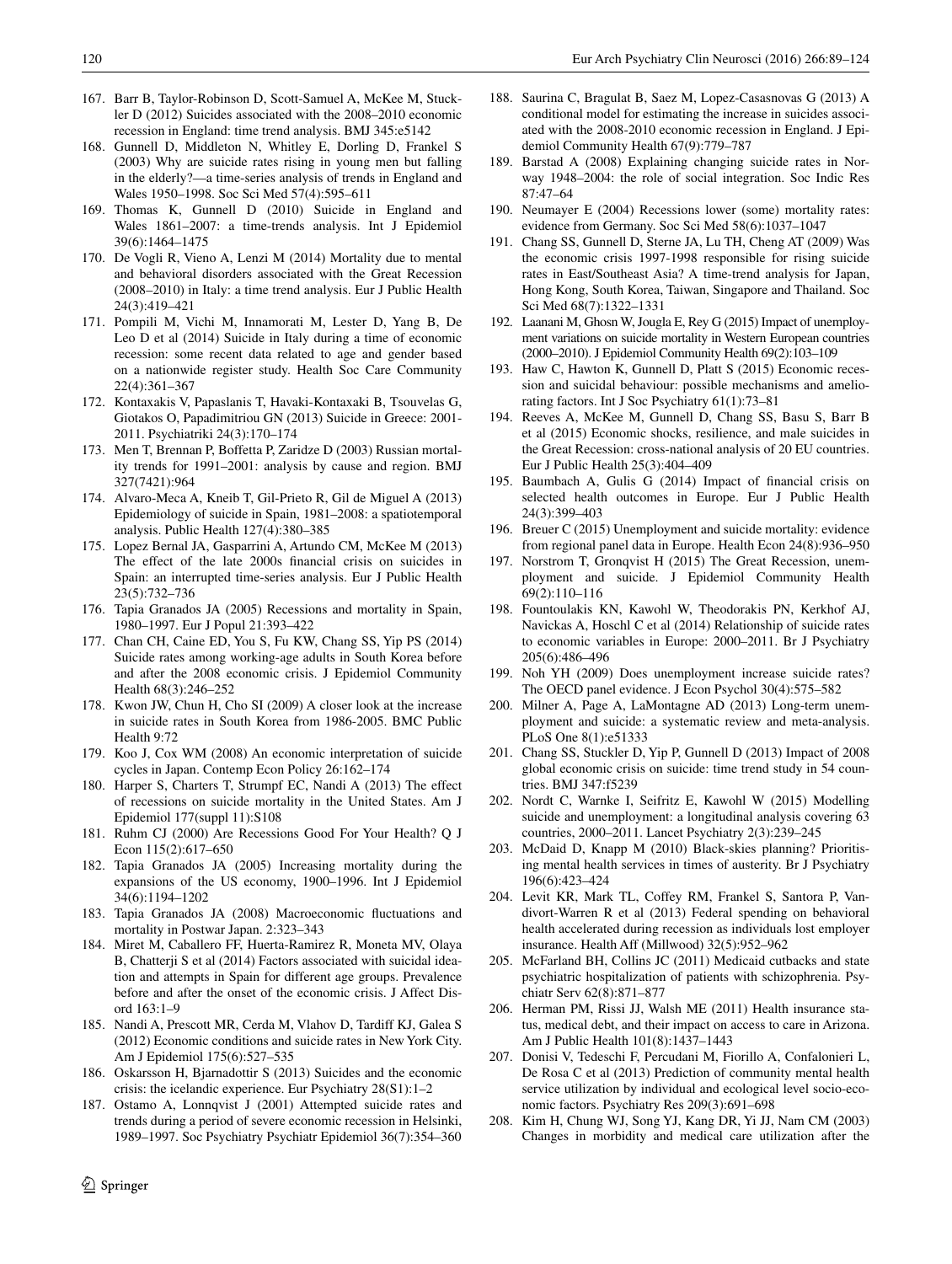recent economic crisis in the Republic of Korea. Bull World Health Organ 81(8):567–572

- <span id="page-32-10"></span>209. Chen J, Dagher R (2014) Gender and race/ethnicity differences in mental health care use before and during the great recession. J Behav Health Serv Res 1(April):1–12
- <span id="page-32-11"></span>210. Catalano R, McConnell W, Forster P, McFarland B, Thornton D (2003) Psychiatric emergency services and the system of care. Psychiatr Serv 54(3):351–355
- <span id="page-32-12"></span>211. Weaver JD (1983) Economic recession and increases in mental health emergencies. J Ment Health Adm 10(2):28–31
- <span id="page-32-13"></span>212. Gladden R, Vagi K, Patel N, Lipskiy N, Benoit S, English R et al (2011) Monitoring emergency department (ED) visits for suicide ideation and attempts during the us economic recession using biosense 2008–2009. Am J Epidemiol 173(Suppl 11):S291
- <span id="page-32-14"></span>213. Corker E, Hamilton S, Henderson C, Weeks C, Pinfold V, Rose D et al (2013) Experiences of discrimination among people using mental health services in England 2008-2011. Br J Psychiatry Suppl 55:s58–s63
- <span id="page-32-15"></span>214. Catalano R, Dooley D, Novaco RW, Wilson G, Hough R (1993) Using ECA survey data to examine the effect of job layoffs on violent behavior. Hosp Community Psychiatry 44(9):874–879
- <span id="page-32-16"></span>215. Catalano R, Dooley D, Wilson G, Hough R (1993) Job loss and alcohol abuse: a test using data from the Epidemiologic Catchment Area project. J Health Soc Behav 34(3):215–225
- <span id="page-32-17"></span>216. Baicker K, Taubman SL, Allen HL, Bernstein M, Gruber JH, Newhouse JP et al (2013) The Oregon experiment– effects of Medicaid on clinical outcomes. N Engl J Med 368(18):1713–1722
- <span id="page-32-18"></span>217. Neroutsos E, Pachi A, Fiste M, Kontomina E, Bisbiki E, Lytra N (2013) Assessment on the impact of financial crisis on the access to mental health services in Greece. Eur Arch Psychiatry Clin Neurosci 1(Suppl 1):S89
- <span id="page-32-19"></span>218. Novo M, Hammarstrom A, Janlert U (2001) Do high levels of unemployment influence the health of those who are not unemployed? A gendered comparison of young men and women during boom and recession. Soc Sci Med 53(3):293–303
- <span id="page-32-20"></span>219. Benach J, Vives A, Amable M, Vanroelen C, Tarafa G, Muntaner C (2014) Precarious employment: understanding an emerging social determinant of health. Annu Rev Public Health  $35:229 - 253$
- <span id="page-32-21"></span>220. Davis JA, Savage G, Stewart RT (2003) Organizational downsizing: a review of literature for planning and research. J Healthc Manag 48(3):181–199
- <span id="page-32-22"></span>221. Quinlan M, Bohle P (2009) Overstretched and unreciprocated commitment: reviewing research on the occupational health and safety effects of downsizing and job insecurity. Int J Health Serv 39(1):1–44
- <span id="page-32-3"></span>222. Bockerman P, Ilmakunnas P (2009) Unemployment and self-assessed health: evidence from panel data. Health Econ 18(2):161–179
- <span id="page-32-23"></span>223. Modrek S, Cullen MR (2013) Job insecurity during recessions: effects on survivors' work stress. BMC Public Health 13:929
- <span id="page-32-6"></span>224. Avcin BA, Kucina AU, Sarotar BN, Radovanovic M, Plesnicar BK (2011) The present global financial and economic crisis poses an additional risk factor for mental health problems on the employees. Psychiatr Danub 23(Suppl 1):S142–S148
- 225. Burgard SA, Brand JE, House JS (2009) Perceived job insecurity and worker health in the United States. Soc Sci Med 69(5):777–785
- 226. Burgard SA, Kalousova L, Seefeldt KS (2012) Perceived job insecurity and health: the Michigan Recession and Recovery Study. J Occup Environ Med 54(9):1101–1106
- 227. Hellgren J, Sverke M, Isaksson K (1999) A two-dimensional approach to job insecurity: consequences for employee attitudes and well-being. Eur J Work Organ Psychol 8:179–195
- 228. Hellgren J, Sverke M (2003) Does job insecurity lead to impaired well-being or vice versa? Estimation of crosslagged effects using latent variable modelling. J Organ Behav 24:215–236
- <span id="page-32-0"></span>229. Kivimaki M, Honkonen T, Wahlbeck K, Elovainio M, Pentti J, Klaukka T et al (2007) Organisational downsizing and increased use of psychotropic drugs among employees who remain in employment. J Epidemiol Community Health 61(2):154–158
- <span id="page-32-9"></span>230. Snorradottir A, Vilhjalmsson R, Rafnsdottir GL, Tomasson K (2013) Financial crisis and collapsed banks: psychological distress and work related factors among surviving employees–a nation-wide study. Am J Ind Med 56(9):1095–1106
- <span id="page-32-5"></span>231. Meltzer H, Bebbington P, Brugha T, Jenkins R, McManus S, Stansfeld S (2010) Job insecurity, socio-economic circumstances and depression. Psychol Med 40(8):1401–1407
- <span id="page-32-24"></span>232. Hilton MF, Scuffham PA, Vecchio N, Whiteford HA (2010) Using the interaction of mental health symptoms and treatment status to estimate lost employee productivity. Aust N Z J Psychiatry 44(2):151–161
- <span id="page-32-25"></span>233. Chatterji P, Alegria M, Lu M, Takeuchi D (2007) Psychiatric disorders and labor market outcomes: evidence from the National Latino and Asian American Study. Health Econ 16(10):1069–1090
- 234. Thomas C, Benzeval M, Stansfeld SA (2005) Employment transitions and mental health: an analysis from the British household panel survey. J Epidemiol Community Health 59(3):243–249
- <span id="page-32-26"></span>235. Zhang W, Zhao X, Harris A (2009) Chronic diseases and labour force participation in Australia. J Health Econ 28:91–108
- <span id="page-32-7"></span>236. Angermeyer MC, Matschinger H, Schomerus G (2013) Public attitudes towards people with depression in times of uncertainty: results from three population surveys in Germany. Soc Psychiatry Psychiatr Epidemiol 48(9):1513–1518
- <span id="page-32-27"></span>237. Evans-Lacko S, Henderson C, Thornicroft G (2013) Public knowledge, attitudes and behaviour regarding people with mental illness in England 2009-2012. Br J Psychiatry 202:s51–s57
- <span id="page-32-8"></span>238. Jenkins R, Fitch C, Hurlston M, Walker F (2009) Recession, debt and mental health: challenges and solutions. Ment Health Fam Med 6(2):85–90
- <span id="page-32-28"></span>239. Meltzer H, Bebbington P, Brugha T, Farrell M, Jenkins R (2013) The relationship between personal debt and specific common mental disorders. Eur J Public Health 23(1):108–113
- <span id="page-32-29"></span>240. Brown S, Taylor K, Price S (2005) Debt and distress: evaluating the psychological cost of credit. J Econ Psychol 26:642–663
- 241. Nettleton S, Burrows R (1998) Mortgage debt, insecure home ownership and health: an exploratory analysis. Sociol Health Illn 20:731–753
- <span id="page-32-1"></span>242. Taylor MP, Pevalin DJ, Todd J (2007) The psychological costs of unsustainable housing commitments. Psychol Med 37(7):1027–1036
- <span id="page-32-30"></span>243. Drentea P (2000) Age, debt and anxiety. J Health Soc Behav 41(4):437–450
- <span id="page-32-31"></span>244. Drentea P, Lavrakas PJ (2000) Over the limit: the association among health, race and debt. Soc Sci Med 50(4):517–529
- <span id="page-32-4"></span>245. Bridges S, Disney R (2010) Debt and depression. J Health Econ 29(3):388–403
- 246. Cooper C, Bebbington PE, Meltzer H, Bhugra T, Jenkins R, Farrell M, King M (2008) Depression and common mental disorders in lone parents: results of the 2000 National Psychiatric Morbidity Survey. Psychol Med 38(3):335–342
- <span id="page-32-32"></span>247. Hintikka J, Kontula O, Saarinen P, Tanskanen A, Koskela K, Viinamaki H (1998) Debt and suicidal behaviour in the Finnish general population. Acta Psychiatr Scand 98(6):493–496
- <span id="page-32-2"></span>248. Jenkins R, Bhugra D, Bebbington P, Brugha T, Farrell M, Coid J et al (2008) Debt, income and mental disorder in the general population. Psychol Med 38(10):1485–1493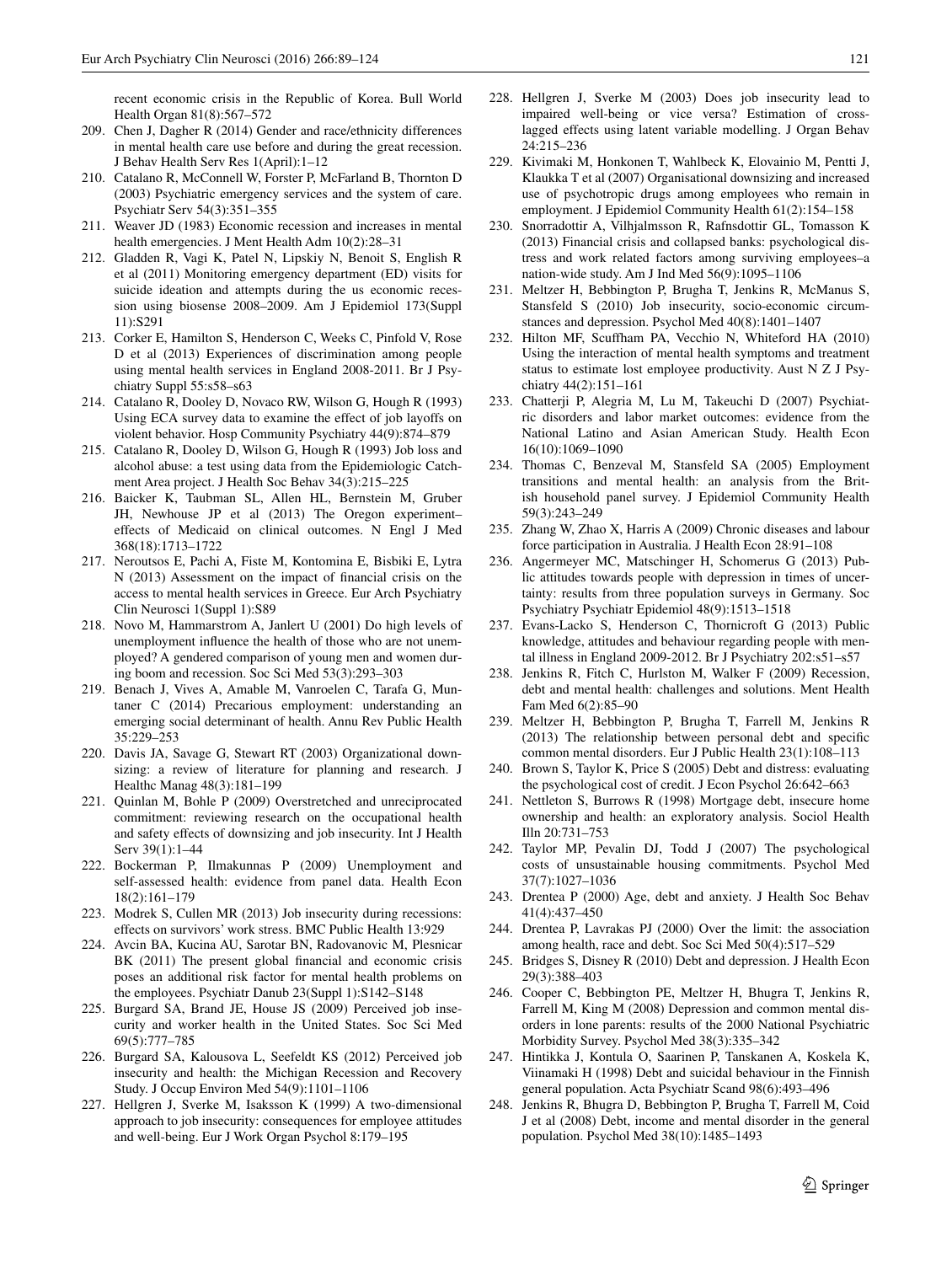- 249. Selenko E, Batinic B (2011) Beyond debt. A moderator analysis of the relationship between perceived financial strain and mental health. Soc Sci Med 73(12):1725–1732
- <span id="page-33-8"></span>250. Skapinakis P, Weich S, Lewis G, Singleton N, Araya R (2006) Socio-economic position and common mental disorders. Longitudinal study in the general population in the UK. Br J Psychiatry 189:109–117
- <span id="page-33-9"></span>251. Bentley R, Baker E, Mason K, Subramanian SV, Kavanagh AM (2011) Association between housing affordability and mental health: a longitudinal analysis of a nationally representative household survey in Australia. Am J Epidemiol 174(7):753–760
- <span id="page-33-10"></span>252. Cairney J, Boyle MH (2004) Home ownership, mortgages and psychological distress. Housing studies 19:161–174
- <span id="page-33-11"></span>253. Viinamaki H, Kontula O, Niskanen L, Koskela K (1995) The association between economic and social factors and mental health in Finland. Acta Psychiatr Scand 92(3):208–213
- <span id="page-33-12"></span>254. Drentea P, Reynolds JR (2012) Neither a borrower nor a lender be: the relative importance of debt and SES for mental health among older adults. J Aging Health 24(4):673–695
- <span id="page-33-6"></span>255. Mauramo E, Lallukka T, Laaksonen M, Martikainen P, Rahkonen O, Lahelma E (2012) Past and present socioeconomic circumstances and psychotropic medication: a register-linkage study. J Epidemiol Community Health 66(12):1143–1151
- <span id="page-33-13"></span>256. Zimmerman FJ, Katon W (2005) Socioeconomic status, depression disparities, and financial strain: what lies behind the income-depression relationship? Health Econ 14(12):1197–1215
- <span id="page-33-14"></span>257. Turunen E, Hiilamo H (2014) Health effects of indebtedness: a systematic review. BMC Public Health 14:489
- <span id="page-33-15"></span>258. Taylor A, Grande E, Gill T, Fisher L, Goldney R (2007) Detecting determinants of suicidal ideation: south Australian surveillance system results. Int J Public Health 52:142–152
- <span id="page-33-16"></span>259. Chen EY, Chan WS, Wong PW, Chan SS, Chan CL, Law YW et al (2006) Suicide in Hong Kong: a case-control psychological autopsy study. Psychol Med 36(6):815–825
- 260. Chen EY, Chan WS, Chan SS, Liu KY, Chan CL, Wong PW et al (2007) A cluster analysis of the circumstances of death in suicides in Hong Kong. Suicide Life Threat Behav 37(5):576–584
- 261. Wong PW, Chan WS, Chen EY, Chan SS, Law YW, Yip PS (2008) Suicide among adults aged 30–49: a psychological autopsy study in Hong Kong. BMC Public Health 8:147
- <span id="page-33-17"></span>262. Yip PS, Yang KC, Ip BY, Law YW, Watson R (2007) Financial debt and suicide in Hong Kong SAR. J Appl Soc Psychol 37:2788–2799
- <span id="page-33-18"></span>263. Hatcher S (1994) Debt and deliberate self-poisoning. Br J Psychiatry 164(1):111–114
- <span id="page-33-19"></span>264. Taylor SJ (1994) Debt and deliberate self-harm. Br J Psychiatry 164(6):848–849
- <span id="page-33-20"></span>265. Hwang SW (2001) Homelessness and health. CMAJ 164(2):229–233
- 266. Shaw M (2004) Housing and public health. Annu Rev Public Health 25:397–418
- <span id="page-33-2"></span>267. Van Laere I, De Wit M, Klazinga N (2009) Preventing evictions as a potential public health intervention: characteristics and social medical risk factors of households at risk in Amsterdam. Scand J Public Health 37(7):697–705
- <span id="page-33-21"></span>268. Evans GW, Palsane MN, Lepore SJ, Martin J (1989) Residential density and psychological health: the mediating effects of social support. J Pers Soc Psychol 57(6):994–999
- <span id="page-33-22"></span>269. Gove WR, Hughes M, Galle OR (1979) Overcrowding in the home: an empirical investigation of its possible pathological consequences. Am Sociol Rev 44(1):59–80
- <span id="page-33-23"></span>270. Cannuscio CC, Alley DE, Pagan JA, Soldo B, Krasny S, Shardell M et al (2012) Housing strain, mortgage foreclosure, and health. Nurs Outlook 60(3):134–42, 142
- <span id="page-33-1"></span>271. Pevalin DJ (2009) Housing repossessions, evictions and common mental illness in the UK: results from a household panel study. J Epidemiol Community Health 63(11):949–951
- 272. Phinney R, Danziger S, Pollack HA, Seefeldt K (2007) Housing instability among current and former welfare recipients. Am J Public Health 97(5):832–837
- 273. Pollack CE, Lynch J (2009) Health status of people undergoing foreclosure in the Philadelphia region. Am J Public Health 99(10):1833–1839
- <span id="page-33-24"></span>274. Ross LM, Squires GD (2011) The personal costs of subprime lending and the foreclosure crisis: a matter of trust, insecurity, and institutional deception. Soc Sci Q 92:140–163
- <span id="page-33-25"></span>275. Alley DE, Lloyd J, Pagan JA, Pollack CE, Shardell M, Cannuscio C (2011) Mortgage delinquency and changes in access to health resources and depressive symptoms in a nationally representative cohort of Americans older than 50 years. Am J Public Health 101(12):2293–2298
- <span id="page-33-26"></span>276. McLaughlin KA, Nandi A, Keyes KM, Uddin M, Aiello AE, Galea S et al (2012) Home foreclosure and risk of psychiatric morbidity during the recent financial crisis. Psychol Med 42(7):1441–1448
- <span id="page-33-4"></span>277. Barriuso-Lapresa L, Hernando-Arizaleta L, Rajmil L (2012) Social inequalities in mental health and health-related quality of life in children in Spain. Pediatrics 130(3):e528–e535
- <span id="page-33-3"></span>278. Lang IA, Llewellyn DJ, Hubbard RE, Langa KM, Melzer D (2011) Income and the midlife peak in common mental disorder prevalence. Psychol Med 41(7):1365–1372
- <span id="page-33-0"></span>279. Rueda S, Artazcoz L, Navarro V (2008) Health inequalities among the elderly in western Europe. J Epidemiol Community Health 62(6):492–498
- <span id="page-33-27"></span>280. Burns JK (2009) Mental health and inequity: a human rights approach to inequality, discrimination, and mental disability. Health Hum Rights 11(2):19–31
- <span id="page-33-28"></span>281. Amaddeo F, Jones J (2007) What is the impact of socio-economic inequalities on the use of mental health services? Epidemiol Psichiatr Soc 16(1):16–19
- 282. Bosma H, Gerritsma A, Klabbers G, van den Akker M (2012) Perceived unfairness and socioeconomic inequalities in functional decline: the Dutch SMILE prospective cohort study. BMC Public Health 12:818
- 283. Gunasekara FI, Carter K, McKenzie S (2013) Incomerelated health inequalities in working age men and women in Australia and New Zealand. Aust N Z J Public Health 37(3):211–217
- 284. Have M, Oldehinkel A, Vollebergh W, Ormel J (2003) Does educational background explain inequalities in care service use for mental health problems in the Dutch general population? Acta Psychiatr Scand 107(3):178–187
- 285. Henderson C, Thornicroft G, Glover G (1998) Inequalities in mental health. Br J Psychiatry 173:105–109
- 286. Kondo N (2012) Socioeconomic disparities and health: impacts and pathways. J Epidemiol 22(1):2–6
- <span id="page-33-7"></span>287. Kurtze N, Eikemo TA, Kamphuis CB (2013) Educational inequalities in general and mental health: differential contribution of physical activity, smoking, alcohol consumption and diet. Eur J Public Health 23(2):223–229
- 288. LaMontagne AD, Keegel T, Vallance D, Ostry A, Wolfe R (2008) Job strain—attributable depression in a sample of working Australians: assessing the contribution to health inequalities. BMC Public Health 8:181
- 289. Lynch JW, Kaplan GA (1997) Understanding how inequality in the distribution of income affects health. J Health Psychol 2(3):297–314
- <span id="page-33-5"></span>290. Mangalore R, Knapp M (2012) Income-related inequalities in common mental disorders among ethnic minorities in England. Soc Psychiatry Psychiatr Epidemiol 47(3):351–359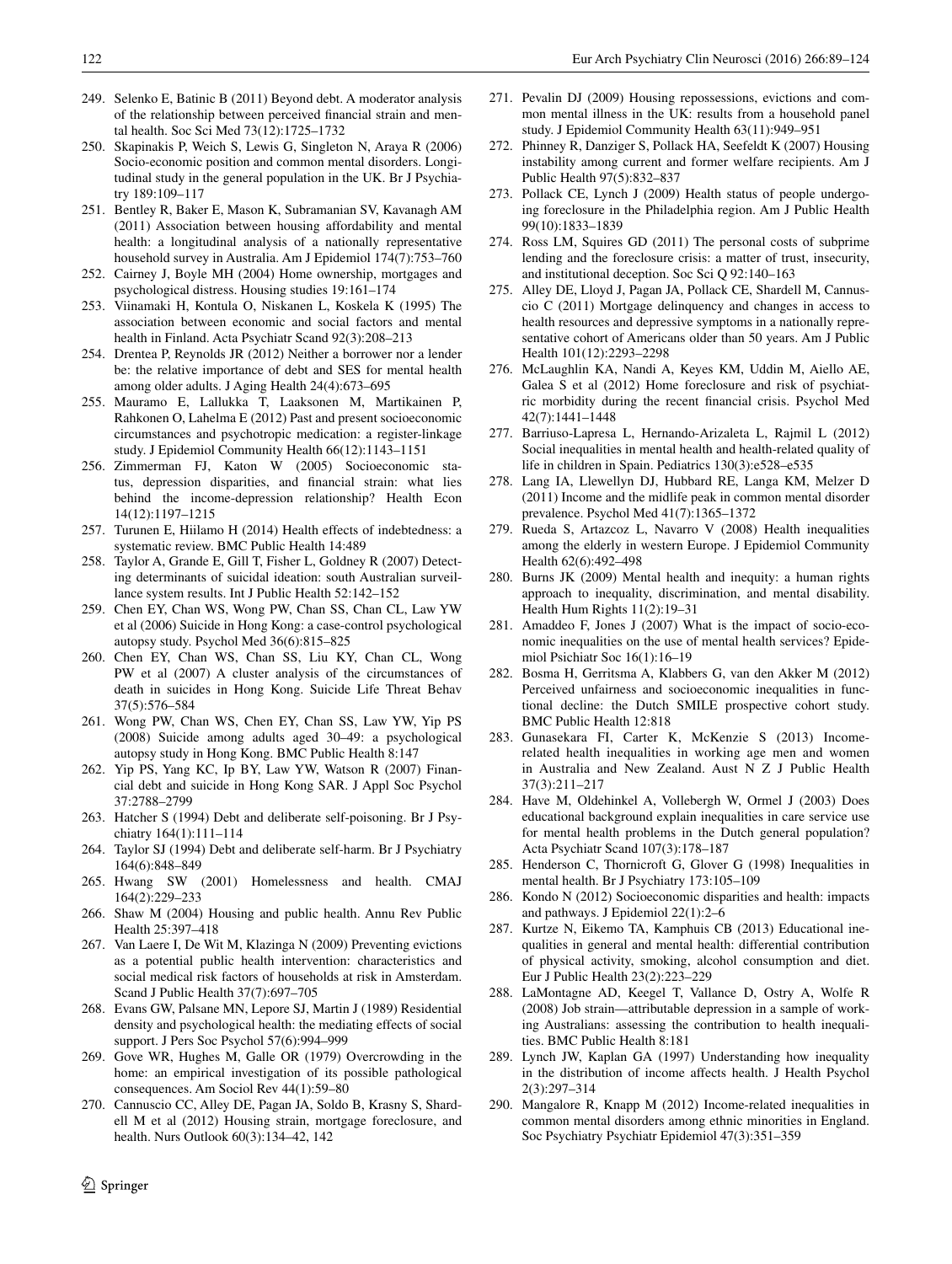- 291. Moser K (2001) Inequalities in treated heart disease and mental illness in England and Wales, 1994–1998. Br J Gen Pract 51(467):438–444
- 292. Ngui EM, Khasakhala L, Ndetei D, Roberts LW (2010) Mental disorders, health inequalities and ethics: a global perspective. Int Rev Psychiatry 22(3):235–244
- <span id="page-34-3"></span>293. Szreter S (2003) The population health approach in historical perspective. Am J Public Health 93(3):421–431
- <span id="page-34-4"></span>294. Kawachi I (2010) Social capital and health. In: Bird CE, Conrad P, Fremont AM, Timmermans S (eds) Handbook of medical sociology. Vanderbilt University Press, Tenness, pp 18–32
- <span id="page-34-5"></span>295. Szreter S, Woolcock M (2003) Health by association? Social capital, social theory and the political economy of public health. Int J Epidemiol 33:1–18
- <span id="page-34-6"></span>296. De Silva MJ, McKenzie K, Harpham T, Huttly SR (2005) Social capital and mental illness: a systematic review. J Epidemiol Community Health 59(8):619–627
- <span id="page-34-7"></span>297. Nyqvist F, Forsman AK, Giuntoli G, Cattan M (2013) Social capital as a resource for mental well-being in older people: a systematic review. Aging Ment Health 17(4):394–410
- <span id="page-34-0"></span>298. Forsman AK, Nyqvist F, Wahlbeck K (2011) Cognitive components of social capital and mental health status among older adults: a population-based cross-sectional study. Scand J Public Health 39(7):757–765
- <span id="page-34-8"></span>299. Han S, Lee HS (2013) Individual, household and administrative area levels of social capital and their associations with mental health: a multi-level analysis of cross-sectional evidence. Int J Soc Psychiatry 59(7):716–723
- <span id="page-34-9"></span>300. Cutrona CE, Russell DW, Hessling RM, Brown PA, Murry V (2000) Direct and moderating effects of community context on the psychological well-being of African American women. J Pers Soc Psychol 79(6):1088–1101
- <span id="page-34-1"></span>301. Ahnquist J, Wamala SP, Lindstrom M (2012) Social determinants of health—a question of social or economic capital? Interaction effects of socioeconomic factors on health outcomes. Soc Sci Med 74(6):930–939
- <span id="page-34-2"></span>302. Economou M, Madianos M, Peppou LE, Souliotis K, Patelakis A, Stefanis C (2014) Cognitive social capital and mental illness during economic crisis: a nationwide population-based study in Greece. Soc Sci Med 100:141–147
- <span id="page-34-10"></span>303. Christodoulou NG, Christodoulou GN (2013) Financial crises: impact on mental health and suggested responses. Psychother Psychosom 82(5):279–284
- <span id="page-34-11"></span>304. Christodoulou NG, Christodoulou GN (2013) Management of the psychosocial effects of economic crises. World Psychiatry 12(2):178
- <span id="page-34-12"></span>305. World Health Organization (2011) Impact of economic crises on mental health. World Health Organization, Copenhagen
- <span id="page-34-13"></span>306. World Health Organization (2010) Mental health and development: targeting people with mental health conditions as a vulnerable group. World Health Organization, Geneva
- <span id="page-34-14"></span>307. Diamond P, Lodge G (2013) European welfare states after the crisis. Foundation for European Progressive Studies, London
- <span id="page-34-15"></span>308. van der Noordt M, IJzelenberg H, Droomers M, Proper KI (2014). Health effects of employment: a systematic review of prospective studies. Occup Environ Med 71(10):730–736
- <span id="page-34-16"></span>309. Vinokur AD, Schul Y, Vuori J, Price RH (2000) Two years after a job loss: long-term impact of the JOBS program on reemployment and mental health. J Occup Health Psychol 5(1):32–47
- <span id="page-34-17"></span>310. Vuori J, Silvonen J, Vinokur AD, Price RH (2002) The Tyohon Job Search Program in Finland: benefits for the unemployed with risk of depression or discouragement. J Occup Health Psychol 7(1):5–19
- <span id="page-34-18"></span>311. Morrell SL, Taylor RJ, Kerr CB (1998) Jobless. Unemployment and young people's health. Med J Aust 168(5):236–240
- <span id="page-34-19"></span>312. Waddell G, Burton AK, Kendall NAS (2008) Vocational rehabilitation What works, for whom, and when?. Vocational Rehabilitation Working Group, London
- <span id="page-34-20"></span>313. Proudfoot J, Gray J, Carson J, Guest D, Dunn G (1999) Psychological training improves mental health and job-finding among unemployed people. Int Arch Occup Environ Health 72(Suppl):S40–S42
- <span id="page-34-21"></span>314. Rose VK, Perz J, Harris E (2012) Vocationally oriented cognitive behavioural training for the very long-term unemployed. Occup Med (Lond) 62(4):298–300
- <span id="page-34-22"></span>315. Knapp M, McDaid D, Parsonage M (2011) Mental health prevention and promotion. The economic case. Department of Health, London
- <span id="page-34-23"></span>316. Marino LA, Dixon LB (2014) An update on supported employment for people with severe mental illness. Curr Opin Psychiatry 27(3):210–215
- <span id="page-34-24"></span>317. Phua KL (2011) Can we learn from history? Policy responses and strategies to meet health care needs in times of severe economic crisis. Open Public Health J 4:1–5
- <span id="page-34-25"></span>318. Christodoulou GN, Christodoulou NG (2013) The financial crisis and its impact on mental health. Psychiatriki 24(2):95–98
- <span id="page-34-26"></span>319. Smith ND, Kawachi I (2014) State-level social capital and suicide mortality in the 50 U.S. states. Soc Sci Med 120:269–277
- <span id="page-34-27"></span>320. McDaid D, Park AL (2011) Investing in mental health and wellbeing: findings from the DataPrev project. Health Promot Int 26(Suppl 1):i108–i139
- <span id="page-34-28"></span>321. Christodoulou GN, Ploumpidis DN, Christodoulou NG, Anagnostopoulos DC (2012) The state of psychiatry in Greece. Int Rev Psychiatry 24(4):301–306
- <span id="page-34-29"></span>322. Mladovsky P, Srivastava D, Cylus J, Karanikolos M, Thomson S, McKee M (2012) Health policy responses to the financial crisis in Europe. WHO Regional Office for Europe, Conpenhagen
- <span id="page-34-30"></span>323. Knapp M (2012) Mental health in an age of austerity. Evid Based Ment Health 15(3):54–55
- <span id="page-34-31"></span>324. Gabriel P, Liimatainen MR (2000) Mental health in the workplace: introduction. International Labour Office, Geneva
- <span id="page-34-32"></span>325. Chisholm D, Sanderson K, Ayuso-Mateos JL, Saxena S (2004) Reducing the global burden of depression: population-level analysis of intervention cost-effectiveness in 14 world regions. Br J Psychiatry 184:393–403
- 326. Vos T, Haby MM, Magnus A, Mihalopoulos C, Andrews G, Carter R (2005) Assessing cost-effectiveness in mental health: helping policy-makers prioritize and plan health services. Aust N Z J Psychiatry 39(8):701–712
- 327. World Health Organization (2006) Dollars, DALYs and decisions: economic aspects of the mental health system. World Health Organization, Geneva
- <span id="page-34-33"></span>328. World Health Organization (2006) Economic aspects of the mental health system: key messages to health planners and policy makers. World Health Organization, Geneva
- <span id="page-34-34"></span>329. Department of Health (2011) No health without mental health: a cross-government mental health outcomes strategy for people of all ages. Department of Health, London (UK)
- <span id="page-34-35"></span>330. Weehuizen R (2008) Mental capital. The economic significance of mental health. Universitaire Pers Maastricht, Maastricht
- <span id="page-34-36"></span>331. Knapp M, Beecham J, McDaid D, Matosevic T, Smith M (2011) The economic consequences of deinstitutionalisation of mental health services: lessons from a systematic review of European experience. Health Soc Care Community 19(2):113–125
- <span id="page-34-37"></span>332. Novella EJ (2010) Mental health care in the aftermath of deinstitutionalization: a retrospective and prospective view. Health Care Anal 18(3):222–238
- <span id="page-34-38"></span>333. World Health Organization (2014) Mental Health Atlas 2014. WHO, Geneve